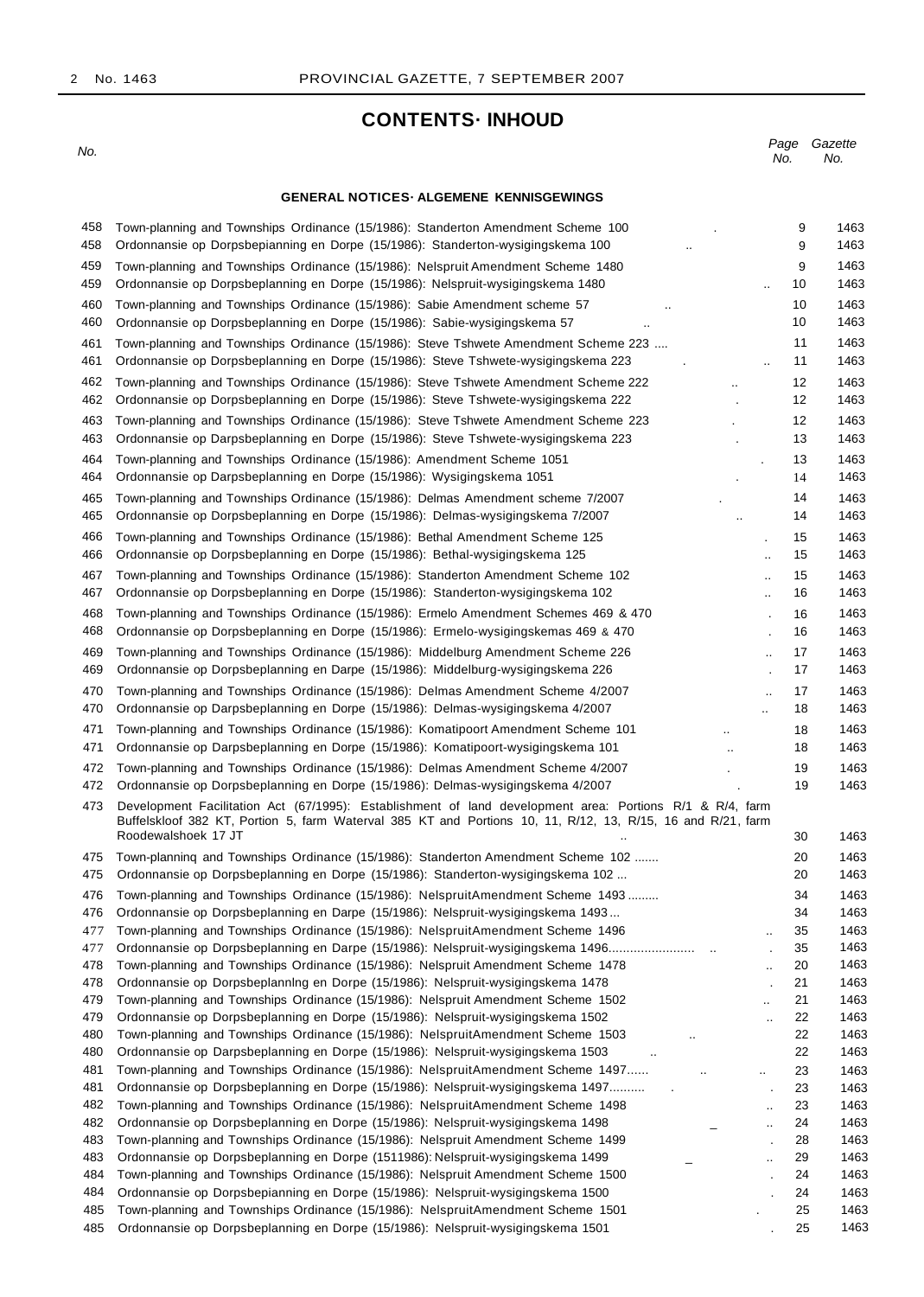| No. |                                                                                                                                                             | Page<br>No. | Gazette<br>No. |
|-----|-------------------------------------------------------------------------------------------------------------------------------------------------------------|-------------|----------------|
| 486 | Town-planning and Townships Ordinance (15/1986): Secunda Amendment Scheme 121                                                                               | 25          | 1463           |
| 486 | Ordonnansie op Dorpsbeplanning en Dorpe (15/1986): Secunda-wysigingskema 121                                                                                | 26          | 1463           |
| 487 | Development Facilitation Act, 1995: Establishment of land development area: Portion 7, farm Waterval 120 JT                                                 | 26          | 1463           |
| 488 | do.: do.: Portion 5, farm Donkerpoort 406 KR                                                                                                                | 27          | 1463           |
| 489 | Mpumalanga Gaming Act (5/1995): Application for a site operator licence: Old Buck's Pub                                                                     | 36          | 1463           |
|     | LOCAL AUTHORITY NOTICES. PLAASLIKE BESTUUIISKENNISGEWINGS                                                                                                   |             |                |
| 341 | Local Government Ordinance (17/1959): Thaba Chweu Municipality: Permanent closure: Patula Avenue, Sabie<br>Extension 5                                      | 36          | 1463           |
| 341 | Ordonnansie op Plaaslike Bestuur (17/1939): Thaba Chweu Munisipaliteit: l'ermanente sluiting: Patulalaan, Sabie-<br>uitbreiding 5                           | 36          | 1463           |
| 359 | Town-planning and Townships Ordinance (15/1986): Mbombela Local Municipality: Establishment of township:<br>Riverside Park X22                              | 37          | 1463           |
| 359 | Ordonnansie op Dorpsbeplanning en Dorpe (15/1986): Mbombeia Plaaslike Munisipaliteit: Stigting van dorp:<br>Riverside Park X22                              | 37          | 1463           |
| 360 | Town-planning and Townships Ordinance (15/1986): Thaba Chweu Local Municipality: Amendment Scheme 220/95                                                    | 38          | 1463           |
| 360 | Ordonnansie op Dorpsbeplanning en Dorpe (15/1986): Thaba Chweu Plaaslike Munisipaliteit: Wysigingskema 220/95                                               | 38          | 1463           |
| 361 | Local Government Ordinance, 1939: Thaba Chweu Local Municipality: Permanent closure at all streets and all parks:<br>Lydenburg Extension 6                  | 39          | 1463           |
| 361 | Ordonnansie op Plaaslike Bestuur, 1939: Thaba Chweu Plaaslike Munisipallteit: Permanente Sluiting van aile strate<br>en aile parke: Lydenburg-uitbreiding 6 | 40          | 1463           |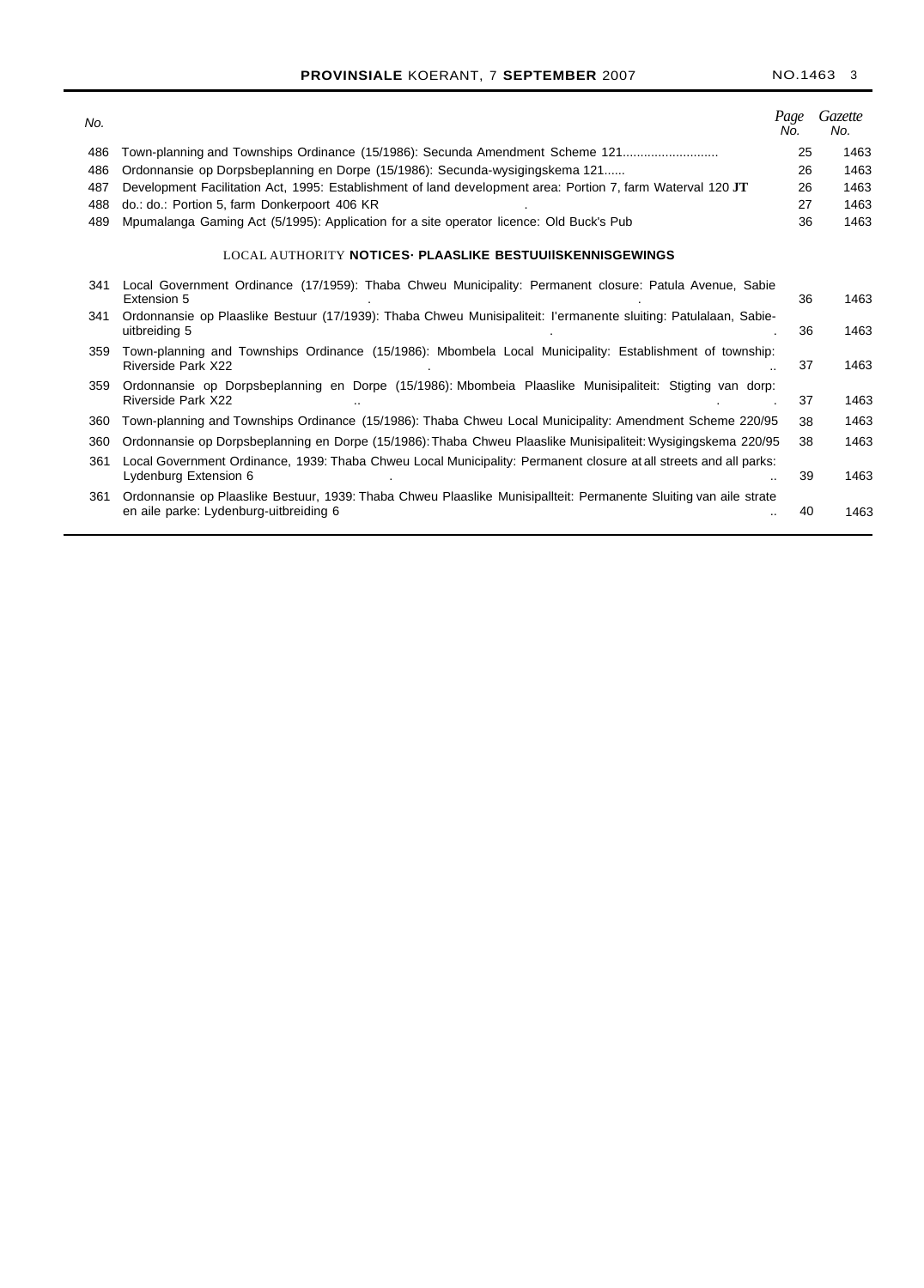

Advertising Manager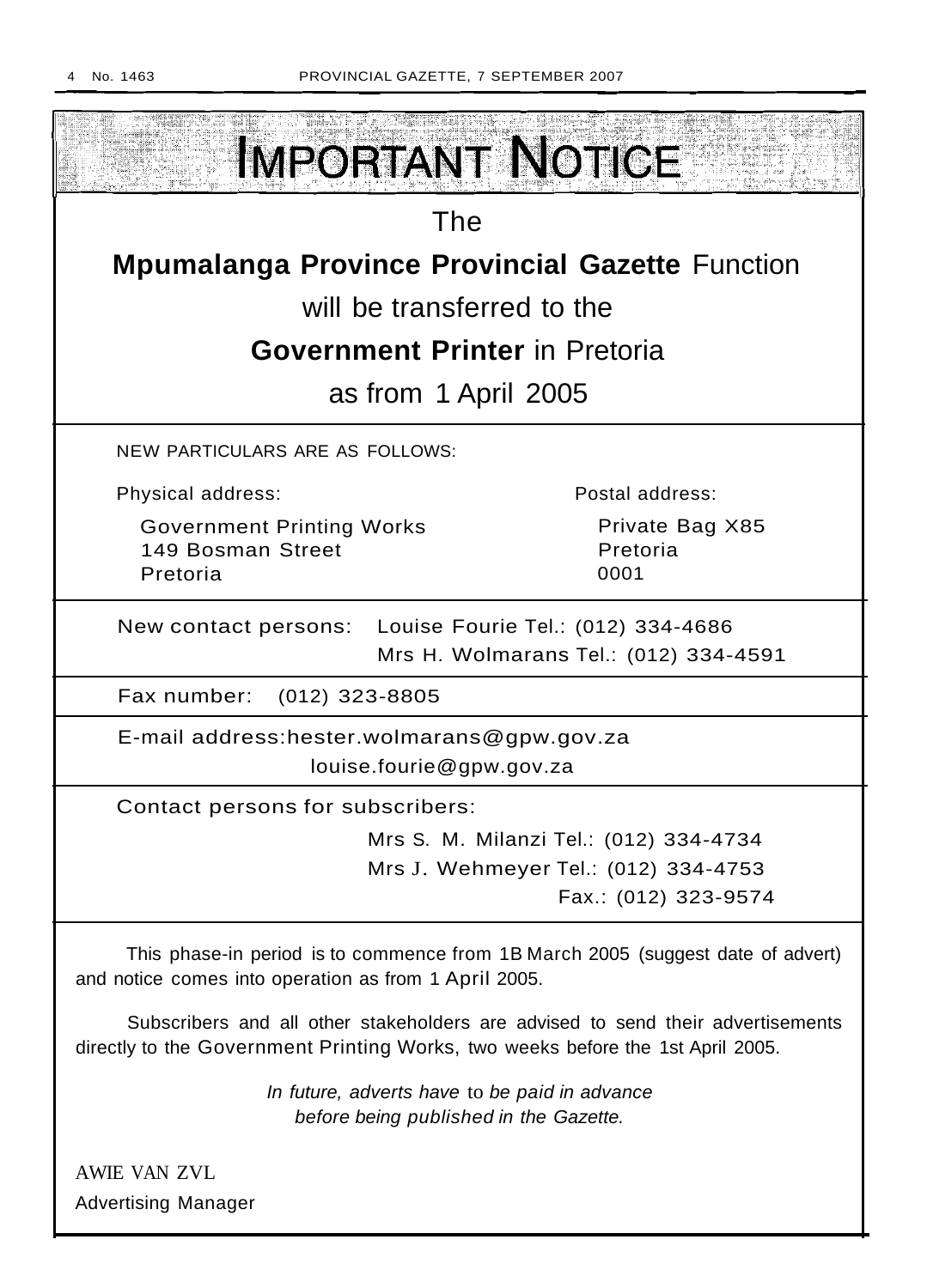IT IS THE CLIENTS RESPONSIBILITY TO ENSURE THAT THE CORRECT AMOUNT IS PAID AT THE CASHIER OR DEPOSITED INTO THE GOVERNMENT PRINTING WORKS BANK ACCOUNT AND ALSO THAT THE REQUISITION/COVERING LETTER TOGETHER WITH THE ADVERTISEMENTS AND THE PROOF OF DEPOSIT REACHES THE GOVERNMENT PRINTING WORKS IN TIME FOR INSERTION **IN** THE PROVINCIAL GAZETrE.

# **No ADVERTISEMENTS WILL BE PLACED WITHOUT PRIOR PROOF OF PRE-PAYMENT.**

'/4 page **R 187.37** Letter Type: Arial Size: 10 Line Spacing: At: Exactly 11 pt

# '/4 page **R 374.75**

Letter Type: Arial Size: 10 Line Spacing: At: Exactly 11 pt

# '/4 page **R 562.13**

Letter Type: Arial Size: 10 Line Spacing: At: Exactly 11 pt

# '/4 page **R 749.50** Letter Type: Arial Size: 10 Line Spacing: At Exactly 11 pt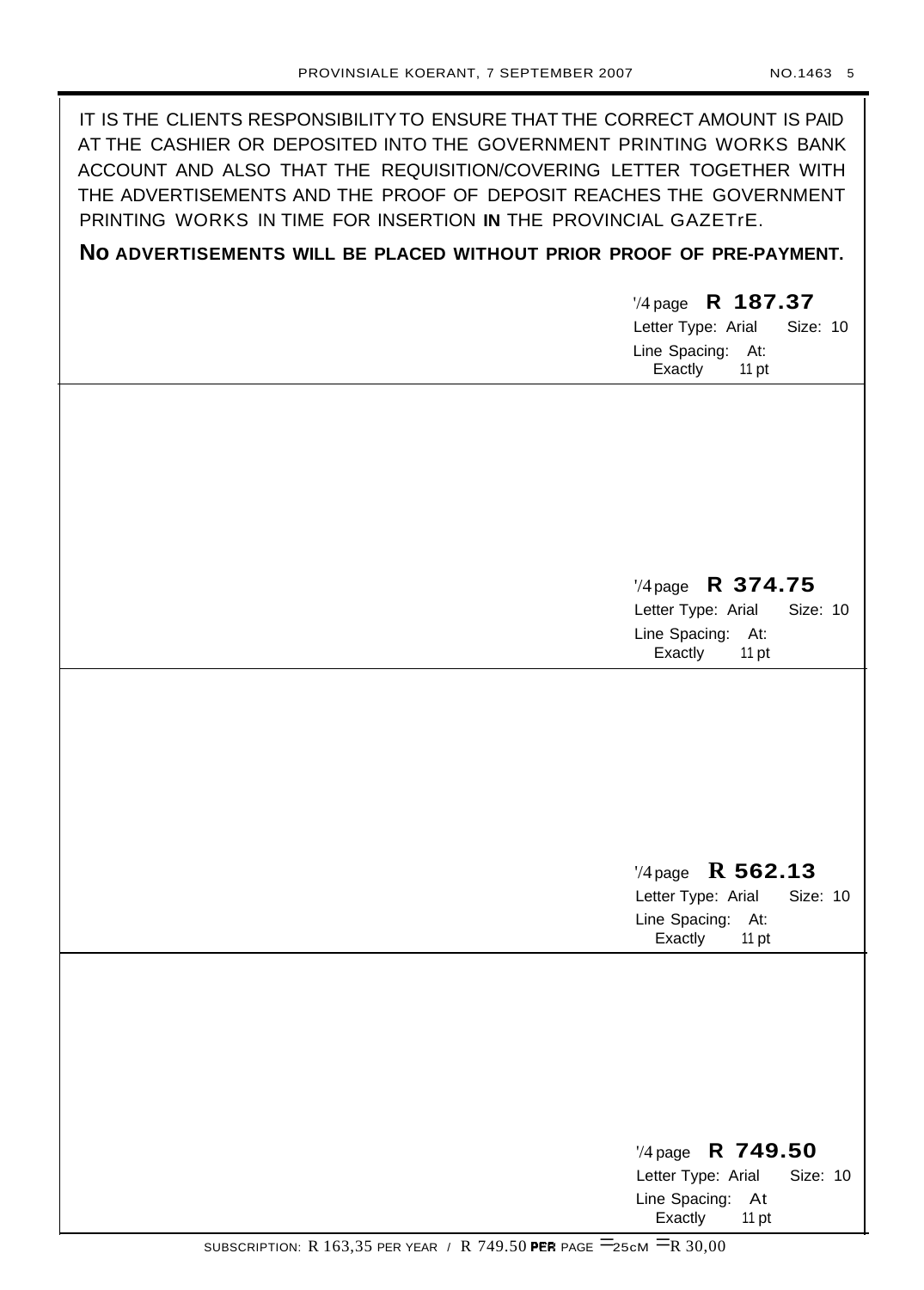

# **CONDITIONS FOR PUBLICATION OF NOTICES**

# **CLOSING TIMES FOR THE ACCEPTANCE OF NOTICES**

- 1. (1) The Mpumalanga Province Provincial Gazette is published every week on Friday, and the closing time for the acceptance of notices which have to appear in the Mpumalanga Province Provincial Gazette on any particular Friday, is **15:00 two weeks prior to the publication date.** Should any Friday coincide with a public holiday, the publication date remains unchanged. However, the closing date for acceptance of advertisements moves backwards accordingly, in order to allow for ten working days prior to the publication date.
	- (2) The date for the publication of a **separate** Mpumalanga Province Provincial Gazette is negotiable.
- 2. (1) Copy of notices received **after closing time** will be held over for publication in the next Mpumalanga Province Provincial Gazette.
	- (2) Amendment or changes in copy of notices cannot be undertaken unless instructions are received **before 10:00 on Thursdays.**
	- (3) Copy of notices for publication or amendments of original copy can not be accepted over the telephone and must be brought about by letter, by fax or by hand. The Government Printer will not be liable for any amendments done erroneously.
	- (4) In the case of cancellations a refund of the cost of a notice will be considered only if the instruction to cancel has been received on or before the stipulated closing time as indicated in paragraph 2 (2).

# **ApPROVAL OF NOTICES**

3. In the event where a cheque, submitted by an advertiser to the Government Printer as payment, is dishonoured, then the Government Printer reserves the right to refuse such client further access to the Mpumalanga Province Provincial Gazette untill any outstanding debts to the Government Printer is settled in full.

# **THE GOVERNMENT PRINTER INDEMNIFIED AGAINST LIABILITY**

- 4. The Government Printer will assume no liability in respect of-
	- (1) any delay in the publication of a notice or publication of such notice on any date other than that stipulated by the advertiser;
	- (2) erroneous classification of a notice, or the placement of such notice in any section or under any heading other than the section or heading stipulated by the advertiser;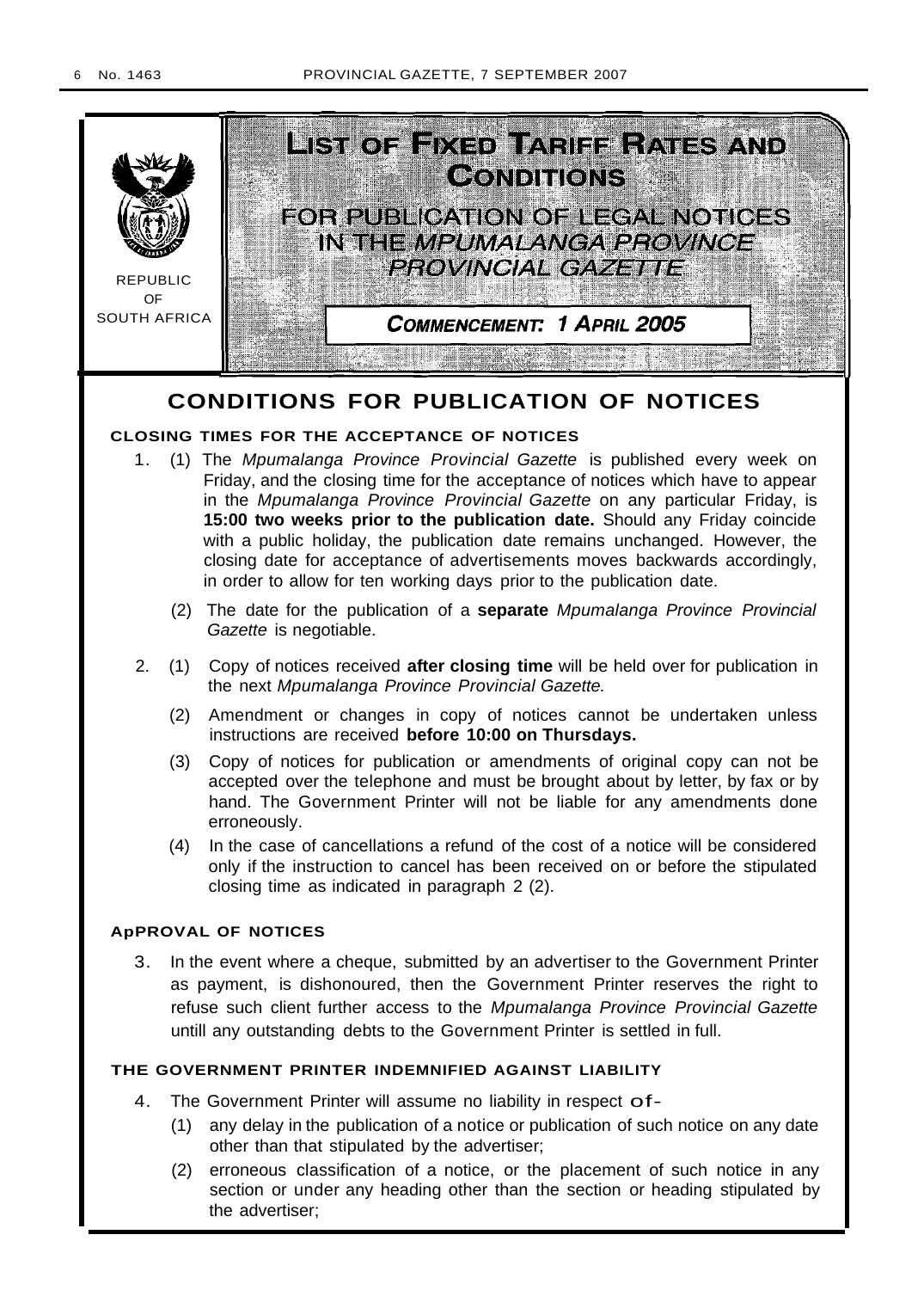# **LIABILITY OF ADVERTISER**

5. Advertisers will be held liable for any compensation and costs arising from any action which may be instituted against the Government Printer in consequence of the publication of any notice.

# **COpy**

- 6. Copy of notices must be typed on one side of the paper only and may not constitute part of any covering letter or document.
- 7. At the top of any copy, and set well apart from the notice, the following must be stated:

Where applicable

- (1) The heading under which the notice is to appear.
- (2) The cost of publication applicable to the notice, in accordance with the "Word Count Table".

# **PAYMENT OF COST**

- 9. **With effect from 1 April 2005 no notice will be accepted for publication unless the cost of the insertion(s) is prepaid in CASH or by CHEQUE or POSTAL ORDERS. It can be arranged that money can be paid into the banking account of the Government Printer, in which case the deposit slip accompanies the advertisement before publication thereof.**
- 10. (1) The cost of a notice must be calculated by the advertiser in accordance with the word count table.
	- (2) Where there is any doubt about the cost of publication of a notice, and in the case of copy, an enquiry, accompanied by the relevant copy, should be addressed to the **Advertising Section, Government Printing Works, Private Bag X85, Pretoria, 0001 [Fax: (012) 323-8805],** before publication.
- **11.** Overpayment resulting from miscalculation on the part of the advertiser of the cost of publication of a notice will not be refunded, unless the advertiser furnishes adequate reasons why such miscalculation occurred. In the event of underpayments, the difference will be recovered from the advertiser, and the notice(s) will not be published until such time as the full cost of such publication has been duly paid in cash or by cheque or postal orders, or into the banking account.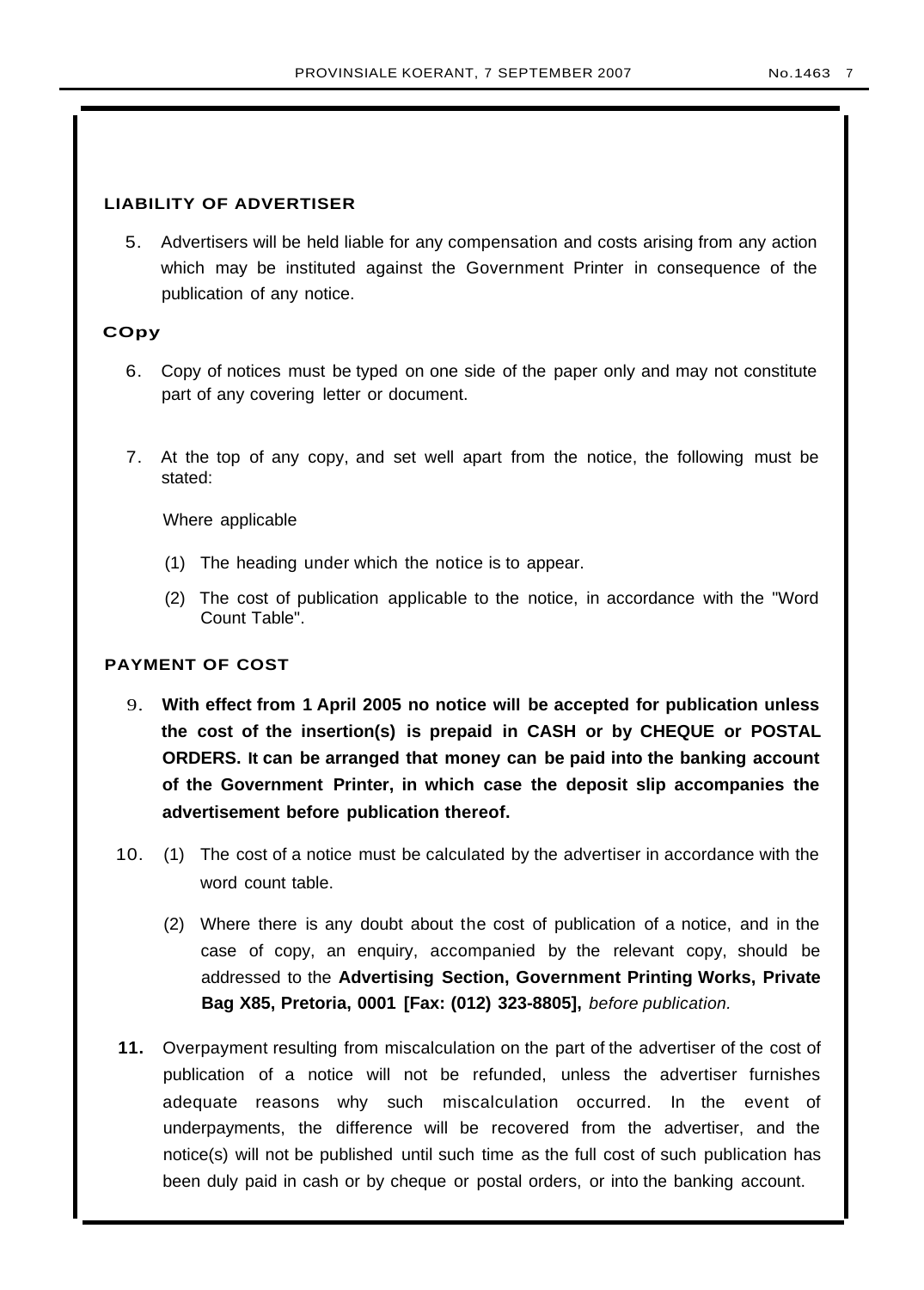r

- 12. In the event of a notice being cancelled, a refund will be made only if no cost regarding the placing of the notice has been incurred by the Government Printing Works.
- 13. The Government Printer reserves the right to levy an additional charge in cases where notices, the cost of which has been calculated in accordance with the Word Count Table, are subsequently found to be excessively lengthy or to contain overmuch or complicated tabulation.

# PROOF OF PUBLICATION

14. Copies of the Mpumalanga Province Provincial Gazette which may be required as proof of publication, may be ordered from the Government Printer at the ruling price. The Government Printer will assume no liability for any failure to post such Mpumalanga Province Provincial Gazette(s) or for any delay in despatching it/them.

# **GOVERNMENT PRINTERS BANK ACCOUNT PARTICULARS**

Bank: ABSA

BOSMAN STREET

Account No.: 4057114016

Branch code: 632005

Reference No.: 00000047

Fax No.: (012) 323 8805

Enquiries:

| Mrs. L. Fourie    | Tel.: (012) 334-4686 |
|-------------------|----------------------|
| Mrs. H. Wolmarans | Tel.: (012) 334-4591 |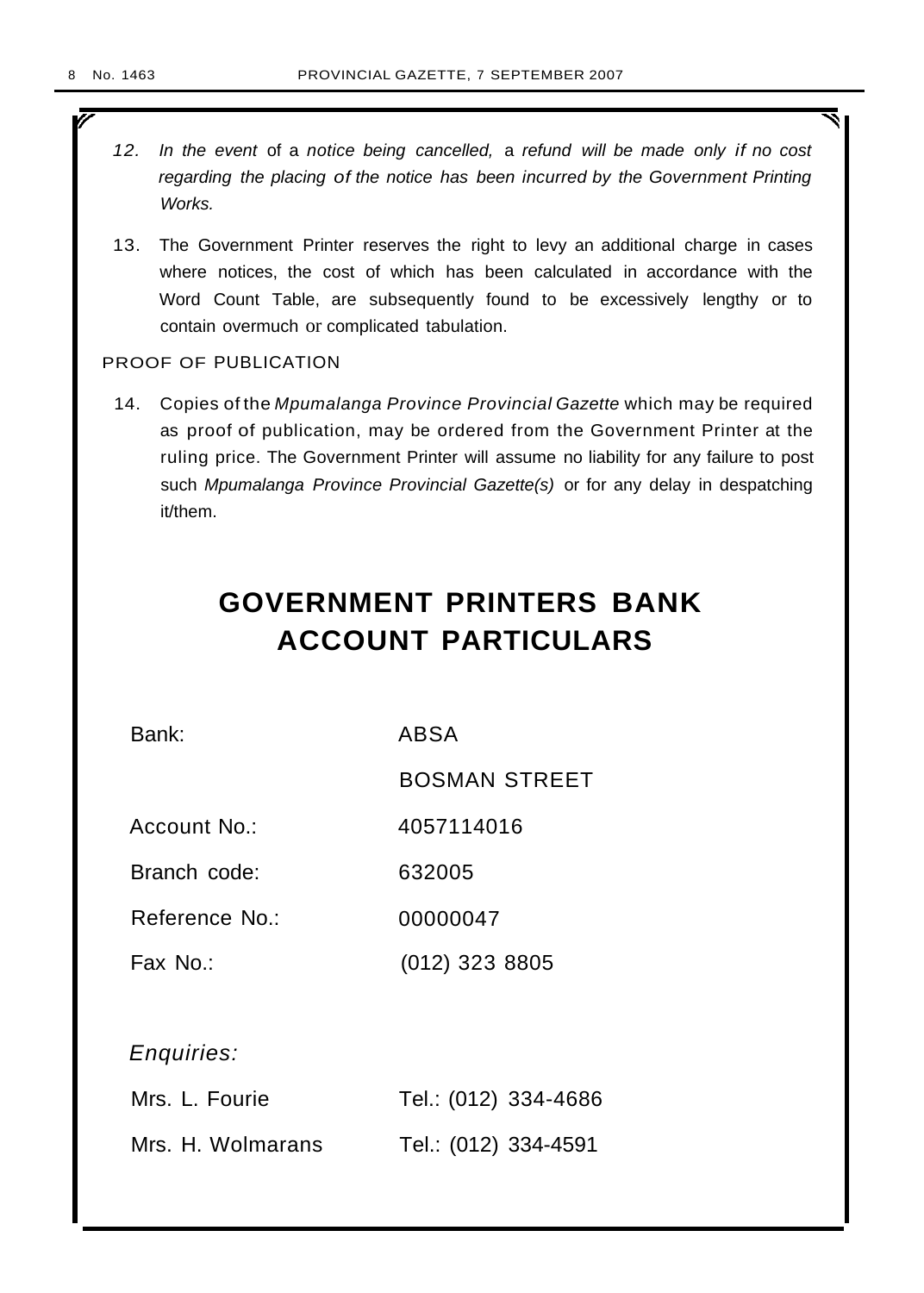## **NOTICE 458 OF 2007**

# NOTICE OF APPLICATION FOR AMENDMENT OF TOWN-PLANNING SCHEME IN TERMS OF SECTION 56 (1) (b) (i) OF THE TOWN-PLANNING AND TOWNSHIPS ORDINANCE, 1986 (ORDINANCE 15 OF 1986)

#### **STANDERTON AMENDMENT SCHEME** 100

I, A Smith, being the authorised agent to the owner of Stand 359, Meyerville, hereby give notice in terms of section 56 (1) (b) (i) of the Town-planning and Townships Ordinance, 1986, that we I applied to the Lekwa Local Municipality for the amendment of the town-planning scheme known as Standerton Town-planning Scheme 1995, by the rezoning of the abovementioned property situated at 27 Robert Street, Meyerville from "Residential 1" to "Residential 4".

Particulars of the application will lie for inspection during normal office hours at the office at the Lekwa Council, Standerton, for a period of 28 days from 31 August 2007.

Objections to or representations in respect of the appiication must be lodged with or made in writing to the Municipal Manager, Lekwa Municipality at P.O. Box 66, Standerton, 2430, within a period of 28 days from 31 August 2007.

# **KENNISGEWING 458 VAN 2007**

KENNISGEWING VAN AANSOEK OM WYSIGING VAN DIE DORPSBEPLANNINGSKEMA INGEVOLGE ARTIKEL 56 (1) (b) (i) VAN DIE ORDONNANSIE OP DORPSBEPLANNING EN DORPE, 1986 (ORDONNANSIE 15 VAN 1986)

# **STANDERTON-WYSIGINGSKEMA 100**

Ek, A Smith, synde die agent van die eienaar van Erf 359, Meyerville, gee hiermee ingevolge artikel 56 (1) (b) (i) van die Ordonnansie op Dorpsbeplanning en Dorpe, 1986, kennis dat ek by die Lekwa Plaaslike Munisipaliteit aansoek gedoen het om die wysiging van die skema bekend as Standerton-dorpsbeplanningskema, 1995, deur die hersonering van die bogenoemde eiendom geleë te Robertstraat 27, Meyerville, vanaf "Residensieel 1" na "Residensieel 4".

Besonderhede van die aansoek lê ter insae gedurende normale kanloorure by die kantoor van die Lekwa Plaaslike Munisipaliteit, Standerton, vir 'n verdere tydperk van 28 dae vanaf 31 Augustus 2007.

Besware teen of vertoe ten opsigte van die aansoek moet binne 'n tydperk van 28 dae vanaf 31 Augustus 2007 skriftelik by die Munisipale Bestuurder, Lekwa Munisipaliteit, Posbus 66, Standerton, 2430, ingedien of gerig word.

31-07

# **NOTICE 459 OF 200"7**

NOTICE OF APPLICATION FOR AMENDMENT OF A TOWN-PLANNING SCHEME IN TERMS OF SECTION 56 (1) (b) (i) OF THE TOWN-PLANNING AND TOWNSHIPS ORDINANCE, 1986 (ORDINANCE 15 OF 1986)

We, Umsebe Development Planners, represented by Mr BJL van der Merwe, Mr ST Masuku, Ms H Meintjes and Mr M Loock, being the authorised agent of the owner of Erf 157, Sonheuwel Township, hereby gives notice in terms of section 56 (1) (b) (I) of the Town-planning and Townships Ordinance, 1986 (Ordinance 15 of 1986) that we have applied to the Mbombela Local Municipality for the amendment of the Town Planning Scheme known as Nelspruit Town-planning Scheme, 1989, by 1he rezoning of the property situated at 16 Gerrit Maritz Street, as described as follows:

#### **NELSPRUIT AMENDMENT SCHEME** 1480

Erl 157, Sonheuwel Township from "Residential 3" to "Residential 3" with increased FAR, and subject to the proposed development conditions described in Annexure 1033.

Particulars of this application will lie for inspection during normal office hours at the office of the Secretary of the Assistant Director: Technicai Services, Mbombela Local Municipality, Room 205, Second Floor, Nel Street, Nelspruit, 1200, for a period of 28 days from 3 August 2007.

Objections to or representations in respect of the application must be lodged with or made in writing and in duplicate to the Secretary of the Assistant Director: Technical Services, Mbombela Local Municipality at the above-mentioned address or to The Municipal Manager, Mbombela Municipality, PO Box 45, Nelspruit, 1200, within a period of 28 days from 3 August 2007 (no later than 31 August 2007).

Address of applicant: Umsebe Development Planners, PO Box 12367, Nelspruit, 1200. Tel: (013) 752·4710.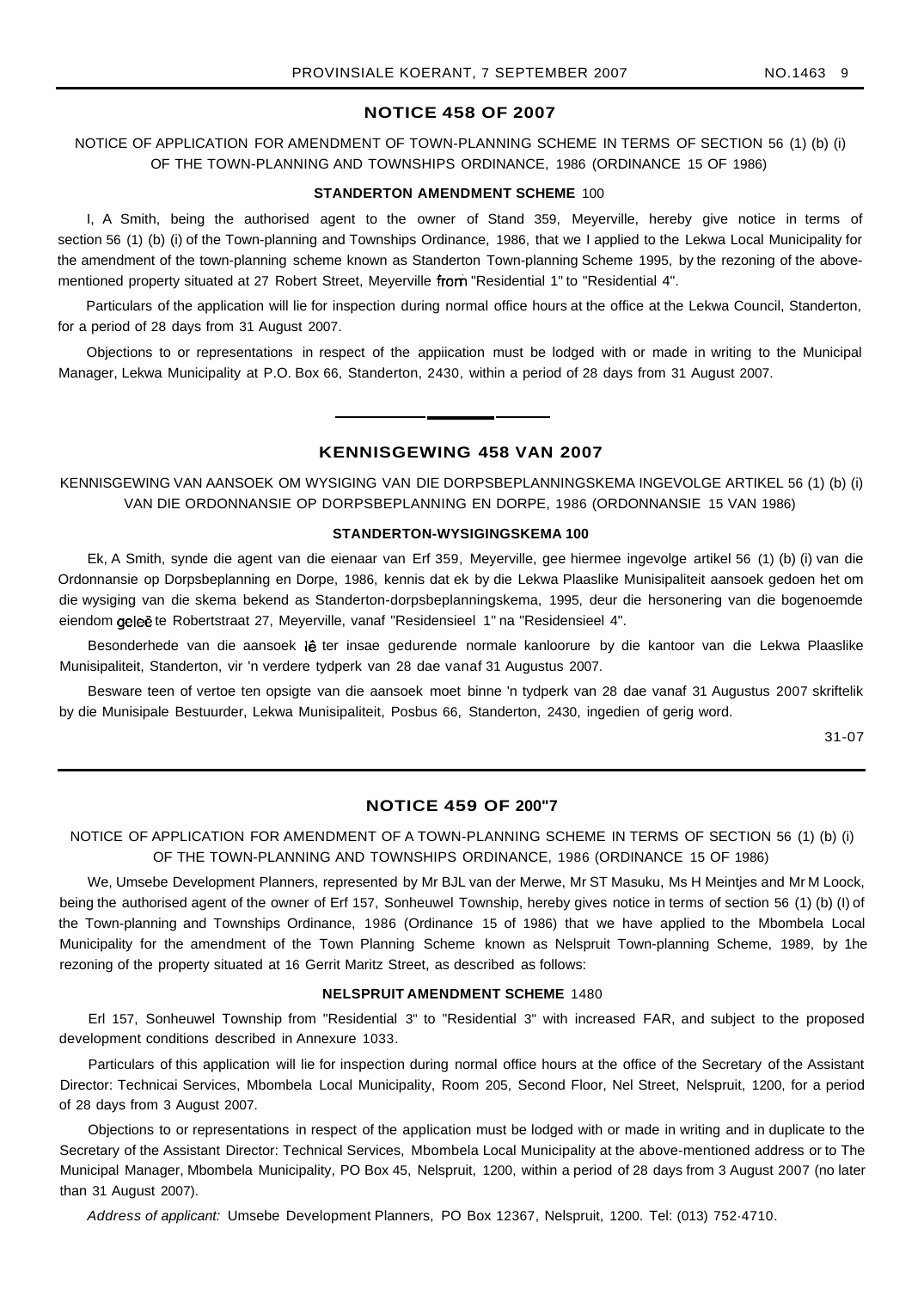## **KENNISGEWING 459 VAN 2007**

KENNISGEWING VAN AANSOEK OM WYSIGING VAN 'N DORPSBEPLANN INGSKEMA INGEVOLGE ARTIKEL 56 (1) (b) (i) VAN DIE ORDONNANSIE OP DORPSBEPLANNING EN DORPE, 1986 (ORDONNANSIE 15 VAN 1986)

Ons, Umsebe Ontwikkelingsbeplanners, verteenwoordig deur mnr BJL van der Merwe, Mnr ST Masuku, Me H Meintjes en Mnr M Loock, synde die gemagtigde agent van die eienaar van Erf 157, Sonheuwel Dorp, gee hiermee ingevolge artikel56 (1) (b) (i) van Dorpsbeplanning en Dorpe Ordonnansie 1986 (Ordonnansie 15 van 1986), kennis dat ons by die Mbombela Plaaslike Munisipaliteit aansoek gedoen het om die wysiging van die Dorpsbeplanningskema, bekend as Nelspruit-dorpsbeplanningskema, 1989, deur die hersonering van die eiendom hierbo beskryl, geleë te Gerrit Maritzstraat 16 soos hieronder beskryl:

#### **NELSPRUIT·WYSIGINGSKEMA** 1480

Erf 157, Sonheuwel Dorp vanaf "Residensieel 3" na "Residensieel 3" met 'n verhoogte VRV, en onderworpe aan die voorgestelde ontwikkelings voorwaardes in Bylae 1033.

Besonderhede van bogenoemde aansoek lê ter insae gedurende gewone kantoorure by die Sekretaresse van die Assistent Direkteur: Tegniese Dienste, Mbombela Plaaslike Munisipaliteit, Kamer 205, Tweede Vloer, Nelstraat, Nelspruit, vir 'n tydperk van 28 dae vanaf 3 Augustus 2007.

Besware teen of vertoe ten opsigte van die aansoek moet binne 'n tydperk van 28 dae vanaf 3 Augustus 2007 (nie later as 31 Augustus 2007) skriftelik en in tweevoud by die Sekretaresse van die Assistent Direkteur: Tegniese Dienste by die bovermelde adres of na Die Munisipale Bestuurder, Mbombela Munisipaliteit, Posbus 45, Nelspruit, 1200 ingedien of gerig word.

Adres van applikant: Umsebe Ontwikkelingsbeplanners, Posbus 12367, Nelspruit, 1200. Tel: (013) 752-4710.

 $31 - 07$ 

### **NOTICE 460 OF 2007**

#### NOTICE OF APPLICATION FOR THE AMENDMENT OF A TOWN·PLANNING SCHEME IN TERMS OF SECTION 56 (1) (b) (i) OF THE TOWN-PLANNING AND TOWNSHIPS ORDINANCE, 1986 (ORDINANCE 15 OF 1986)

#### **SABlE AMENDMENT SCHEME** 57

We, Umsebe Development Planners, represented by Mr BJL van der Merwe, Mr ST Masuku, Ms H Meintjes, being the authorised agents to rezone Patula Avenue, Sabie Extension 5, hereby gives notice in terms of section 56 (1) (b) (i) of the Townplanning and Townships Ordinance, 1986 (Ordinance 15 of (986) that we have applied to the Thaba Chweu Municipality for the amendment of the Town-planning Scheme known as Sabie Town-Planning Scheme 1984, by the rezoning of Patula Avenue, situated at Sabie Extension 5, from "Public Road" to "Industrial 2".

Particulars of this application will lie for inspection during normal office hours at the office at the Town Planner: Technical Services, Room 33, Thaba Chweu Local Municipality as well as the Municipal offices in Sabie, for the period of 28 days from 31 August 2007.

Objections to or representations in respect of the application must be lodged with or made in writing and in duplicate to the Municipal Manager at the above address or at PO Box 61, Lydenburg, 1120 within a period of 28 days from 31 August 2007 (no later than 28 September 2007).

Address of applicant: Umsebe Development Planners, PO Box 12367, Nelspruit, 1200. Tel: (013) 752-4710.

# **• KENNISGEWING 460 VAN 2007**

KENNISGEWING VAN AANSOEK OM WYSIGING VAN 'N DORPSBEPLANNINGSKEMA INGEVOLGE ARTIKEL 56 (1) (b) (i) VAN DIE ORDONNANSIE OP DORPSBEPLANNING EN DORPE, 1986 (ORDONNANSIE 15 van 1986)

#### **SABIE·WYSIGINGSKEMA** 57

Ons, Umsebe Ontwikkelingsbeplanners, verteenwoordig deur mnr BJL van der Merwe, Mnr ST Masuku, Me H Meintjes, synde die gemagtigde agent vir die hersonering van Patulalaan, Sabie Uitbreiding 5, gee hiermee ingevolge artikel 56 (1) (b) (i) van Ordonnansie op Dorpsbeplanning en Dorpe, 1986 (Ordonnansie 15 van 1986), kennis dat ons by die Thaba Chweu Munisipaliteit aansoek gedoen het om die wysiging van die dorpsbeplanningskema, bekend as Sabie-dorpsbeplanningskema, 1984, deur die hersonering van Patuialaan, geleë in Sabie Uitbreiding 5, van "Publieke Pad" na "Industrieel 2".

Besonderhede van bogenoemde aansoek lê ter insae gedurende gewone kantoorure by die Stadsbeplanner: Tegniese Dienste, Kamer 33, Thaba Chweu Plaaslike Munisipaliteit: Lydenburg asook die Munisipale Kantore in Sabie, vir 'n tydperk van 28 dae vanaf 31 Augustus 2007.

Besware teen of vertoe ten opsigte van die aansoek moet binne 'n tydperk van 28 dae vanaf 31 Augustus 2007 (nie later as 28 September 2007) skriftelik en in tweevoud by die Stadsbeplanner: Tegniese Dienste by die bovermelde adres of aan die Stadsbeplanner: Tegniese Dienste, Thaba Chweu Plaaslike Munisipaliteit, Posbus 61, Lydenburg, 1120, ingedien of gerig word.

Adres van applikant: Umsebe Ontwikkelingsbeplanners, Posbus 12367, Nelspruit, 1200. Tel: (013) 752-4710.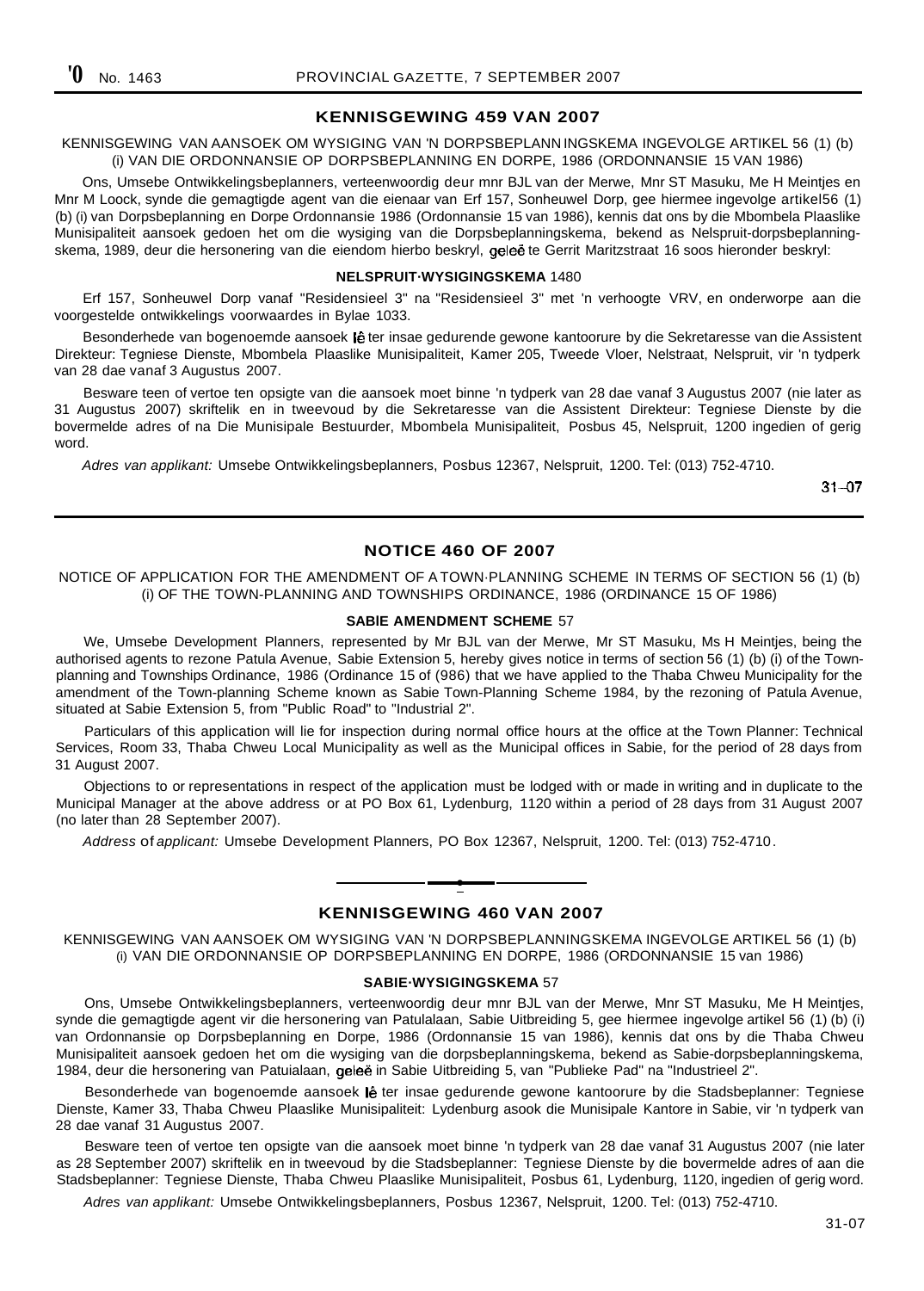#### **NOTICE 461 OF 2007**

#### **STEVE TSHWETE AMENDMENT SCHEME 223 WITH ANNEXUREA186**

NOTICE OF APPLICATION FOR THE AMENDMENT OF THE STEVE TSHWETE TOWN-PLANNING SCHEME, 2004, IN TERMS OF SECTION 56 (1) (b) (i) OF THE TOWN-PLANNING AND TOWNSHIPS ORDINANCE, 1986 (ORDINANCE 15 OF 1986)

We, Mpumalanga Development Holdings, being the authorized agent of the registered owner of Erven 10768, 10n2 and 10773 Middelburg Extension 26, hereby give notice in terms of section 56 (1) (b) (i) of the Town-planning and Townships Ordinance, 1986, that we have applied to the Steve Tshwete Local Municipality for the amendment of the town-planning scheme known as the Steve Tshwete Town-planning Scheme, 2004, for the rezoning of Erf 10772 and portions of Erf 10768 and t 0773, Middelburg X26, situated as follows: Erf 10768, is situated on the eastern side of the Township of Middelburg X26, bordered by a 20 m internal street on the western side and Park Erf 10775 on the eastern side, adjacent and west of Fontein Street, Erf 10772 is situated in the northwestern quadrant of the township Middelburg X26, bordered by a 20 m internal street on the northern side and a 25 m internal street on the western side and adjacent and northwest of Erf 10773. Erf 10773 is situated centrally in the township Middelburg X26, bordered by a 20 m internal street on the northern-, eastern- and southern side. Application is made to rezone the above mentioned erven from "Business 2", subject to certain conditions to "Business 1" subject to certain conditions, excluding a petrol filling station.

Particulars of the application will lie for inspection during normal office hours at the office of the Municipal Manager: Steve Tshwete Local Municipality, Municipal Buildings, Wanderers Avenue, Middelburg, 1050, for a period of 28 days from 31 August 2007.

Objections to or representations in respect of the application must be lodged with or made in writing to the Municipal Manager at the above address or at P.O. Box 14, Middelburg, 1050, within a period of 28 days from 31 August 2007.

Applicant: Mpumalanga Development Holdings, 2 Koedoe Street, Bronkhorstspruit, 1020; P.O. Box 34, Die Wilgers Post Point, 0041. Tel/Fax: (013) 932-0564.

# **KENNISGEWING 461 VAN 2007**

#### **STEVE TSHWETE·WYSIGINGSKEMA 223 MET BYLAE A186**

KENNISGEWING VAN DIE AANSOEK OM DIE WYSIGING VAN DIE STEVE TSHWETE-DORPSBEPLANNINGSKEMA, 2004, INGEVOLGE ARTIKEL 56 (1) (b) (i) VAN DIE ORDONNANSIE OP DORPSBEPLANNING EN DORPE, 1986 (ORDONNANSIE 15 VAN 1986)

Ons, Mpumalanga Development Holdings, synde die gemagtigde agent van die geregistreerde eienaar van Erwe 10768, 10772 en 10773, Middelburg Uitbreiding 26, gee hiermee ingevolge artikel 56 (1) (b) (i) van die Ordonnansie op Dorpsbeplanning en Dorpe, 1986, kennis dat ons by die Steve Tshwete Plaaslike Munisipaliteit aansoek gedoen het om die wysiging van die Steve Tshwete Dorpsbeplanningskema, 2004, deur die hersonering van Erf 10772 en gedeeltes van Erf 10768 en 10773, Middelburg X26, geleë as volg: Erf 10768, is geleë aan die oostekant van die dorpsgebied Middelburg X26 begrens deur 'n 20 m interne straat aan die westekant en Parkerf 10775 aan die oostekant aanliggend en wes van Fonteinstraat. Erf 10772 is geleë in die noordwestelike kwadrant van die dorpsgebied Middelburg X26 begrens deur 'n 20 m interne straat aan die noordekant en 'n 25 m interne straat aan die westekant en aanliggend en noordwes van Erf 10773. Erf 10773 is sentraal geleë in die dorpsgebied Middelburg X26, begrens deur 'n 20 m interne straat aan die noorde-, oosteen suidekant. Aansoek word gedoen om bogenoemde erwe te hersoneer vanaf "Besigheid 2", onderworpe aan sekere voorwaardes na "Besigheid 1", onderworpe aan sekere voorwaardes, uitgesluit 'n vulstasie.

Besonderhede van die aansoek lê ter insae gedurende gewone kantoorure by die kantoor van die Munisipale Bestuurder: Steve Tshwete Plaaslike Munisipaliteit, Munisipale Gebou, Wandererslaan, Middelburg, 1050, vir 'n tydperk van 28 dae vanaf 31 Augustus 2007.

Besware of vertoe ten opsigte van die aansoek moet binne 'n tydperk van 28 dae vanaf 31 Augustus 2007, skriftelik in tweevoud by of tot die Munisipale Bestuurder by bovermelde adres of by Posbus 14, Middelburg, 1050, ingedien of gerig word.

Applikant: Mpumalanga Development Holdings, Koedoestraat 2, Bronkhorstspruit, 1020; Posbus 34, Die Wilgers Pospunt, 0041. Tel/Faks: (013) 932-0564.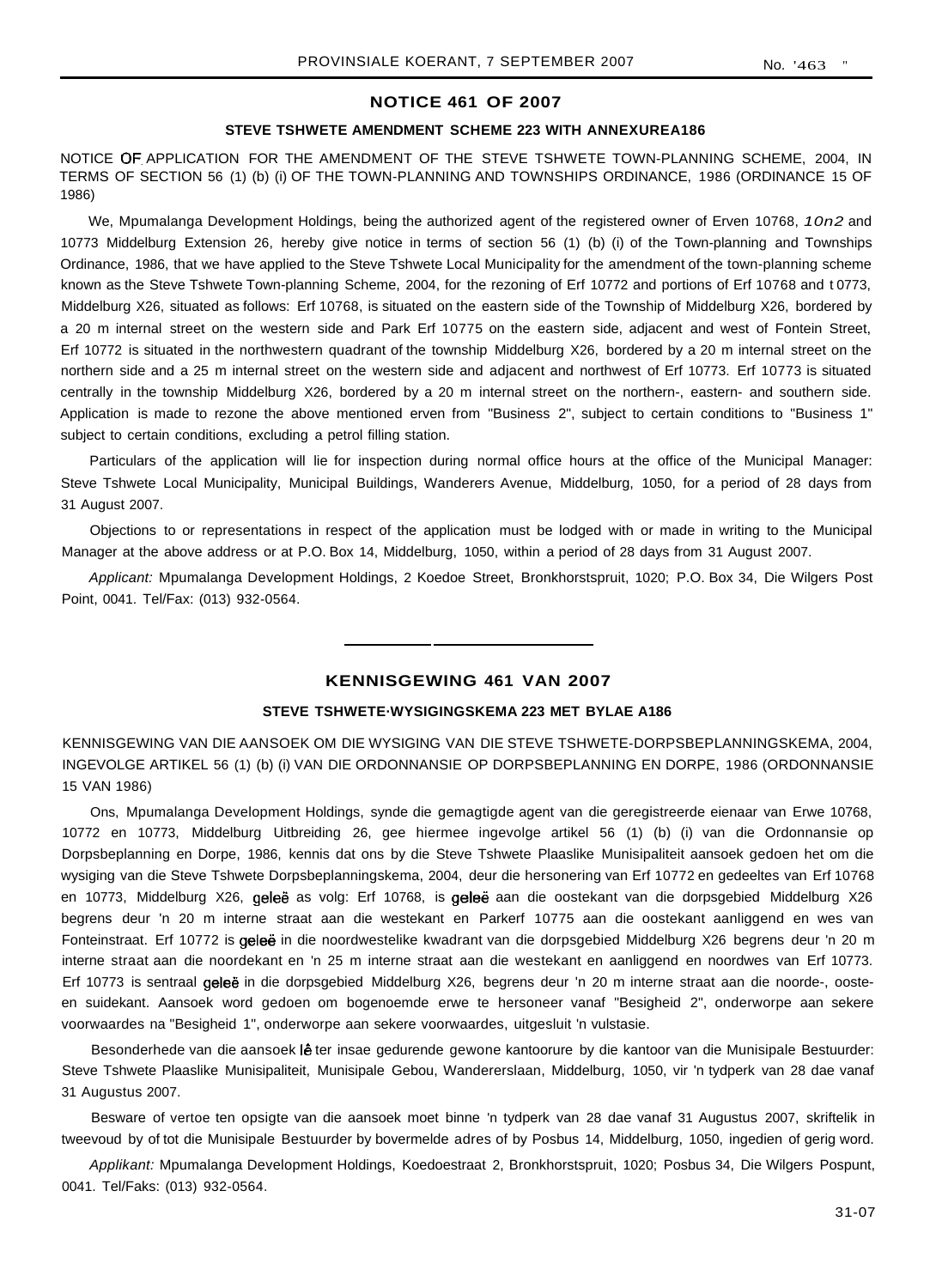#### **NOTICE 462 OF 2007**

#### **STEVE TSHWETE AMENDMENT SCHEME 222 WITH ANNEXURE Al85**

NOTICE OF APPLICATION FOR THE AMENDMENT OF THE STEVE TSHWETE TOWN-PLANNING SCHEME, 2004, IN TERMS OF SECTION 56 (1) (b) (i) OF THE TOWN-PLANNING AND TOWNSHIPS ORDINANCE, 1986 (ORDINANCE 15 OF 1986)

We, Mpumalanga Development Holdings, being the authorized agent of the registered owner of Erf 10767, Middelburg Extension 26, hereby give notice in terms of section 56 (1) (b) (i) of the Town-planning and Townships Ordinance, 1986, that we have applied to the Steve Tshwete Local Municipality for the amendment of the town-planning scheme known as the Steve Tshwete Town-planning Scheme, 2004, for the rezoning of the abovementioned property situated at the northwestern quadrant of the township Middelburg Extension 26 and bordered on the northern side by Park Erf 10775, abutting onto Tswelopele Street and bordered on the southern side by in internal 20 m street, by rezoning the property from "Business 2" subject to certain conditions to "Business 2" with an amended floor area ratio and coverage, subject to certain conditions.

Particulars of the application will lie for inspection during normal office hours at the office of the Municipal Manager: Steve Tshwete Local Municipality, Municipal Buildings, Wanderers Avenue, Middelburg, 1050, for a period of 28 days from 31 August 2007.

Objections to or representations in respect of the application must be lodged with or made in writing to the Municipal Manager at the above address or at P.O. Box 14, Middelburg, 1050, within a period of 28 days from 31 August 2007.

Applicant: Mpumalanga Development Holdings, 2 Koedoe Street, Bronkhorstspruit, 1020; P.O. Box 34, Die Wilgers Post Point, 0041. Tei/Fax: (013) 932-0564.

#### **KENNISGEWING 462 VAN 2007**

#### **STEVE TSHWETE-WYSIGINGSKEMA 222 MET BYLAE AlaS**

KENNISGEWING VAN DIE AANSOEK OM DIE WYSIGING VAN DIE STEVE TSHWETE-DORPSBEPLANNINGSKEMA, 2004, lNGEVOLGE ARTIKEL 56 (1) (b) (i) VAN DIE ORDONNANSIE OP DORPSBEPLANNING EN DORPE, 1986 (ORDONNANSIE 15 VAN 1986)

Ons, Mpumalanga Development Holdings, synde die gemagtigde agent van die geregistreerde eienaar van Erf 10767, Middelburg Uitbreiding 26, gee hiermee ingevolge artikel 56 (1) (b) (i) van die Ordonnansie op Dorpsbeplanning en Dorpe, 1986, kennis dat ons by die Steve Tshwete Plaaslike Munisipaliteit aansoek gedoen het om die wysiging van die Steve Tshwete Dorpsbeplanningskema, 2004, deur die hersonering van bogenoemde eiendom geleë in die noordelike kwadrant van die dorpsgebied Middelburg X26, begrens deur Parkerf 10775 aanliggend aan Tswelopelestraat aan die noordekant en begrens aan die suidekant deur die 20 m interne straat, vanaf "Besigheid 2", onderworpe aan sekere voorwaardes na "Besigheid 2" met 'n gewysigde vloeroppervlakteverhouding en dekking, onderworpe aan sekere voorwaardes.

Besonderhede van die aansoek lê ter insae gedurende gewone kantoorure by die kantoor van die Munisipale Bestuurder: Steve Tshwete Plaaslike Munisipaliteit, Munisipale Gebou, Wandererslaan, Middelburg, 1050, vir'n tydperk van 28 dae vanaf 31 Augustus 2007.

Besware of vertoe ten opsigte van die aansoek moet binne 'n tydperk van 28 dae vanaf 31 Augustus 2007, skriftelik in tweevoud by of tot die Munisipale Bestuurder by bovermelde adres of by Posbus 14, Middelburg, 1050, ingedien of gerig word.

Applikant: Mpumalanga Development Holdings, Koedoestraat 2, Bronkhorstspruit, 1020; Posbus 34, Die Wilgers Pospunt, 0041. Tel/Faks: (013) 932-0564/(013) 243-1219.

31-07

# **NOTICE 463 OF 2007**

#### **STEVE TSHWETE AMENDMENT SCHEME 223 WITH ANNEXURE Ala6**

NOTICE OF APPLICATION FOR THE AMENDMENT OF THE STEVE TSHWETE TOWN-PLANNING SCHEME, 2004, IN TERMS OF SECTION 56 (1) (b) (i) OF THE TOWN·PLANNING AND TOWNSHIPS ORDINANCE, 1986 (ORDINANCE 15 OF 1986)

We, Mpumalanga Development Holdings, being the authorized agent of the registered owner of Erven 10768, 10772 and 10773 Middelburg Extension 26, hereby give notice in terms of section 56 (1) (b) (i) of the Town-planning and Townships Ordinance, 1986, that we have applied to the Steve Tshwete Local Municipality for the amendment of the town-planning scheme known as the Steve Tshwete Town-planning Scheme, 2004, for the rezoning of Erf 10772 and portions of Erf 10768 and 10773, Middelburg X26, situated as follows: Erf 10768, is situated on the eastern side of the township Middelburg X26, bordered by a 20 m internal street on the western side and Park Erf 10775 on the eastern side, adjacent and west of Fontein Street, Erf 10772 is situated in the northwestern quadrant of the township Middelburg X26, bordered by a 20 m internal street on the northern side and a 25 m internal street on the western side and adjacent and northwest of Erf 10773. Erf 10773 is situated centrally in the township Middelburg X26, bordered by a 20 m internal street on the northern-, eastern- and southern side.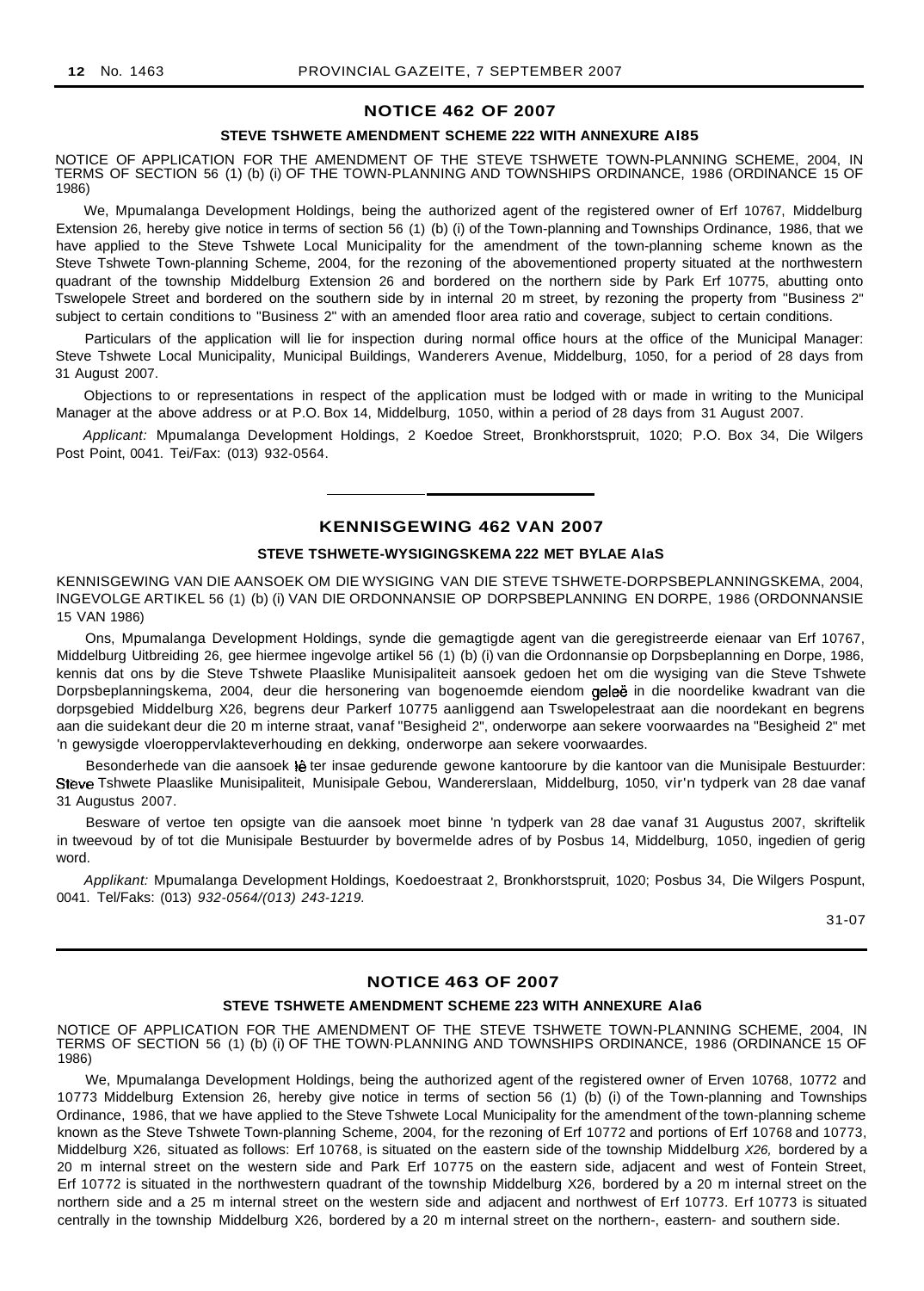Application is made to rezone the above mentioned erven from "Business 2", subject to certain conditions to "Business 1" subject to certain conditions, excluding a petrol filling station.

Particulars of the application will lie for inspection during normal office hours at the office of the Municipal Manager: Steve Tshwete Local Municipality, Municipal BUildings, Wanderers Avenue, Middelburg, 1050, for a period of 28 days from 31 August 2007.

Objections to or representations in respect of the application must be lodged with or made in writing to the Municipal Manager at the above address or at P.O. Box 14, Middelburg, 1050, within a period of 28 days from 31 August 2007.

Applicant: Mpumalanga Development Holdings, 2 Koedoe Street, Bronkhorstspruit, 1020; P.O. Box 34, Die Wilgers Post Point, 0041. TellFax: (013) 932-0564.

# **•** KENNISGEWING 463 VAN 2007

#### STEVE TSHWETE-WYSIGINGSKEMA 223 MET BYLAE A186

KENNISGEWING VAN DIE AANSOEK OM DIE WYSIGING VAN DIE STEVE TSHWETE-DORPSBEPLANNINGSKEMA, 2004, INGEVOLGE ARTIKEL 56 (1) (b) (i) VAN DIE ORDONNANSIE OP DORPSBEPLANNING EN DORPE, 1986 (ORDONNANSIE 15 VAN 1986)

Ons, Mpumalanga Development Holdings, synde die gemagtigde agent van die geregistreerde eienaar van Erwe 10768, 10772 en 10773, Middelburg Uitbreiding 26, gee hiermee ingevolge artikel 56 (1) (b) (i) van die Ordonnansie op Dorpsbeplanning en Dorpe, 1986, kennis dat ons by die Steve Tshwete Plaaslike Munisipaliteit aansoek gedoen het om die wysiging van die Steve Tshwete Dorpsbeplanningskema, 2004, deur die hersonering van Erf 10772 en gedeeltes van Erf 10768 en 10773, Middelburg X26, geleë as volg: Erf 10768, is geleë aan die oostekant van die dorpsgebied Middelburg X26 begrens deur 'n 20 m interne straat aan die westekant en Parkerf 10775 aan die oostekant aanliggend en wes van Fonteinstraat. Erf 10772 is geleë in die noordwestelike kwadrant van die dorpsgebied Middelburg X26 begrens deur 'n 20 m interne straat aan die noordekant en 'n 25 m interne straat aan die westekanl en aanliggend en noordwes van Erf 10773. Erf 10773 is sentraal qelee in die dorpsgebied Middelburg X26, begrens deur 'n 20 m interne straat aan die noorde-, oesteen suidekant. Aansoek word gedoen om bogenoemde erwe te hersoneer vanaf "Besigheid 2", onderworpe aan sekere voorwaardes na "Besigheid 1". onderworpe aan sekere voorwaardes, uitgesluit 'n vulstasie.

Besonderhede van die aansoek lê ter insae gedurende gewone kantoorure by die kantoor van die Munisipale Bestuurder: Steve Tshwete Plaaslike Munisipaliteit, Munisipale Gebou, Wandererslaan, Middelburg, 1050, vir 'n tydperk van 28 dae vanaf 31 Augustus 2007.

Besware of vertoe ten opsigte van die aansoek moet binne 'n tydperk van 28 dae vanaf 31 Augustus 2007, skriftelik in tweevoud by of tot die Munisipale Bestuurder by bovermelde adres of by Posbus 14, Middelburg, 1050, ingedien of gerig word.

Applikant: Mpumalanga Development Holdings, Koedoestraat 2, Bronkhorstspruit, 1020; Posbus 34, Die Wilgers Pospunt, 0041. TellFaks: (013) 932-0564/(013) 243-1219.

 $31 - 07$ 

# NOTICE 464 OF 2007

#### EMALAHLENI AMENDMENT SCHEME, 1991

#### NOTICE OF APPLICATION FOR AMENDMENT OF TOWN-PLANNING SCHEME IN TERMS OF SECTION 56 (1) (b) (i) OF THE TOWN-PLANNING AND TOWNSHIPS ORDINANCE,1986 (ORDINANCE 15 OF 1986)

#### AMENDMENT SCHEME 1051

I, Vivienne Smith TRP (SA), of the firm Korsman van Wyk Town and Regional Planners, being the authorized agent of the owner of Erf 2809, Witbank Extension 16, hereby gives notice in terms of section 56 (1) (b) (i) of the Town-planning and Townships Ordinance, 1986 (Ordinance 15 of 1986), that I have applied to Emalahleni Local Municipality for the amendment of the town-planning scheme in operation known as Witbank Town-planning Scheme, 1991, by the rezoning of the property described above, situated at 121 Watermeyer Street, in the Township Witbank, from "Residential t" to "Special" with Annexure 355.

Particulars of the application are open for inspection during normal office hours at the office of the Municipal Manager, City Planning Division, Third Floor, Civic Centre, Mandela Street, Witbank, for a period of 28 days from 31 August 2007 (the date of first publication of this notice).

Objections to or representations in respect of the application must be lodged in writing and in duplicate with the Municipal Manager at the above office or posted to him at PO Box 3, Witbank, 1035, within a period of 28 days from 31 August 2007.

Address of authorised agent: Korsman van Wyk Town and Regional Planners, Suite 295, Private Bag X7294, Witbank, 1035. Telephone: (013) 653-6325. Fax: 0866636326. E-mail: admin@korsman.co.za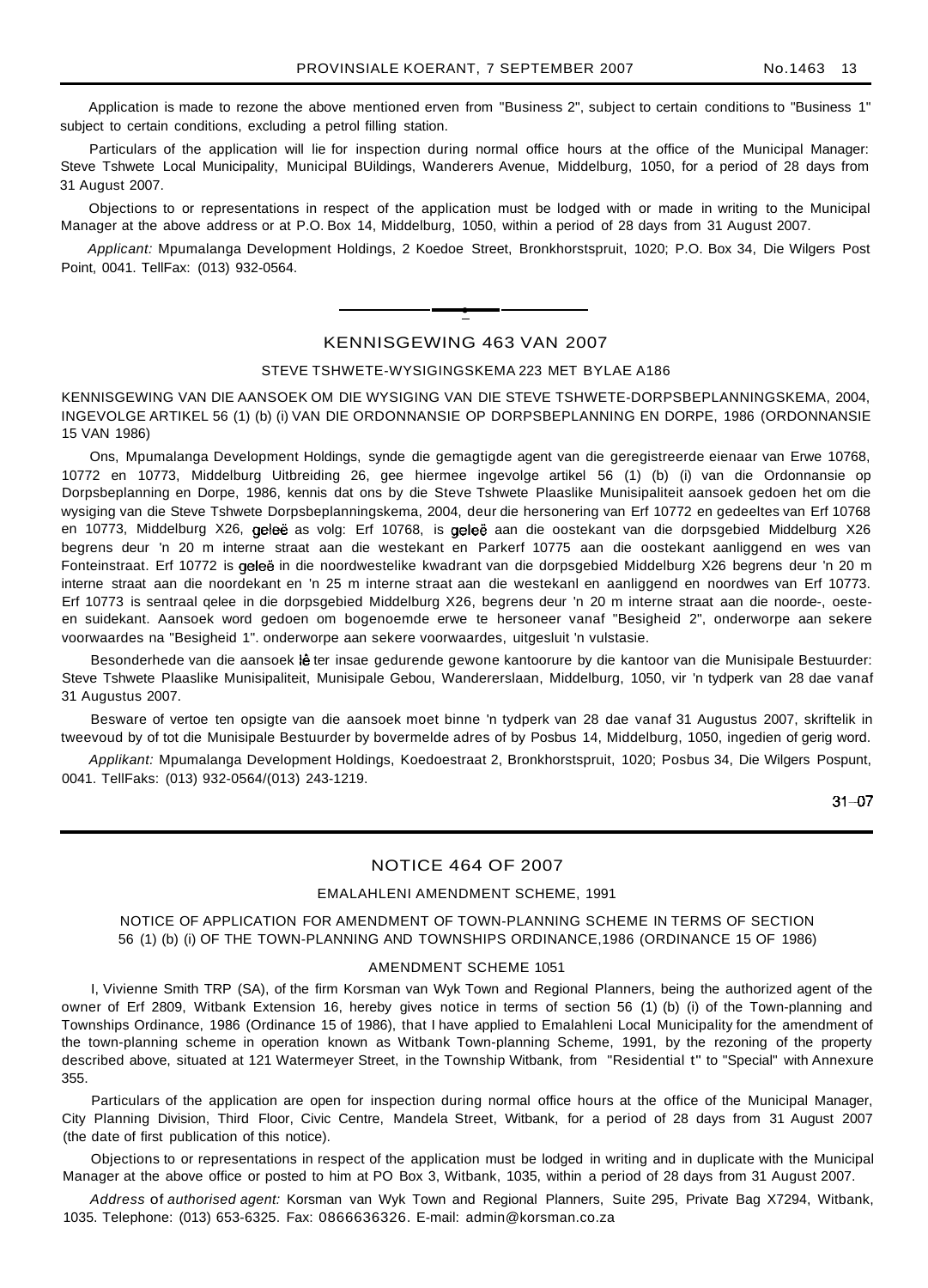# **KENNISGEWING 464 VAN 2007**

#### **EMALAHLENI WYSIGINGSKEMA, 1991**

# KENNISGEWING VAN AANSOEK OM WYSIGING VAN DORPSBEPLANNINGSKEMA INGEVOLGE ARTIKEL 56 (1) (b) (i) VAN DIE ORDONNANSIE OP DORPSBEPLANNING EN DORPE, 1986 (ORDONNANSIE 15 VAN 1986)

#### **WYSIGINGSKEMA 1051**

Ek, Vivienne Smith TRP (SA), van die firma Korsman Van Wyk Stads- en Streekbeplanners, synde die gemagtigde agent van die geregistreerde elenaar van Erf 2809, Witbank Uitbreiding 16, gee hiermee ingevolge artikel 56 (1) (b) (i) van die Ordonnansie op Dorpsbeplanning en Dorpe, 1986 (Ordonnansie 15 van 1986), kennis dat ek by Emalahleni Plaaslike Munisipaliteit aansoek gedoen het om die wysiging van die dorpsbeplanningskema in werking, bekend as eMalahlenidorpsbeplanningskema, 1991, deur die hersonering van die eiendom hierbo beskryf, geleë te Watermeyerstraat 121 in die dorpsgebied Witbank, van "Residensieel 1" tot "Spesiaal" met Bylaag 355.

Besonderhede van die aansoek lê gedurende kantoorure by die kantoor van die Munisipale Bestuurder, Stadsbeplanningsafdeling, Derde Vloer, Burgersentrum, Mandelastraat, Witbank, vir 'n tydperk van 28 dae vanaf 31 Augustus 2007 (die datum van eerste publikasie van hierdie kennisgewing) ter insae.

Besware teen of vertoe ten opsigte van die aansoek moet binne 'n tydperk van 28 dae vanaf 31 Augustus 2007 skriftelik en in tweevoud by die Munisipale Bestuurder by bovermelde kantoor ingedien of aan hom by Posbus 3, Witbank, 1035, gepos word.

Adres van gemagtigde agent: Korsman van Wyk Stads- en Streekbeplanners, Suite 295, Privaatsak X7294, Witbank, 1035. Telefoon: (013) 653-6325. Faks: 0866636326. E-pos: admin@korsman.co.za

31-07

# **NOTICE 465 OF 2007**

# **DELMAS AMENDMENT SCHEME** 7/2007

We, Terraplan Associates, being the authorised agent of the owner of Portions R/5 and 6 of the farm Witklip 229 I.R., hereby give notice in terms of sections 56 (1) (b) (i) and (ii) of the Town-planning and Townships Ordinance, 1986, that we have applied to the Delmas Local Municipality for the amendment of the town-planning scheme known as Delmas Town-planning Scheme, 2007, by the rezoning of a portion of the properties described above, situated approximately 4,2 km to the south-east of the Central Business District of Delmas from "Commercial Agriculture" to "Special" for brick manufacturing and ancillary land uses, SUbjectto certain restrictive conditions.

Particulars of the application will lie for inspection during normal office hours at the office of the Municipal Manager, Room 2, c/o Samuel Road and Van der Walt Street, Delmas, for the period of 28 days from 31/08/2007.

Objections to or representations in respect of the application must be lodged with or made in writing to the Municipal Manager at the above address or at PO Box 6, Delmas, 2210, within a period of 28 days from 31/08/2007.

Address of agent: (HS1549) Terraplan Associates, PO Box 1903, Kempton Park, 1620.

# **KENNISGEWING 465 VAN 2007**

#### **DELMAS WYSIGINGSKEMA** 7/2007

Ons, Terraplan Medewerkers, synde die gemagtigde agent van die eienaar van Gedeeltes R/5 en 6 van die plaas Witklip 229 I.A., gee hiermee ingevolge artikels 56 (1) (b) (i) en (ii) van die Ordonnansie op Dorpsbeplanning en Dorpe, 1986, kennis dat ons by die Delmas Plaaslike Munisipaliteit aansoek gedoen het om die wysiging van die dorpsbeplanningskema bekend as Delmas-dorpsbeplanningskema, 2007, deur die hersonering van die eiendomme hierbo beskryf, geleë ongeveer 4,2 km na die suid-ooste van die Sentrale Besigheidsdistrik van Delmas vanaf "Kornmersieel Landbou" na "Spesiaal" vir die vervaardiging van bakstene en ondergeskikte grondgebruike, onderworpe aan sekere beperkende voorwaardes.

Besonderhede van die aansoek lê ter insae gedurende gewone kantoorure by die kantoor van die Munisipale Bestuurder, Kamer 2, h/v Samuelweg en Van der Waltstraat, Delmas, vir 'n tydperk van 28 dae vanaf 31/08/2007.

Besware teen of vertoe ten opsigte van die aansoek moet binne 'n tydperk van 28 dae vanaf 31/08/2007 skriftelik by of tot die Munisipale Bestuurder by bovermelde adres of by Posbus 6, Delmas, 2210, ingedien of gerig word.

Adres van agent: (HS1549) Terraplan Medewerkers, Posbus 1903, Kempton Park, 1620.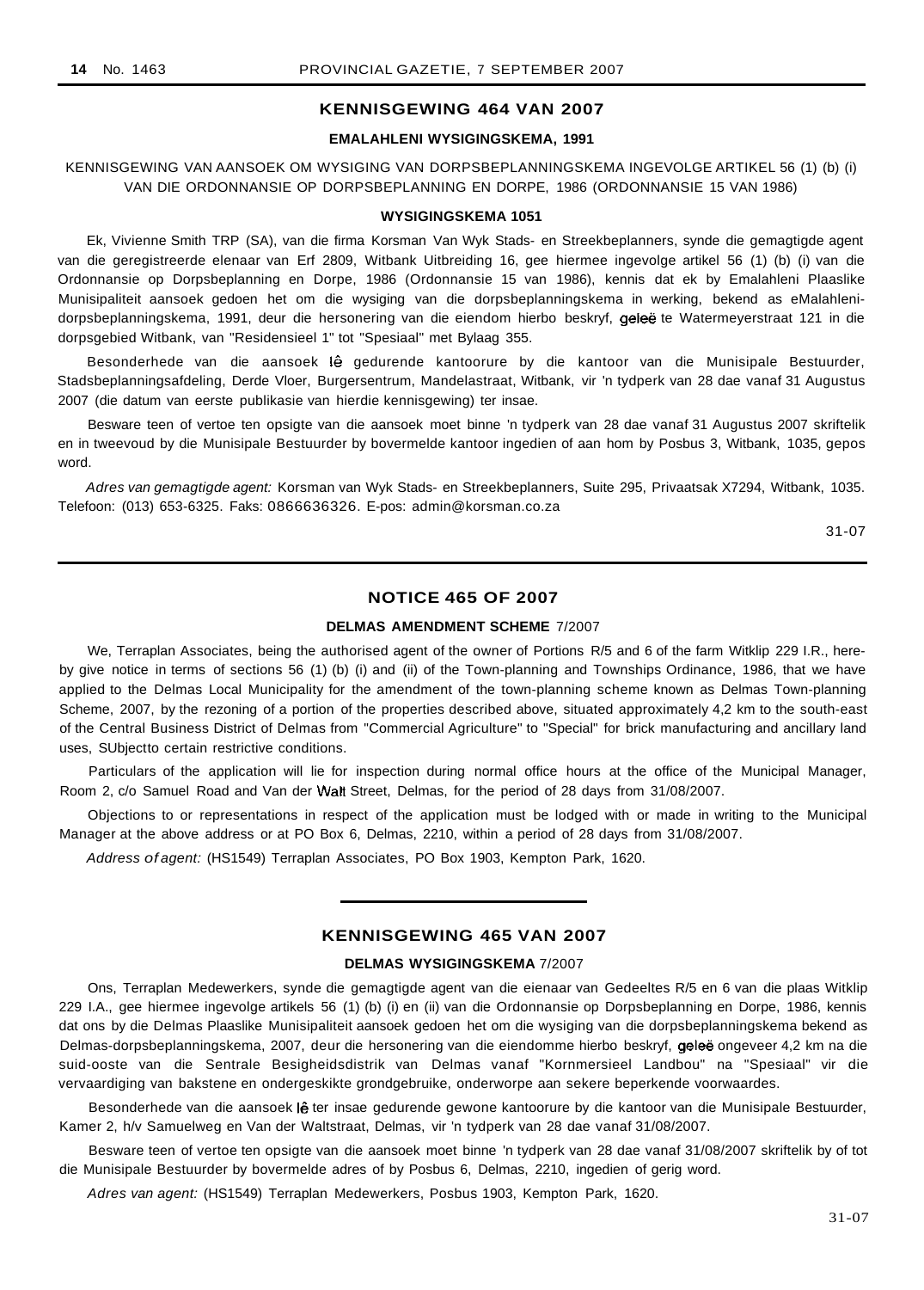#### NOTICE 466 OF 2007

#### SCHEDULE 8

#### [Regulation 11(2)]

#### NOTICE OF APPLICATION FOR AMENDMENT OF TOWN-PLANNING SCHEME IN TERMS OF SECTION 56(1 )(b)(i) OF THE TOWN-PLANNING AND TOWNSHIPS ORDINANCE, 1986 (ORDINANCE 15 OF 1986)

#### BETHALAMENDMENT SCHEME 125

I, Eugene Papenfus, being the authorized agent of the owner of Portion 8 of Erf 644, Bethal Extention Township, Registration Division I.S., Mpumalanga Province, hereby give notice in terms of section 56 (1) (b) (i) of the Town-planning and Townships Ordinance, 1986, that I have applied to the Govan Mbeki Local Municipality for the amendment of the town-planning scheme known as the Bethal Town-planning Scheme, 1980, by the rezoning of the property described above, situated at Portion Bof Erf 644, Bethal Extension Township, Registration Division I.S., Mpumalanga Province, from Agricultural to Residential 3 for the erecting of flats of which the first phase comprises of 6 three bedroom flats with double garages.

Particulars of the application will lie for inspection during normal office hours at the office of the Town Clerk/Secretary of Govan Mbeki Local Municipality, Mark Street, Bethal, for the period of 28 days as from 31 August 2007.

Objections to or representations in respect of the application must be lodged with or made in writing to the Town Clerk/Secretary at the above address or at Govan Mbeki Municipality, Private Bag X1012, Bethal, 2310, within a period of 28 days from 31 August 2007.

Address of owner: c/o Bekker Brink & Brink Inc., Second Floor, ABSA Building, 60 Church Street, Errnelo. (Ref: Mr Papenfus/ls/FOU206/1.)

# KENNISGEWING 466 VAN 2007

**-**

#### BYLAE 8

#### [Regulasie 11 (2)]

KENNISGEWING VAN AANSOEK OM WYSIGING VAN DORPSBEPLANNINGSKEMA INGEVOLGE ARTIKEL 56(1)(b)(i) VAN DIE ORDONNANSIE OP DORPSBEPLANNING EN DORPE, 1986 (ORDONNANSIE 15 VAN 1986)

#### BETHAL-WYSIGINGSKEMA 125

Ek, Eugene Papenfus, synde die gemagtigde agent van die eienaar van Gedeelte 8 van Erf 644, Bethal Uitbreiding Dorpsgebied, Registrasie Afdeling I,S., Mpumalanga Provinsie, gee hiermee ingevolge artikel 56 (1) (b) (i) van die Ordonnansie op Dorpsbeplanning en Dorpe, 1986, kennis dat ek by die Govan Mbeki Local Municipality aansoek gedoen het om die wysiging van die dorpsbeplanningskema bekend as Bethal-dorpsbeplanningskema, 1980, deur die hersonering van die eiendom heirbo beskryf, geleë teGedeelte B van Erf 644, Bethal Uitbreiding Dorpsgebied, Registrasie Afdeling I.S., Mpumalanga Provinsie, deur vanaf Landbou na Residensieel 3 vir die oprigting van 'n aantal woonstelle waarvan die eerste fase bestaan uit 6 drie slaapkamerwoonstelle met dubbelgarages.

Besonderhede van die aansoek lê ter insae gedurende gewone kantoorure by die kantoor van die Stadsklerk/Sekretaris van die Govan Mbeki Local Municipality, Markstraat, Bethal, vir 'n tydperk van 28 dae vanaf 31 Augustus 2007.

Besware teen of vertoe ten opsigte van die aansoek moet binne 'n tydperk van 28 dae vanaf 31 Augustus 2007 skriftelik by of tot die Stadsklerk/Sekretaris by bovermelde adres of by Govan Mbeki Munisipaliteit, Privaatsak X1012, Bethal, 2310, ingedien of gerig word.

Adres van eienaar: pta Bekker Brink & Brink Ing" Tweede Vloer, ABSA Gebou, Kerkstraat 60, Errnelo. (Verw: Mnr Papenfus/ls/FOU206/1.)

31-07

#### NOTICE 467 OF 2007

#### NOTICE OF APPLICATION FOR AMENDMENT OF TOWN-PLANNING SCHEME IN TERMS OF SECTION 56 (1) (b) (i) OF THE TOWN-PLANNING AND TOWNSHIPS ORDINANCE, 1986 (ORDINANCE 15 OF 1986)

#### STANDERTON AMENDMENT SCHEME 102

I, A Smith, being the authorised agent of the owner of Stand 441/4, Standerton, hereby give notice in terms of section 56 (1) (b) (i) of the Town-planning and Townships Ordinance, 1986, that I have applied to the Lekwa Local Municipality, for the amendment of the town-planning scheme known as the Standerton Town-planning Scheme, 1995, by the rezoning of the abovementioned property situated in 53A Paarl Street, from "Residential 1" to "Residential 4",

Particulars of the application will lie open for inspection during normal office hours at the office of Lekwa Council, Standerton, for a period of 28 days from 31 August 2007,

Objections to or representations in respect of the application must be lodged with or made in writing to the Municipal Manager, Lekwa Municipality, at POBox 66, Standerton, 2430, within a period of 28 days from 31 August 2007.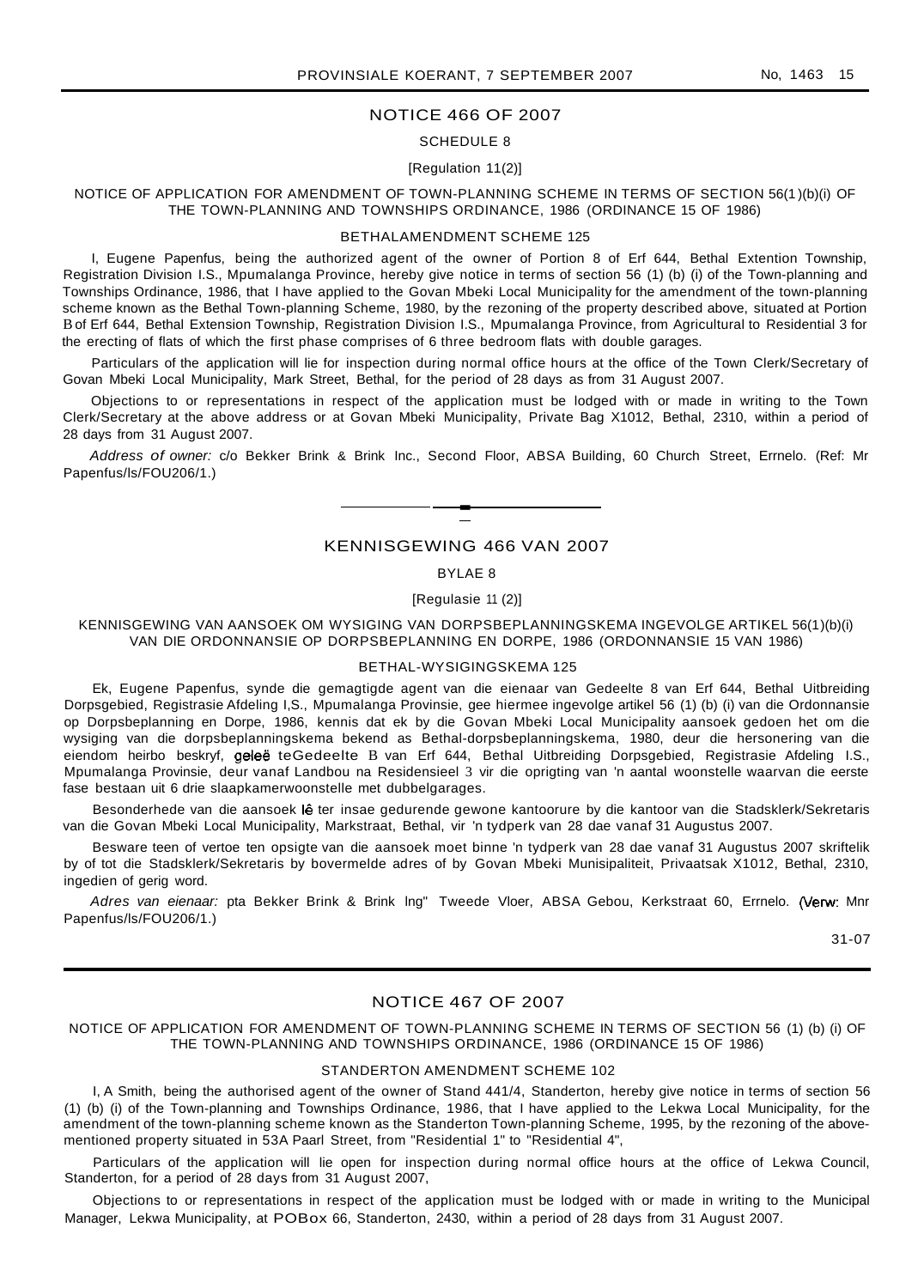#### KENNISGEWING 467 VAN 2007

# KENNISGEWING VAN AANSOEK OM WYSIGING VAN DORPSBEPLANNINGSKEMA INGEVOLGE ARTIKEL 56 (1) (b) (i) VAN DIE ORDONNANSIE OP DORPSBEPLANNING EN DORPE, 1986 (ORDONNANSIE 15 VAN 1986)

#### STANDERTON-WYSIGINGSKEMA 102

Ek, A Smith, synde die agent van die eienaar van Erf 441/4, Standerton, gee hiermee ingevolge artikel 56 (1) (b) (i) van die Ordonnansie op Dorpsbeplanning en Dorpe, 1986, kennis dat ek by die Lekwa Plaaslike Munisipaliteit, aansoek gedoen het om die wysiging van skema bekend as Standerton-dorpsbeplanningskema, 1995, deur die hersonering van die bogenoemde eiendom te Paarlstraat 53A, vanaf "Residensieel 1" na "Residensieel 4".

Besonderhede van die aansoek lê ter insae gedurende normale kantoorure by die kantoor van die Lekwa Plaaslike Munisipaliteit, Standerton, vir 'n verdere tydperk van 28 dae vanaf 31 Augustus 2007.

Besware teen of vertoe ten opsigte van die aansoek moet binne 'n tydperk van 28 dae vanaf 31 Augustus 2007 skriftelik by die Munisipale Bestuurder, Lekwa Munisipaliteit, Posbus 66, Standerton, 2430, ingedien of gerig word.

31--07

# NOTICE 468 OF 2007

#### ERMELO AMENDMENT SCHEMES 469 & 470

#### NOTICE OF APPLICATION FOR AMENDMENT OF TOWN-PLANNING SCHEME IN TERMS OF SECTION 56(1)(b)(i} OF THE TOWN-PLANNING AND TOWNSHIPS ORDINANCE, 1986 (ORDINANCE 15 OF 1986)

We, Reed & Partners Land Surveyors, being the authorised agent of the owners of the respective properties described hereby give notice in terms of section 56 (1) (b) (i) of the Town-planning and Townships Ordinance, 1986, that we have applied to the Municipality of Msukaligwa for the amendment of the town-planning scheme known as Ermelo Town-planning Scheme, 1982, by the rezoning of the properties described hereunder, as follows:

1. Ermelo Amendment Scheme 469: By the rezoning of Erl4390, Ermelo Extension 19, situated at 4 Jannie van Rooyen Street, Ermelo, from Residential 1 to Residential 3 with a density of "1 dwelling per 300 rn".

2. Ermelo Amendment Scheme 470: By the rezoning of Portion 1 of Erl126, Ermelo, situated at 48 Murray Street, Ermelo, from Residential 1 to Residential 3.

Particulars of the application will lie for inspection during normal office hours at the office of the Municipal Manager, Civic Centre, Taute Street, Ermelo, for the period of 28 days from 31 August 2007.

Objections to or representations in respect of the application must be lodged with or made in writing to the Municipal Manager, at the above address or at POBox 48, Ermelo, 2350, within a period of 28 days from 31 August 2007.

Address of agent: Reed & Partners, Professional Land Surveyors, POBox 132, Ermelo, 2350. Tel No: (017) 811-2348.

#### KENNISGEWING 468 VAN 2007

#### ERMELO-WYSIGINGSKEMAS 469 & 470

KENNISGEWING VAN AANSOEK OM WYSIGING VAN DORPSBEPLANNINGSKEMA INGEVOLGE ARTIKEL 56(1)(b)(i) VAN DIE ORDONNANSIE OP DORPSBEPLANNING EN DORPE, 1986 (ORDONNANSIE 15 VAN 1986)

Ons, Reed & Vennote Landmeters, synde die gemagtigde agent van die eienaars van die onderskeie eiendomme hieronder beskryf gee hiermee ingevolge artikel 56 (1) (b) (i) van die Ordonnansie op Dorpsbeplanning en Dorpe, 1986, kennis dat ons by die Munisipaliteit van Msukaligwa aansoek gedoen het om die wysiging van die dorpsbeplanningskema bekend as Ermelo-dorpsbeplanningskema, 1982, deur die hersonering van die eiendomme hieronder beskryf, soos volg:

1. Ermelo-wysigingskema 469: Deur die hersonering van Erl 4390, Ermelo Uitbreiding 19, geleë te Jannie van Rooyenstraat 4, Ermelo, van Residensieel 1 na Residensieel 3, met 'n digtheid van "1 woonhuis per 300m'''.

2. Ermelo-wysigingskema 470: Deur die hersonering van Gedeelte 1 van Erf 126, Ermelo, geleë te Murraystraat 48, Ermelo, van Residensieel 1 na Residensieel 3.

Besonderhede van die aansoek lê ter insae gedurende gewone kantoorure by die kantoor van die Munisipale Bestuurder, Burgersentrum, Tautestraat, Ermelo, vir 'n tydperk van 28 dae vanaf 31 Augustus 2007.

Besware teen of vertoe ten opsigte van die aansoek moet binne 'n tydperk van 28 dae vanaf 31 Augustus 2007 skriftelik by of tot die Munisipale Bestuurder by bovermelde adres of by Posbus 48, Ermelo, 2350, ingedien of gerig word.

Adres van agent: Reed & Vennote, Professionele Landmeters, Posbus 132, Ermelo, 2350. Tel No: (017) 811-2348.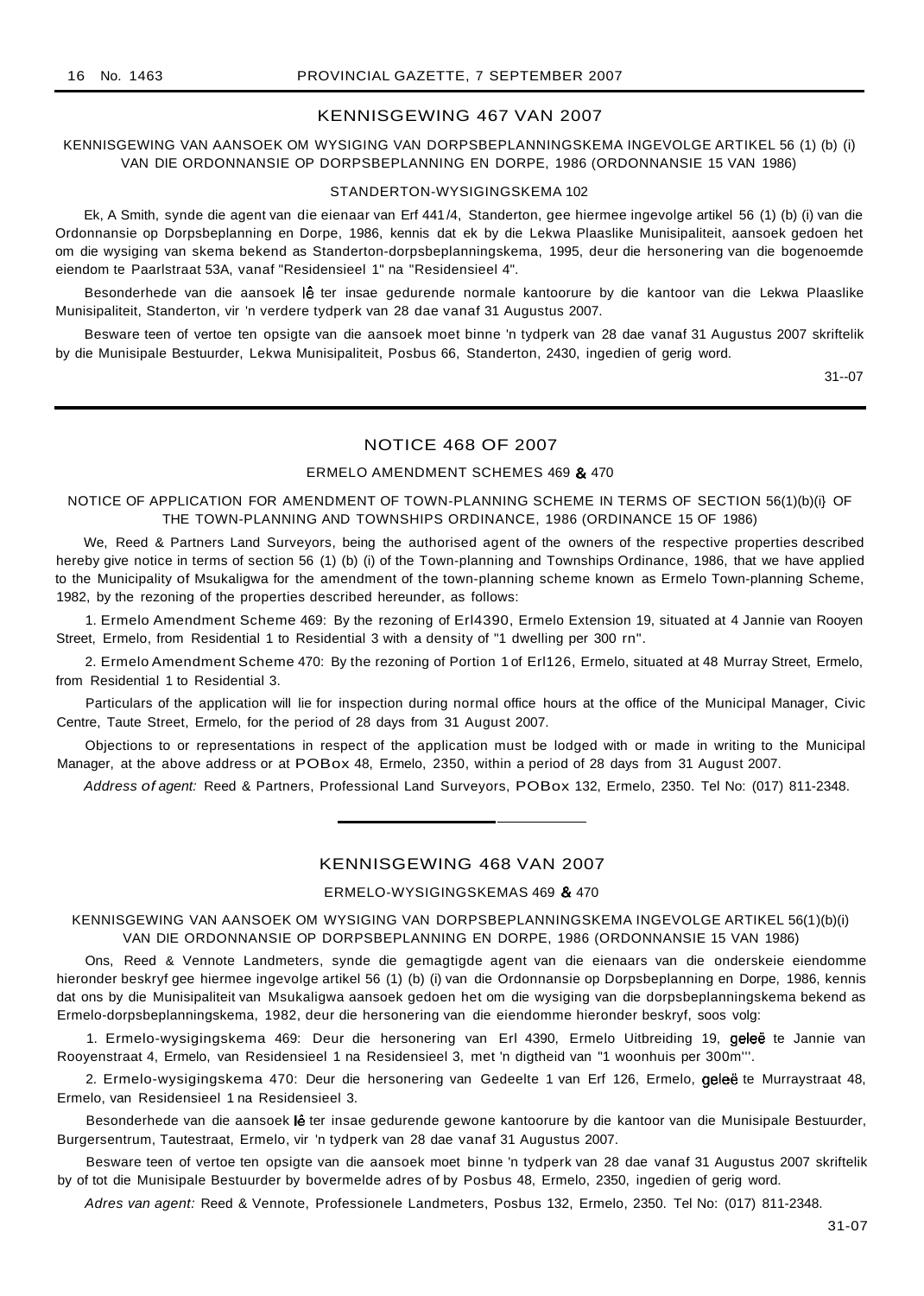# **NOTICE 469 OF 2007**

#### **MIDDELBURG AMENDMENT SCHEME 226**

NOTICE OF APPLICATION FOR AMENDMENT OF TOWN-PLANNING SCHEME IN TERMS OF SECTION 56 (1) (b) <i) OF THE TOWN-PLANNING AND TOWNSHIPS ORDINANCE, 1986 (ORDINANCE 15 OF 1986)

I, Heleen Keyter, t/a DrawMaster, being the authorized agent of the owner of Erf 1171, Township of Middelburg X3, hereby give notice in terms of section 56 (1) (b) (i) of the Town-planning and Townships Ordinance, that I have applied to the Steve Tshwete Local Municipality for the amendment of the town-planning scheme known as Steve Tshwete Town-planning Scheme, 2004, by the rezoning of the properties described above situated on West Street from "Residential 1" to "Residential 3" (Guest house).

Particulars of the application will lie for inspection during normal office hours at the office at the Town Secretary, Room C314, Municipal Building, Middelburg, for a period of 28 days from 31 August 2007.

Objections to or representations in respect of the application must be lodged with or made in writing to the Secretary at the above address or at PO Box 14, Middelburg, 1050, within a period of 28 days from 31 August 2007.

Address of agent: Heleen Keyter, t/a DrawMaster, PO Box 2972, Middelburg, 1050.

# **• KENNISGEWING 469 VAN 2007**

KENNISGEWING VAN AANSOEK OM WYSIGING VAN DORPSBEPLANNINGSKEMA INGEVOLGE ARTIKEL 56 (1) (b) (i) VAN DIE ORDONNANSIE OP DORPSBEPLANNING EN DORPE, 1986 (ORDONNANSIE 15 van 1986)

#### **MIDDELBURG-WYSIGINGSKEMA 226**

Ek, Heleen Keyler, h/a DrawMaster, synde die gemagtigde agent van die eienaar van Erf 1171, Middelburg X3, gee hiermee ingevolge artikel56 (1) (b) (I) van die Ordonnansie op Dorpsbeplanning en Dorpe, kennis dat ons by die Steve Tshwete Plaaslike Munisipaliteit aansoek gedoen het om die wysiging van die dorpsbeplanningskema, bekend as Steve Tshwete-dorpsbeplanningskema, 2004, deur die hersonering van die eiendom hierbo beskryf, geleë te Weststraat, van "Residensieel 1" na "Residensieel 3" (Gastehuis).

Besonderhede van die aansoek lê ter insae gedurende gewone kantoorure by die kantoor van die Stadsekretaris, Kamer C314, Munisipale Gebou, Middelburg, vir 'n tydperk van 28 dae vanaf 31 Augustus 2007.

Besware of vertoe ten opsigte van die aansoek moet binne 'n tydperk van 28 dae vanaf 31 Augustus 2007 skriftelik by of tot die Sekretaris by bovermelde adres of by Posbus 14, Middelburg, 1050, ingedien of gerig word.

Adres van agent: Heleen Keyler, h/a DrawMaster, Posbus 2972, Middelburg, 1050.

31-07

#### **NOTICE 470 OF 2007**

SCHEDULE 8

[Regulation **11** (2)]

NOTICE OF APPLICATION FOR AMENDMENT OF TOWN-PLANNING SCHEME IN TERMS OF SECTION 56 (1) (b) (i) OF THE TOWN-PLANNING AND TOWNSHIPS ORDINANCE, 1986 (ORDINANCE 15 OF 1986)

#### **DELMAS AMENDMENT SCHEME** 4/2007

We, The Town Planning Hub CC, being the authorized agent of the owner of Erven 1289 to 1633, Delmas Extension 17 and all the streets in Delmas Extension 17 hereby give notice in terms of section 56 (1) (b) (i) of the Town-planning and Townships Ordinance, 1986, that we have applied to the Delmas Local Municipality for the amendment of the town-planning scheme known as the Delmas Town-planning Scheme, 2007, by the rezoning of the properties described above, situated North-East of the R50 and also north as well as adjacent to Kokerboom Street, and North of the existing Township Delmas from "Residential 1", "Residential 2", "Educational", "Public Open Space" and "Public Road" to 382 "Residential 1" erven, 5 "Residential 2" erven with an annexure for 25 dwelling units/ha, 5 "Residential 2" erven with an annexure for 40 dwelling units/ha, 2 "Public Open Space" erven, 1 "Special" erf with an annexure for community facilities and 2 "Special" erven with an annexure for access control erven, 2 "Private Road" erven and "Public Road".

Particulars of the application will lie for inspection during normal office hours at the office of the Municipal Manager, Room 2, c/o Sameul and Van der Walt Streets, Delmas for a period of 28 days from 31 August 2007 (the date of first publication of this notice).

Objections to or representations in respect of the application must be lodged with or made in writing to the above address or at PO Box 6, Delmas, 2210, within a period of 28 days from 31 August 2007.

Address of agent: The Town Planning Hub CC, PO Box 11437, Silver Lakes, 0054. Tel: (012) 809-2229. Fax (012) 809·2090.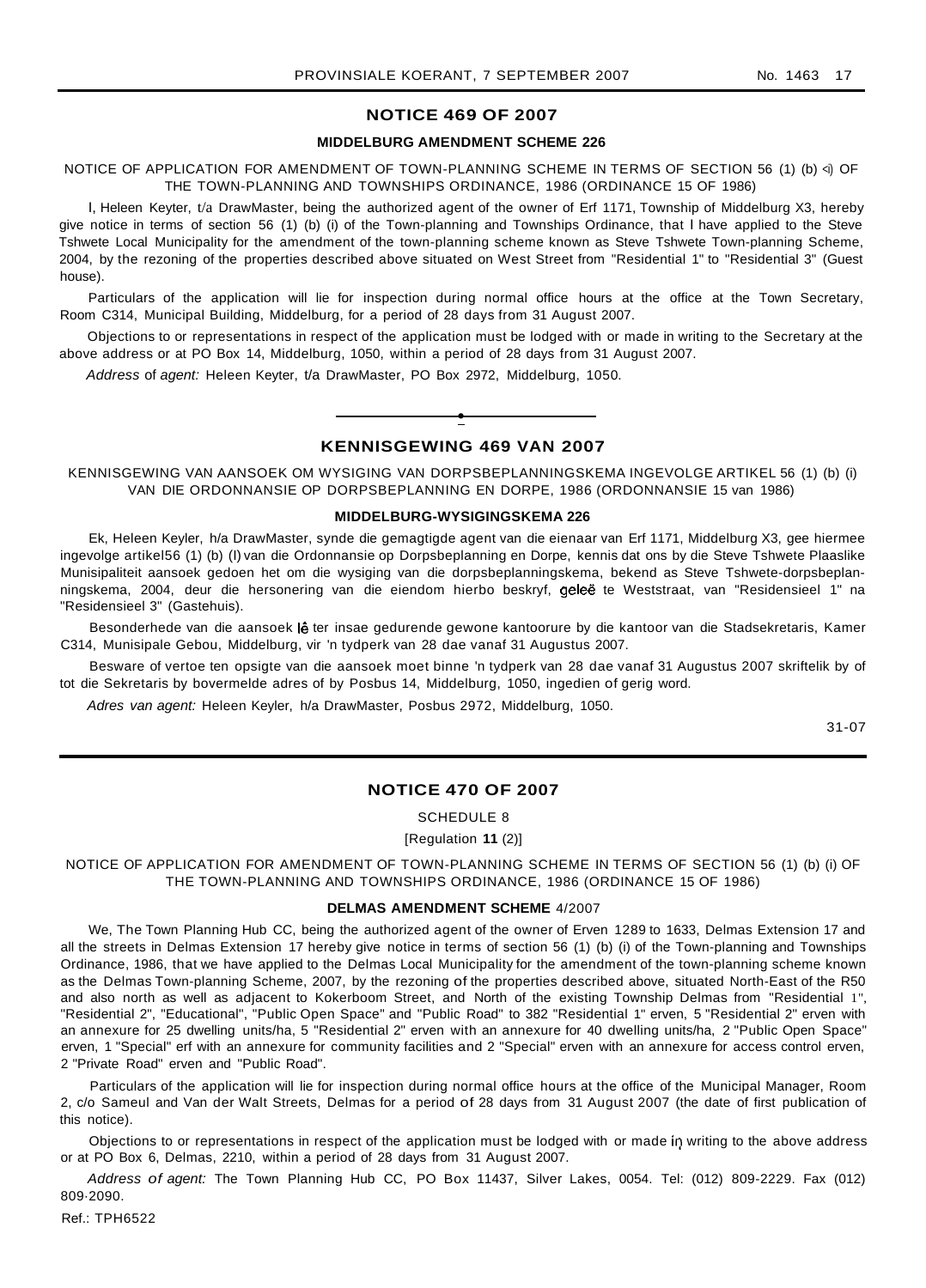# KENNISGEWING 470 VAN 2007

# BYLAE 8

#### [Regulasie 11 (2)]

# KENNISGEWING VAN AANSOEK OM WYSIGING VAN DORPSBEPLANNINGSKEMA INGEVOLGE ARTIKEL 56 (1) (b) (i) VAN DIE ORDONNANSIE OP DORPSBEPLANNING EN DORPE, 1986 (ORDONNANSIE 15 VAN 1986)

#### DELMAS·WYSIGINGSKEMA *4/2007*

Ons, The Town Planning Hub CC, synde die gemagtigde agent van die eienaar van Erwe 1289 tot 1633, Delmas Uitbreiding 17 en al die strate binne Delmas Uitbreiding 17 gee hiermee ingevolge artikel 56 (1) (b) (i) van die Ordonnansie op Dorpsbeplanning en Dorpe, 1986, kennis dat ons by die Delmas Plaaslike Munisipaliteit aansoek gedoen het om die wysiging van die dorpsbeplanningskema, bekend as Delmas-dorpsbeplanningskema, 2007, deur die hersonering van die eiendomme hierbo beskryf, geleë Noord-Oos van die R50 asook aangrensend tot Kokerboomstraat en noord van die bestaande woongebied Delmas vanaf "Residensieel 1", "Residensieel 2", "Opvoedkundig", "Openbare Oopruimte" en "Publieke pad" na 382 "Residensieel 1" erwe, 5 "Residensieel 2" erwe met 'n bylaag vir 25 wooneenhede/ha, 5 "Residensieel 2" erwe met 'n bylaag vir 40 wooneenhede/ha, 1 "Spesiaal" ert met 'n bylaag vir Gemeenskapsfasiliteite, 2 "Spesiaal" erwe met 'n bylaag vir toegangsbeheer, 2 "Publieke Oop Ruimtes" erwe, 2 "Privaat Pad" erwe en "Publieke Pad".

Besonderhede van die aansoek lê ter insae gedurende gewone kantoorure by die kantoor van die Munlsipale Bestuurder, Kamer 2, h/v Samuel- en Van der Waltstraat, Delmas, vir 'n tydperk van 28 dae vanaf 31 Augustus 2007 (die datum van eerste publikasie van hierdie kennisgewing).

Besware of vertoe ten opsigte van die aansoek moet binne 'n tydperk van 28 dae vanaf 31 Augustus 2007 skriftelik by of tot die bovermelde adres of by Posbus 6, Delmas, 2210 ingedien of gerig word.

Adres van agent: The Town Planning Hub CC, Posbus 11437, Silver Lakes, 0054. Tel: (012) 809-2229. Faks (012) 809-2090.

Verw.: TPH6522

31-07

# NOTICE 471 OF 2007

# KOMATIPOORT AMENDMENT SCHEME 101 ANNEXURE 50

NOTICE OF APPLICATION FOR AMENDMENT OF TOWN-PLANNING SCHEME IN TERMS OF SECTION 56(1)(b)(l) OF THE TOWN-PLANNING AND TOWNSHIPS ORDINANCE, 1986 (ORDINANCE No. 15 OF 1986)

I, Johannes Christiaan Engelbrecht, being the authorized agent of the owner of Stand 34, Komatipoort, Extension 1, hereby gives notice in terms of section 56(1)(b)(i) of the Town-planning and Townships Ordinance, 1986, that I have applied to the Nkomazi Municipality for the amendment of the town planning scheme known as Komatipoort Town-planning Scheme, 1992, by rezoning of the property described above, situated on 35 Rissik Street, Komatipoort, from "Residential 1" to "Business 1".

Particulars of the application will lie for inspection during normal office hours at the office of the Municipal Manager, Nkomazi Municipality, Rotunda Circle, Malelane, for a period of 28 days from 31 August 2007.

Objections to or representations in respect of the application must be lodged with or made in writing to the Municipal Manager, Nkomazi Municipality, Malelane or at Private Bag Xl 01, Malelane, 1320, within a period of 28 days from 31 August 2007.

Esselens Engelbrechts Inc., PO. Box 652, Komatipoort, 1340. [Tel. (013) 793-7783.] [Fax. (013) 793-7504.] (Ref. JCE/LM/ck7.07.) E-mail: leana@mindmatters.co.za



# KENNISGEWING 471 VAN 2007

KOMATIPOORT·WYSIGINGSKEMA 101 BYLAE 50

KENNISGEWING VAN AANSOEK OM WYSIGING VAN DORPSBEPLANNINGSKEMA INGEVOLGE ARTIKEL 56(1)(b)(i) VAN DIE ORDONNANSIE OP DORPSBEPLANNING EN DORPE, 1986 (ORDONNANSIE 15 VAN 1986)

Ek, Johannes Christiaan Engelbrecht, synde die gemagtigde agent van die eienaar van Erf 34, Komatipoort Uitbreiding 1, gee hiermee ingevolge artikel 56(1)(b)(i) van die Ordonnansie op Dorpsbeplanning en Dorpe, 1986, kennis dat ek by die Nkomazi Munisipaliteit aansoek gedoen het om die wysiging van die dorpsbeplanningskema bekend as die Komatipoortdorpsbeplanningskema, 1992, deur die hersonering van die eiendom hierbo beskryf, geleë te Rissikstraat 35, Komatipoort van "Residensieell" na "Besigheid 1".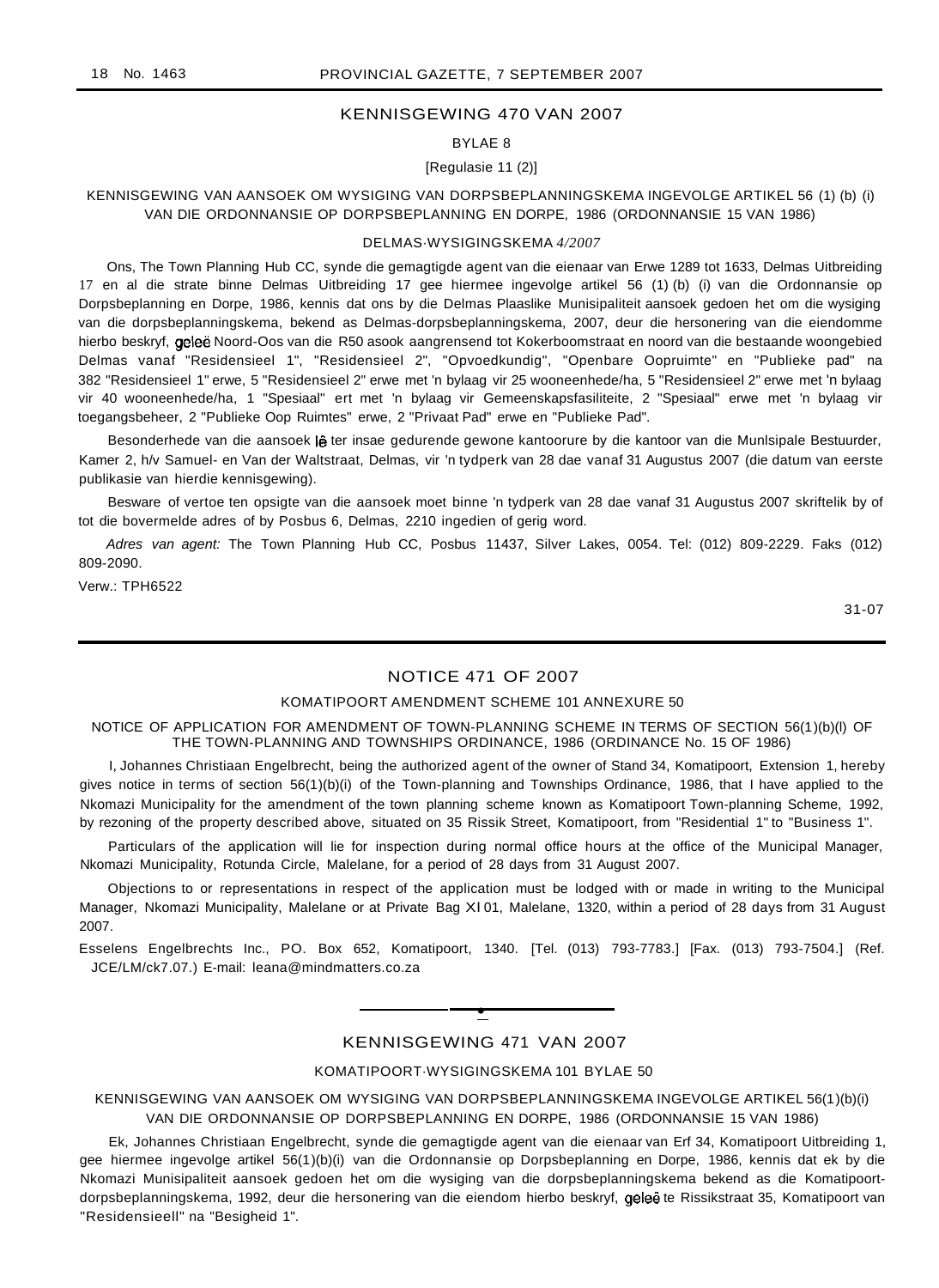Besonderhede van die aansoek lê ter insae gedurende gewone kantoorure by die kantoor van die Munisipale Bestuurder, Nkomazi Munisipaliteit, Rotunda Sirkel, Malelane, vir 'n tydperk van 28 dae vanaf 31 Augustus 2007.

Besware teen of vertoe ten opsigte van die aansoek moet binne 'n periode van 28 dae vanaf 31 Augustus 2007 skriflelik by bovermelde adres of by Privaatsak Xl 01, Malelane, 1320, ingedien of gerig word.

Esselens Engelbrechts Ing., Posbus 652, Komatipoort, 1340. [Tel. (013) 793-7783.J [Faks. (013) 793-7504.] (Verw. JCE/LM/ck7.07.) E-pos: leana@mindmatters.co,za

31-07

# **NOTICE** 472 **OF** 2007

# SCHEDULE 8

[Regulation 11 (2)]

NOTICE OF APPLICATION FOR AMENDMENT OF TOWN-PLANNING SCHEME IN TERMS OF SECTION 56(1)(b)(i) OF THE TOWN-PLANNING AND TOWNSHIPS ORDINANCE, 1986 (ORDINANCE 15 OF 1986)

#### NOTICE OF 2007

#### DELMAS AMENDMENT SCHEME 4/2007

We, The Town-planning Hub CC, being the authorized agent of the owner of Erven 1289 to 1633, Delmas Extension 17, and all the streets in Delmas Extension 17, hereby give notice in terms of section 56(1)(b) (i) of the Town-planning and Townships Ordinance, 1986, that we have applied to the Delmas Local Municipality for the amendment of the lown-planning scheme known as the Delmas Town-planning Scheme, 2007, by the rezoning of the properties described above, situated north-east of the R50 and also north as well as adjacent to Kokerboom Street, and north of the existing township Delmas, from "Residential 1", "Residential 2", "Educational", "Public Open Space" and "Public Road" to 382 "Residential 1" erven, 5 "Residential 2" erven with an annexure for 25 dwelling units/ha, 5 "Residential 2" erven with an annexure for 40 dwelling units/ha, 2 "Public Open Space" erven, 1 "Special" ert with an annexure for community facilities and 2 "Special" erven with an annexure for access control erven, 2 "Private Road" erven and "Public Road".

Particulars of the application will lie for inspection during normal office hours at the office of the Municipal Manager, Room 2, *clo*Samuel and Van der Walt Street, Delmas, for a period of 28 days from 31 August 2007 (the date of first publication of this notice).

Objections to or representations in respect of the application must be lodged with or made in writing to the above address or at PO Box 6, Delmas, 2210 within a period of 28 days from 31 August 2007.

Address of agent: The Town-planning Hub ce, POBox 11437, Silver Lakes, 0054. Tel. (012) 809-2229. Fax. (012) 809-2090.

Ref.: TPH6522.

#### **KENNISGEWING** 472 **VAN** 2007

**•**

BYLAE 8

[Regulasie 11 (2)]

KENNISGEWING VAN AANSOEK OM WYSIGING VAN DORPSBEPLANNINGSKEMA INGEVOLGE ARTIKEL 56(1)(b)(i) VAN DIE ORDONNANSIE OP DORPSBEPLANNING EN DORPE, 1986 (ORDONNANSIE 15 VAN 1986)

#### KENNISGEWING VAN 2007

# DELMAS WYSIGINGSKEMA 4/2007

Ons, The Town-planning Hub Ce, synde die gemagtigde agent van die eienaar van Erwe 1289 tot 1633, Delmas Uitbreiding 17 en al die strate binne Delmas Uitbreiding 17, gee hiermee, ingevolge artikel 56(1 )(b)(i) van die Ordonnansie op Dorpsbeplanning en Dorpe, 1986, kennis dat ons by die Delmas Plaaslike Munisipaliteit aansoek gedoen het om die wysiging van die dorpsbeplanningskema, ook bekend as Delmas-dorpsbeplanningskema, 2007, deur die hersonering van die eiendomme hierbo beskryf, qelee noord-oos van die R50 asook aangrensend tot Kokerboomstraat- en noord van die bestaande woongebied Delmas vanaf "Residensieel 1", "Residensieel 2", "Opvoedkundig", "Open bare Oopruimte" en "Publiekepad" na 382 "Residensieel 1" erwe, 5 "Residensieel 2" erwe met 'n bylaag vir 25 wooneenhedelha, 5 "Residensieel 2" erwe met 'n bylaag vir 40 wooneenhede/ha, 1 "Spesiaal" erl met 'n bylaag vir Gemeenskapsfasiliteite, 2 "Spesiaal" erwe met 'n bylaag vir toegangsbeheer, 2 "Publieke Oop Ruimtes" erwe, 2 "Privaat Pad" erwe en "Publieke Pad".

Besonderhede van die aansoek lê ter insae gedurende gewone kantoorure by die kantoor van die Munisipale Besluurder, Kamer 2, h/v Samuel- en Van der Waltstraat, Delmas, vir 'n tydperk van 28 dae vanaf 31 Augustus 2007 (die datum van eerste publikasie van hierdie kennisgewing).

Besware teen of vertoe ten opsigte van die aansoek moet binne 'n tydperk van 28 dae vanaf 31 Augustus 2007 skriflelik by of tot bovermelde adres of by Posbus 6, Delmas, 2210, ingedien of gerig word.

Adres van agent: The Town-planning Hub CC, Posbus 11437, Silver Lakes, 0054. Tel. (012) 809-2229. Faks. (012) 809-2090.

Verw: TPH6522.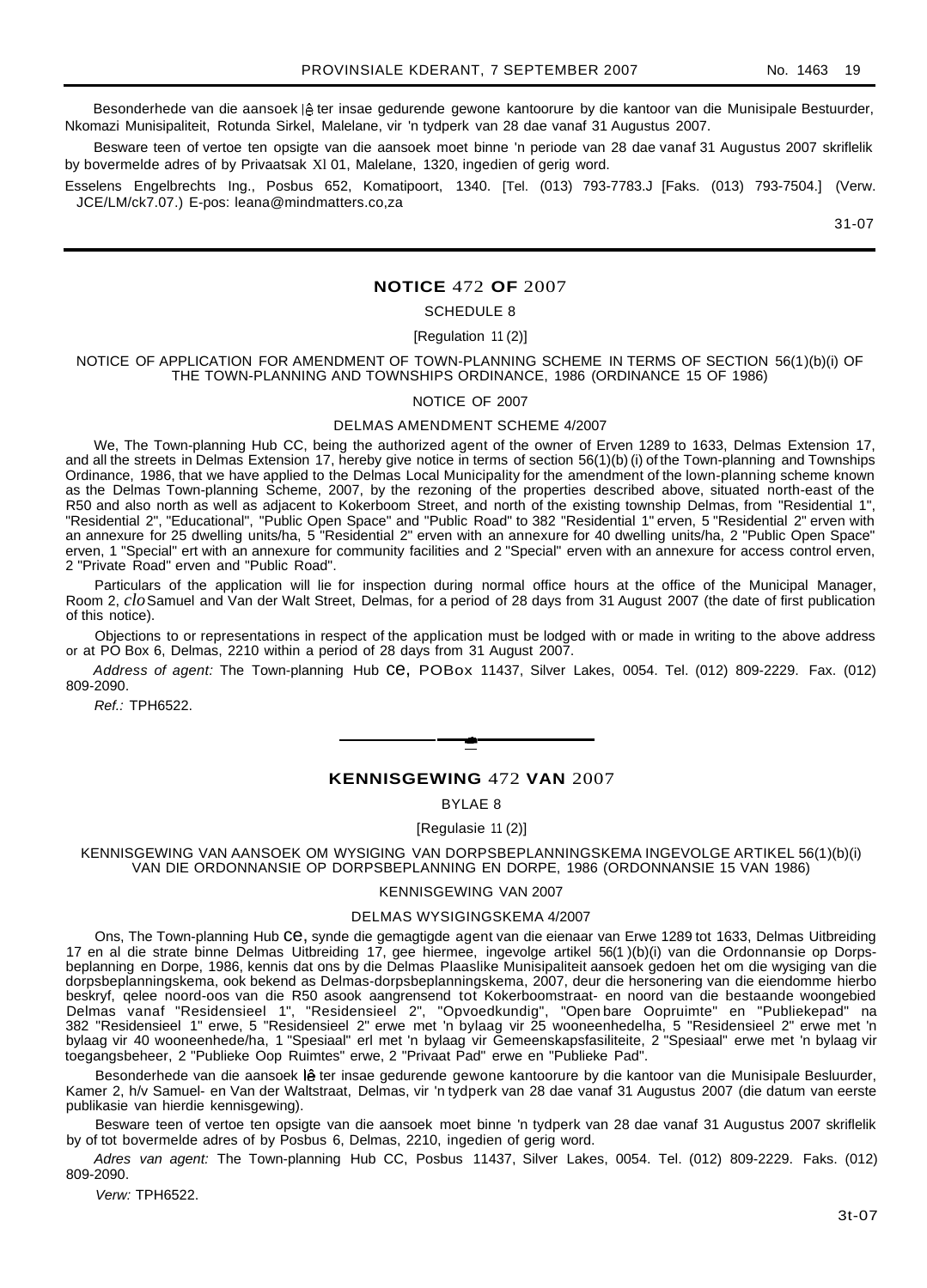# **NOTICE 475 OF 2007**

NOTICE OF APPLICATION FOR AMENDMENT OF TOWN-PLANNING SCHEME IN TERMS OF SECTION 56 (1) (b) (i) OF THE TOWN-PLANNING AND TOWNSHIPS ORDINANCE, 1986 (ORDINANCE 15 OF 1986)

#### **STANDERTON AMENDMENT SCHEME 102**

I, A Smith, being the authorized agent of the owner of Stand 441/4, Standerton, hereby give notice in terms of section 56 (t) (b) (i) of the Town-planning and Townships Ordinance, 1986, that I have applied to the Lekwa Local Municipality for the amendment of the town-planning scheme known as the Standerton Town-planning Scheme, 1995, by the rezoning of the above mentioned property situated in 53A Paarl Street, from "Residential 1"to "Residential 4".

Particulars of the application will lie for inspection during normal office hours at the office of the Lekwa Council, Standerton, for a period of 28 days from 31 August 2007.

Objections to or representations in respect of the application must be lodged with or made in writing to the Municipal Manager, Lekwa Municipality at P.O. Box 66, Standerton, 2430, within a period of 28 days from 31 August 2006 .



# **KENNISGEWING 475 VAN 2007**

KENNISGEWING VAN AANSOEK OM WYSIGING VAN DORPSBEPLANNINGSKEMA INGEVOLGE ARTIKEL 56 (1) (b) (i) VAN DIE ORDONNANSIE OP DORPSBEPLANNING EN DORPE, 1986 (ORDONNANSIE 15 VAN 1986)

#### **STANDERTON-WYSIGINGSKEMA 102**

Ek, A Smith, synde die agent van die eienaar van Erf 441/4, Standerton, gee hiermee ingevolge artikel56 (1) (b) (i) van die Ordonnansie op Dorpsbeplanning en Dorpe, 1986, kennis dat ek by die Lekwa Plaaslike Munisipaliteit aansoek gedoen het om die wysiging van die skema bekend as Standerton-dorpsbeplanningskema, 1995, deur die hersonering van die bogenoemde eiendom te Paarlstraat 53A, vanaf "Residensieel 1" na "Residensieel 4".

Besonderhede van die aansoek lê ter insae gedurende normale kantoorure by die kantoor van die Lekwa Plaaslike Munisipaliteit, Standerton, vir 'n verdere tydperk van 28 dae vanaf 31 August 2007.

Besware teen of vertoe ten opsigte van die aansoek moet binne 'n tydperk van 28 dae vanaf 31 Augustus 2007 skriftelik by die Munisipale Bestuurder, Lekwa Munisipali1ei1, Posbus 66, Standerton, 2430, ingedien of gerig word.

07-14

## **NOTICE 478 OF 2007**

#### **NELSPRUIT AMENDMENT SCHEME** 1478

NOTICE OF APPLICATION FOR THE AMENDMENT OF TOWN-PLANNING SCHEME IN TERMS OF SECTION 56 (1) (b) (ii) OF THE TOWN-PLANNING AND TOWNSHIPS ORDINANCE, 1986 (ORDINANCE 15 OF 1986)

I, Kevin Neil Kritzinger TRP (SA) of Plan-2-Survey Africa Incorporated, being the authorized agent of the registered owner of Portion 3 of Erf 34, Riverside Extension 4 Township, hereby gives notice in terms of section 56 (1) (b) (ii) of the Townplanning and Townships Ordinance, 1986 (Ordinance 15 of 1986), that I have applied to the Mbombela Local Municipality for the amendment of the town-planning scheme known as Nelsprui1 Town-planning Scheme, 1989, by the rezoning of the property described above, srtuated at 1 Emnotweni Street, Riverside Park Extension 4 township, from:

"Business 1 (for the purposes of places of refreshments: hotels; shops: dwelling units; dwelling buildings; places of public worship; places of instruction; places of amusement; launderettes and offices" in "neiqht Zone 0", to

"Special (for the purposes of a showroom; offices; place of refreshment; place of amusement; place of instruction; conference facilities; private club; social hall; parking garage; workshop; motor sales market; motor dealership; sale of spare parts, accessories, fuels and lubricants including a shop and warehouse subordinate to the main dealership; storage of vehicles; specialized panel shop, and such related and subordinate uses which local authority can approve of with written consent including a service industry, and such uses which the local authority may support with special consent", subject to certain conditions)" in "Height Zone 1".

Particulars of the application will lie for inspection during normal office hours at the office of the Municipal Manager, Mbombela Local Municipality, Nef Street, Nelspruit, for a period of 28 days from 7 September 2007.

Objections to, or representations in respect of the application must be lodged with or made in writing to the Municipal Manager, at the above-mentioned address or at Mbombela Local Municipality, P.O. Box 45, Nelsprui1, 1200, within a period of 28 days from 7 September 2007.

Address of applicant: Plan-2-Survey Africa, PO Box 3203, Nelspruit, 1200. Tel: (013) 741-1060. Fax: (013) 741-3752. Cell: (082) 774-0720. E-mail: plan2survy@telkomsa.net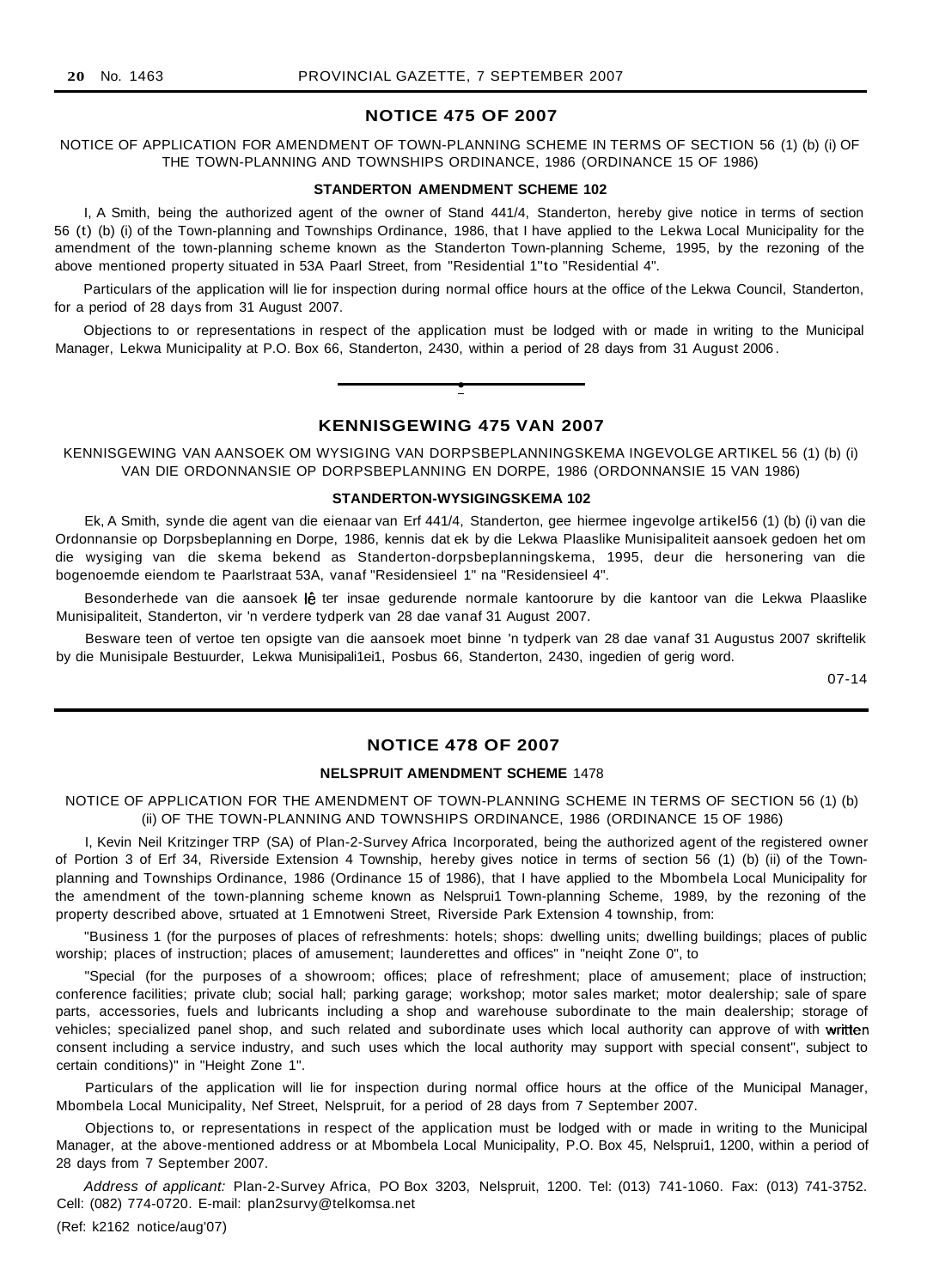# **KENNISGEWING 478 VAN 2007**

#### **NELSPRUIT-WYSIGINGSKEMA 1478**

# KENNISGEWING VAN AANSOEK OM WYSIGING VAN DORPSBEPLANNINGSKEMA INGEVOLGE ARTIKEL 56 (1) (b) (Ii) VAN DIE ORDONNANSIE OP DORPSBEPLANNING EN DORPE, 1986 (ORDONNANSIE 15 VAN 1986)

Ek, Kevin Neil Kritzinger SS (SA) van Plan-2-Survey Africa Ingelyf, synde die gemagtigde agent van die geregistreerde eienaar van Gedeelte 3 van Erf 34, Riverside Park Uitbreiding 4, gee hiermee ingevolge artikel 56 (1) (b) (ii) van die Ordonnansie op Dorpsbeplanning en Dorpe, 1986 (Ordonnansie 15 van 1986), kennis dat ek by die Mbombela Plaaslike Munisipaliteit aansoek gedoen het om die wysiging van die dorpsbeplanningskema, bekend as Nelspruit-dorpsbeplanningskema, 1989, deur die hersonering van die eiendom hierbo beskryf, qelee te Emnotwenistraat 1, Riverside Uitbreiding 4, vanaf:

"Besigheid 1 (met die doeI van plekke van verversing; hotelle; winkels; wooneenhede; woongeboue; plekke van openbare aanbidding; plekke van onderrig; plekke van vermaaklikheid; wasserye en kantore)" in "Hoogtesone 0", na

"Spesiaal (vir die doeleindes van 'n vertoonkamer; kantore; verversingsplek; vermaaklikheidsplek; onderrigplek; konferensiefasiliteite; privaat klub; geselligheidsaal; parkeergarage; werkswinkel; motor verkoop mark; motorhandelaar; verkoop van spaar parte, bykomstighede, brandstof en smeermiddels insluitend 'n winkel en pakhuis ondergeskik tot die hoof handelaar; berging van voertuie; gespesialiseerde paneelwinkel, en ander verbandhoudende en ondergeskikte gebruike wat die plaaslike owerheid kan goedkeur met geskrewe toestemming instuitend diensnywerheid, en ander gebruike wat die plaaslike owerheid mag ondersteun met spesiale toestemming. onderworpe aan die voorwaardes soos deur die Munisipaliteit neergela binne die parameters van die soneringskontroles wat mag geld)" in "Hoogtesone 1".

Besonderhede van bogenoemde aansoek lê ter insae gedurende gewone kantoorure by die kantoor van die Munisipale Bestuurder, Mbombela Plaaslike Munisipaliteit, Burgersentrum, Nelstraat, Nelspruit, vir 'n tydperk van 28 dae vanaf 7 September 2007.

Besware teen of vertoe ten opsigte van die aansoek moet binne 'n tydperk van 28 dae vanaf 7 September 2007, skriftelik by of tot die Munisipale Bestuurder by bovermelde adres of, Mbombela Plaaslike Munisipaliteit, Posbus 45, Nelspruit, 1200, ingedien of gerig word.

Adres van applikant: Plan-2-Survey Africa Ingelyf, Posbus 3203, Nelspruit, 1200. Tel: (013) 741-1060. Faks: (013) 741-3752. Sel: (082) 774-0720. E-mail: plan2survy@telkomsa.net

(Kennisgewing-noticeaug"07)

7-14

#### **NOTICE 479 OF 2007**

NOTICE OF APPLICATION FOR THE AMENDMENT OF A TOWN·PLANNING SCHEME IN TERMS OF SECTION 56 (1) (b) (i) AND SECTION 61 (2) OF THE TOWN-PLANNING AND TOWNSHIPS ORDINANCE, 1986 (ORDINANCE 15 OF 1986)

We, Umsebe Development Planners, represented by Mr BJL van der Merwe, Mr ST Masuku, Ms H Meintjes and Mr M Laack, being the authorised agent of the owner of the Remainder of Portion 4 and Portion 5 of Erf 378, Sonheuwel Township, hereby gives notice in terms of section 56 (1) (b) (i) and section 61 (2) of the Town-planning and Townships Ordinance, 1986 (Ordinance 15 of 1986), that we have applied to the Mbombela Local Municipality for the amendment of the town-planning scheme known as Nelspruit Town-planning Scheme, 1989, by the rezoning of the property situated at Van Rensburg Street, Urban Cove Apartments, as described as follows:

# **NELSPRUIT AMENDMENT SCHEME 1502**

The Remainder of Portion 4 and Portion 5 of Erf 378, Sonheuwel Township from "Residential 4" to "Special" for the purposes of residential dwellings and offices, and subject to the proposed development conditions described in Annexure 1051.

Particulars of this application will lie for inspection during normal office hours at the office of the Secretary of the Assistant Director: Technical Services, Mbombela Local Municipality, Room 205, Second Floor Nel Street, Nelspruit, 1200, for a period of 28 days from 7 September 2007.

Objections to, or representations in respect of the application must be lodged with or made in writing and in duplicate to the Secretary of the Assistant Director: Technical Services, Mbombela Local Municipality, at the above-mentioned address or to The Municipal Manager, Mbombela Municipality, PO Box 45, Nelspruit 1200, within a period of 28 days from 7 September 2007 (no later than 5 October 2007).

Address of applicant: Umsebe Development Planners, PO Box 2367, Nelspruit, 1200. Tel: (013) 752-4710.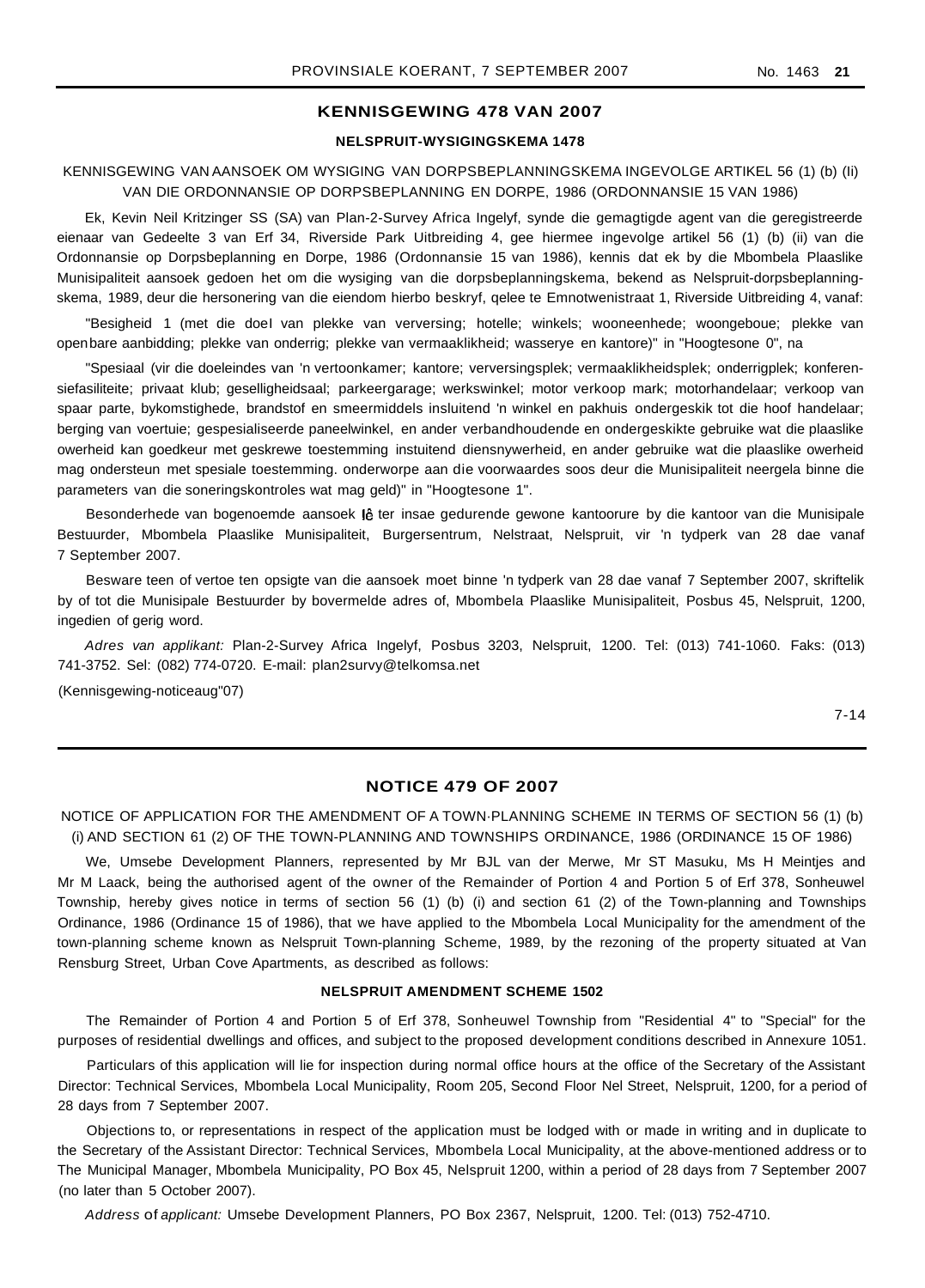# KENNISGEWING 479 VAN 2007

# KENNISGEWING VAN AANSOEK OM WYSIGING VAN 'N DORPSBEPLANNINGSKEMA INGEVOLGE ARTIKEL 56 (1) (b) (i) EN ARTIKEL 61 (2) VAN DIE DORPSBEPLANNING EN DORPE, 1986 (ORDONNANSIE 15 VAN 1986)

Ons, Umsebe Ontwikkelingsbeplanners, verteenwoordig deur Mm BJL van der Merwe, Mm. ST Masuku, Me H Meintjies en Mnr. M Laack, synde die gemagtigde agent van die eienaar van die Restant van Gedeelte 4 en Gedeelte 5 van Erf 378, Sonheuwel Dorp, gee hiermee ingevolge artikel 56 (1) (b) (i) en artikel 61 (2) van Dorpsbeplanning en Dorpe Ordonnansie, 1986 (Ordonnansie 15 van 1986), kennis dat ons by die Mbombela Plaaslike Munisipaliteit aansoek gedoen het am die wysiging van die dorpsbeplanningskema, bekend as Nelspruit-dorpsbeplanningskema, 1989, deur die hersonering van die eiendom hierbo beskryt, geleë te Van Rensburgstraat Urban Cove Eenhede 5005 hieronder beskryt.

#### NELSPRUIT-WYSIGINGSKEMA 1502

Die Restant van Gedeelte 4 en Gedeelte 5 van Erf 378, Sonheuwel Dorp vanaf "Residensieel 4" na "Spesiaal" vir die doeleindes vir wooneenhede en kantore en onderworpe aan die voorgestelde ontwikkelings voorwaardes in Bylae 1051.

Besonderhede van bogenoemde aansoek lê ter insae gedurende gewone kantoorure by die Sekretaresse van die Assistent Direkteur: Tegniese Dienste, Mbombela Plaaslike Munisipaliteit, Kamer 205, Tweede Vloer, Nelstraat, Nelspruit, vir 'n tydperk van 28 dae vanaf 7 September 2007.

Besware teen of vertoe ten opsigte van die aansoek moet binne 'n tydperk van 28 dae vanaf 7 September 2007 (nie later as 5 Oktober 2007) skriftelik en in tweevoud by die Sekretaresse van die Assistent Direkteur: Tegniese Dienste by die bovermelde adres of na Die Munisipale Bestuurder, Mbombela Munisipaliteit, Posbus 45, Nelspruit, 1200, ingedien of gerig word.

Adres van app/ikant: Umsebe Ontwikkelingsbeplanners, Posbus 12367, Nelspruit, 1200. Tel: (013) 752-4710.

7-14

#### NOTICE 480 OF 2007

NOTICE OF APPLICATION FOR THE AMENDMENT OF A TOWN-PLANNING SCHEME IN TERMS OF SECTION 56 (1) (b) (i) AND SECTION 61 (2) OF THE TOWN-PLANNING AND TOWNSHIPS ORDINANCE, 1986 (ORDINANCE 15 OF 1986)

We, Umsebe Development Planners, represented by Mr BJL van der Merwe, Mr ST Masuku, Ms H Meintjes and Mr M Loock, being the authorised agent of the owner of the Portion 6 of Erf 378, Sonheuwel Township, hereby gives notice in terms of section 56 (1) (b) (i) and section 61 (2) of the Town-planning and Townships Ordinance, 1986 (Ordinance 15 of 1986), that we have applied to the Mbombela Local Municipality for the amendment of the town-planning scheme known as Nelspruit Town-planning Scheme, 1989, by the rezoning of the property situated at Piet Retief Street, as described as follows:

#### NELSPRUIT AMENDMENT SCHEME 1503

Portion 6 of Erf 378, Sonheuwel Township from "Residential 4" to "Special" for the purposes of residential dwellings and offices, and subject to the proposed development conditions described in Annexure 1052.

Particulars of this application will lie for inspection during normal office hours at the office of the Secretary of the Assistant Director: Technical Services, Mbombela Local Municipality, Room 205, Second Floor Nel Street, Nelspruit, t 200, for a period of 28 days from 7 September 2007.

Objections to, or representations in respect of the application must be lodged with or made in writing and in duplicate to the Secretary of the Assistant Director: Technical Services, Mbombela Local Municipality, at the above-mentioned address or to The Municipal Manager, Mbombela Municipality, PO Box 45, Nelspruit 1200, within a period of 28 days from 7 September 2007 (no later than 5 October 2007).

Address of applicant: Umsebe Development Planners, PO Box 2367, Nelspruit, 1200. Tel: (013) 752-4710.

# KENNISGEWING 480 VAN 2007

**-**

KENNISGEWING VAN AANSOEK OM WYSIGING VAN 'N DORPSBEPLANNINGSKEMA INGEVOLGE ARTIKEL 56 (1) (b) (i) EN ARTIKEL 61 (2) VAN DIE DORPSBEPLANNING EN DORPE, 1986 (ORDONNANSIE 15 VAN 1986)

Ons, Umsebe Ontwikkelingsbeplanners, verteenwoordig deur Mnr BJL van der Merwe, Mnr. ST Masuku, Me H Meintjies en Mm. M Loock, synde die gemagtigde agent van die eienaar van Gedeelte 6 van Erf 378, Sonheuwel Dorp, gee hiermee ingevolge artikel 56 (1) (b) (i) en artikel 61 (2) van Dorpsbeplanning en Dorpe Ordonnansie, 1986 (Ordonnansie 15 van 1986), kennis dat ons by die Mbombela Plaaslike Munisipaliteit aansoek gedoen het om die wysiging van die dorpsbeplanningskema, bekend as Nelspruit-dorpsbeplanningskema, 1989, deur die hersonering van die eiendom hierbo beskryt, geleë te Piet Retiefstraat, 5005 hieronder beskryf: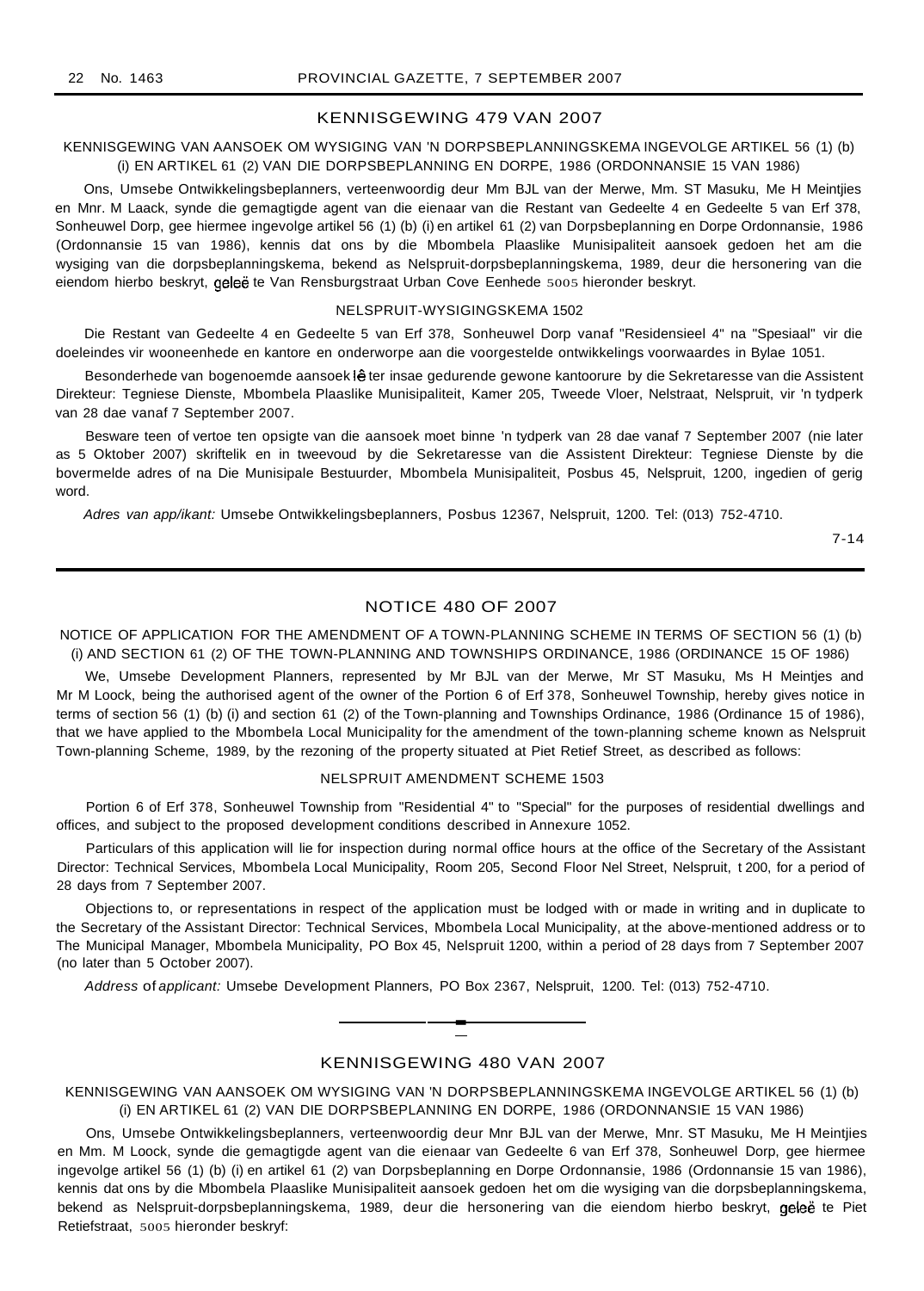#### **NELSPRUIT-WYSIGINGSKEMA 1503**

Gedeelte 6 van Erf 378, Sonheuwel Dorp vanaf "Residensieel 4" na "Spesiaal" vir die doeleindes vir wooneenhede en kantore en onderworpe aan die voorgestelde ontwikkelings voorwaardes in Bylae 1052.

Besonderhede van bogenoemde aansoek lê ter insae gedurende gewone kantoorure by die Sekretaresse van die Assistent Direkteur: Tegniese Dienste, Mbombela Plaaslike Munisipaliteit, Kamer 205, Tweede Vloer, Nelstraat, Nelspruit, vir 'n tydperk van 28 dae vanaf 7 September 2007.

Besware teen of vertoe ten opsigte van die aansoek moet binne 'n tydperk van 28 dae vanaf 7 September 2007 (nie later as 5 Oktober 2007) skriftelik en in tweevoud by die Sekretaresse van die Assistent Direkteur: Tegniese Dienste by die bovermelde adres of na Die Munisipale Bestuurder, Mbombela Munisipaliteit, Posbus 45, Nelspruit, 1200, ingedien of gerig word.

Adres van applikant: Umsebe Ontwikkelingsbeplanners, Posbus 12367; Nelspruit, 1200. Tel: (013) 752-4710.

7-14

# **NOTICE 481 OF 2007**

NOTICE OF APPLICATION FOR AMENDMENT OF TOWN-PLANNING SCHEME IN TERMS OF SECTION 56(1)(b)(i) OF THE TOWN-PLANNING AND TOWNSHIPS ORDINANCE, 1986 (ORDINANCE 15 OF 1986)

#### **NELSPRUIT AMENDMENT SCHEME 1497**

We, being the registered owners of the Remainder of Stand 1520, West Acres Extension 13, hereby give notice in terms of section 56 (1) (b) (i) of the Town-planning and Townships Ordinance, 1986 (Ordinance 15 of 1986), that we have applied to the Mbombela Local Municipality for the amendment of the town-planning scheme known as Nelspruit Town-planning Scheme, 1989, by rezoning of the said property from "Special" for holiday resort,restaurant and caravan park to "Special" for Residential 3 and Retirement Village purposes with Annexure conditions.

Particulars of the application will lie for inspection during normal office hours at the office of the Municipal Manager: Civic Centre, Nelspruit, for a period of 28 days from the 7 September 2007.

Objections to or representations in respect of the application must be lodged with or made in writing to the address as indicated hereunder or to the Municipal Manager, POBox 45, Nelspruit, 1200, within a period of 28 days from 7 September 2007.

Address of applicant: Farmprops 61 (Pty) Ltd, Private Bag X2677, Saxonwold, 2123. Tel: 083 333 8416.



**•**

KENNISGEWING VAN AANSOEK OM WYSIGING VAN DORPSBEPLANNINGSKEMA INGEVOLGE ARTIKEL 56(1)(b)(i) VAN DIE ORDONNANSIE OP DORPSBEPLANNING EN DORPE, 1986 (ORDONNANSIE 15 VAN 1986)

#### **NELSPRUIT-WYSIGINGSKEMA 1497**

Ons, synde die geregistreerde eienaars van die Restant van Erf 1520, West Acres Uitbreiding 13, gee hiermee ingevolge artikel 56 (1) (b) (i) van die Ordonnansie op Dorpsbeplanning en Dorpe, 1986 (Ordonnansie 15 van 1986), kennis dat ons by die Mbombela Plaaslike Munisipaliteit aansoek gedoen het om die wysiging van die Dorpsbeplanningskema, 1989, deur die hersonering van eiendom vanaf "Spesiaal" vir 'n vakansieoord, restaurant en karavaanpark na "Spesiaal" vir Residensieel 3 en Aftree Oord doeieindes met Bylae voorwaardes.

Besonderhede van die aansoek lê ter insae gedurende gewone kantoorure by die kantoor van die Munisipale Bestuurder: Burgersentrum, Nelspruit, vir 'n tydperk van 28 dae vanaf 7 September 2007.

Besware en of vertoe ten opsigte van die aansoek moet binne 'n tydperk van 28 dae vanaf 7 September 2007, skriftelik by die onderstaande adres of by die Munisipale Bestuurder, Posbus 45, Nelspruit, 1200, ingedien of gerig word.

Adres van appJikant: Farmprops 61 (Pty) Ltd, Private Bag X2677, Saxonwold, 2123. Tel: 083 333 8416.

07-14

#### **NOTICE 482 OF 2007**

NOTICE OF APPLICATION FOR AMENDMENT OF **THE** NELSPRUIT TOWN-PLANNING SCHEME IN TERMS OF SECTION 56(1)(b)(i) OF THE TOWN-PLANNING AND TOWNSHIPS ORDINANCE, 1986 (ORDINANCE 15 OF 1986)

#### **NELSPRUIT AMENDMENT SCHEME 1498**

We, being the registered owners of Stands 294 and 297, Nelspruit Extension, hereby give notice in terms of section 56 (1) (b) (i) of the Town-planning and Townships Ordinance, 1986 (Ordinance 15 of 1986), that we have applied to the Mbombela Local Municipality for the amendment of the town-planning scheme known as the Nelspruit Town-planning Scheme, 1989, by rezoning of the said property from "Business 1" with limited development restrictions to "Business 1" with Annexure conditions that will provide for increased development restrictions.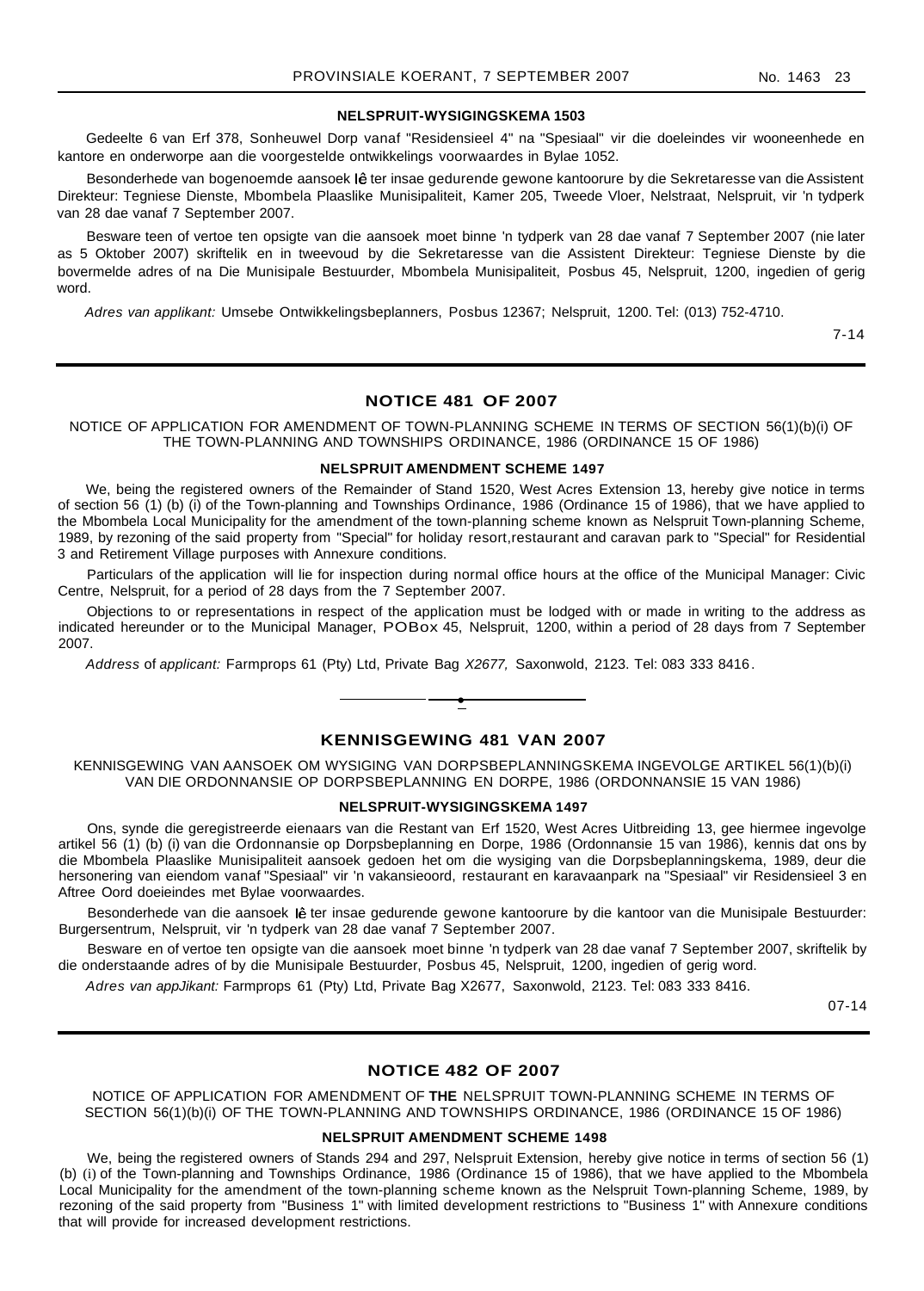Particulars of the application will lie for inspection during normal office hours at the office of the Municipal Manager: Civic Centre, Nelspruit, for a period of 28 days from the 7 September 2007.

Objections to or representations in respect of the application must be lodged with or made in writing to the address as indicated hereunder or to the Municipal Manager, POBox 45, Nelspruit, 1200, within a period of 28 days from 7 September 2007.

Address of applicant: Ought to Invest 31 (Ply) Ltd, Private Bag X2677, Saxonwold, 2123. Tel: 0833338416.



**•**

KENNISGEWING VAN AANSOEK OM WYSIGING VAN DORPSBEPLANNINGSKEMA INGEVOLGE ARTIKEL 56(1)(b)(i) VAN DIE ORDONNANSIE OP DORPSBEPLANNING EN DORPE, 1986 (ORDONNANSIE 15 VAN 1986)

#### **NELSPRUIT-WYSIGINGSKEMA 1498**

Ons, synde die geregistreerde eienaars van Erwe 294 en 297, Nelspruit Uitbreiding, gee hiermee ingevolge artikel 56 (1) (b) (i) van die Ordonnansie op Dorpsbeplanning en Dorpe, 1986 (Ordonnansie 15 van 1986), kennis dat ons by die Mbombela Plaaslike Munisipaliteit aansoek gedoen het om die wysiging van die Dorpsbeplanningskema, 1989, deur die hersonering van eiendom vanaf "Besigheid 1" met beperkte ontwikkelingsbeperkings na "Besigheid 1" met Bylae voorwaardes wat voorsiening maak vir verhoogde ontwikkelingsbeperkings.

Besonderhede van die aansoek lê ter insae gedurende gewone kantoorure by die kantoor van die Munisipale Bestuurder: Burgersentrum, Nelspruit, vir 'n tydperk van 28 dae vanaf 7 September 2007.

Besware en of vertoe ten opsigte van die aansoek moet binne 'n tydperk van 28 dae vanaf 7 September 2007, skriftelik by die onderstaande adres of by die Munisipale Bestuurder, Posbus 45, Nelspruit, 1200, ingedien of gerig word.

Adres van applikant: Ought to Invest 31 (Ply) Ltd, Private Bag X2677, Saxonwold, 2123. Tel: 083 333 8416.

07-14

#### **NOTICE 484 OF 2007**

# **NELSPRUIT AMENDMENT SCHEME 1500**

NOTICE OF APPLICATION FOR THE AMENDMENT OF TOWN-PLANNING SCHEME IN TERMS OF SECTION 56 (1)(b)(i) OFTHE TOWN-PLANNING AND TOWNSHIPS ORDINANCE, 1986 (ORDINANCE 15 OF 1986)

We, Woza Nawe Development Planners, on behalf of the registered owner of Erf 278, Sonheuwel Township, hereby gives notice in terms of section 56 (1)(b)(i) of the Town-planning and Townships Ordinance, 1986 (Ordinance 15 of 1986), that we have applied to the Mbombela Municipality for the amendment of the Nelspruit Town-Planning Scheme, 1989, by the rezoning of Erf 278, Sonheuwel Township (16 Sarel Cilliers Street), from "Residential 1" to "Residential 3", with an Annexure containing the relevant development conditions.

Particulars of the application will lie for inspection during normal office hours at the office of the Municipal Manager, Mbombela Municipality, Civic Centre, Nel Street, Nelspruit, for a period of 28 days from 7 September 2007.

Objections to or representations in respect of the application must be lodged with or made in writing to the Municipal Manager at the above address or at P.O. Box 45, Nelspruit, 1200, within a period of 28 days from 7 September 2007.

Address of applicant: Woza Nawe Development Planners, P.O. Box 7635, Nelspruit, 1200. [fel/Fax No. (013) 744-0282.J

# **KENNISGEWING 484 VAN 2007**

#### **NELSPRUIT WYSIGINGSKEMA 1500**

KENNISGEWING VAN AANSOEK OM WYSIGING VAN DORPSBEPLANNINGSKEMA INGEVOLGE ARTIKEL 56 (1)(b)(i) VAN DIE ORDONNANSIE OP DORPSBEPLANNING EN DORPE, 1986 (ORDONNANSIE 15 VAN 1986)

Ons, Woza Nawe Development Planners, namens die geregistreerde eienaar van Erf 278, Sonheuwel Dorp, gee hiermee ingevolge artikel 56 (1 )(b)(i) van die Ordonnansie op Dorpsbeplanning en Dorpe, 1986 (Ordonnansie 15 van 1986), kennis dat ons by die Mbombela Munisipaliteit aansoek gedoen het om die wysiging van die Nelspruit Dorpsbepianningskema, 1989, deur die hersonering van Erf 278, Sonheuwel Dorp (Sarel Cilliers Street 16), vanaf "ResidensieeI1" na "ResidensieeI3" met 'n Bylae om voorsiening te maak vir ontwikkelingsbeperkings.

Besonderhede van die aansoek lê ter insae gedurende gewone kantoorure by die kantoor van die Munisipale Bestuurder, Mbombela Munisipaliteit, Burgersentrum, Nelstraat, Nelspruit, vir 'n tydperk van 28 dae vanaf 7 September 2007.

Besware teen of vertoe ten opsigte van die aansoek moet binne 'n tydperk van 28 dae vanaf 7 September 2007 skriftelik by die Munisipale Bestuurder by bovermelde adres of by Posbus 45, Nelspruit, 1200, ingedien of gerig word.

Adres van applikant: Woza Nawe Development Planners, Posbus 7635, Nelspruit, 1200. (Tei/Faks No. (013) 744-0282.]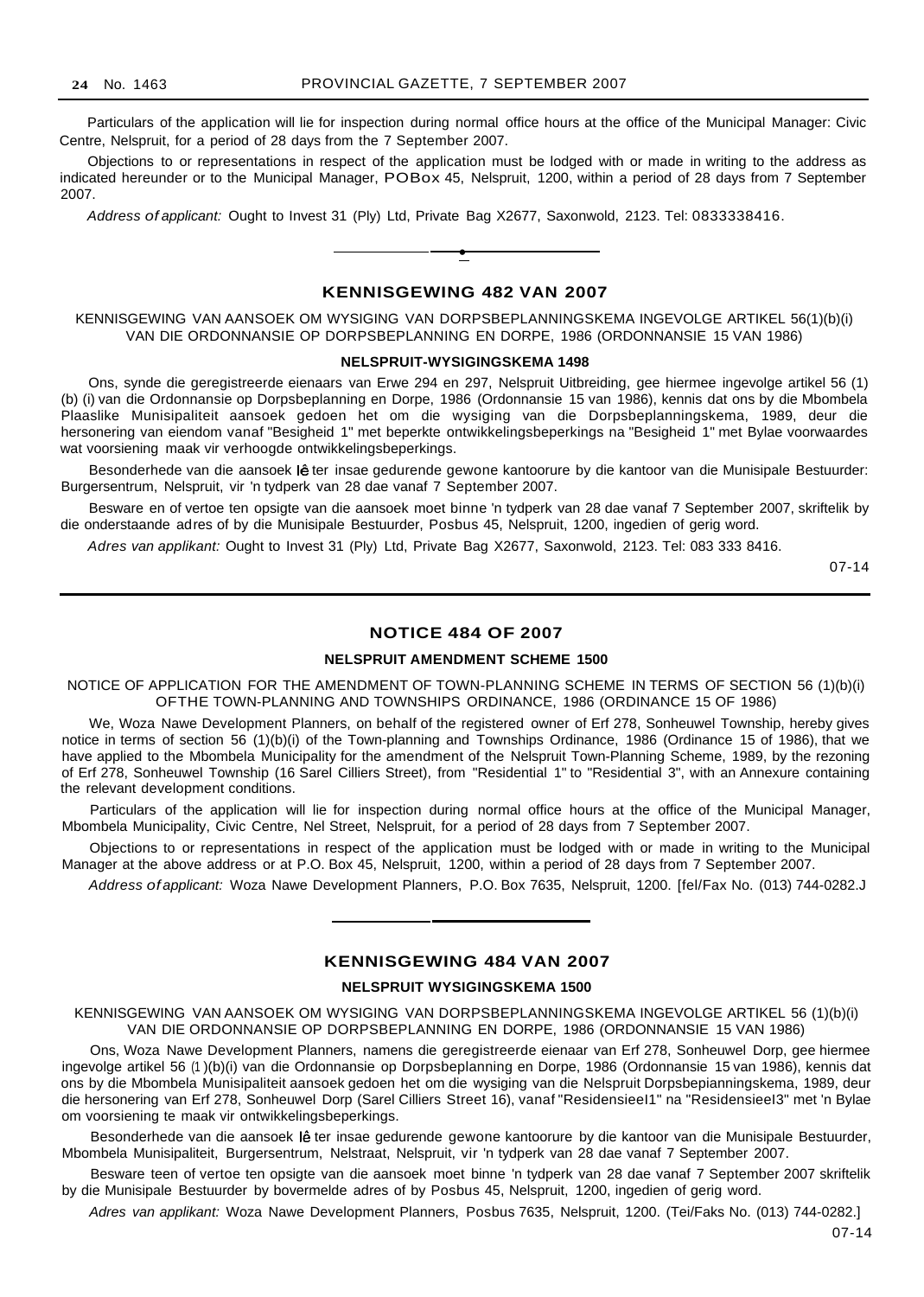#### NOTICE 485 OF 2007

#### NELSPRUIT AMENDMENT SCHEME 1501

# NOTICE OF APPLICATION FOR THE AMENDMENT OF TOWN-PLANNING SCHEME IN TERMS OF SECTION 56 (1 )(b)(i) OF THE TOWN-PLANNING AND TOWNSHIPS ORDINANCE, 1986 (ORDINANCE 15 OF 1986)

We, Woza Nawe Development Planners, on behalf of the registerd owner of Erf 484, and Portion 1 of Erf 622, Nelspruit Extension 2, hereby gives notice in terms of section 56 (1)(b)(i) of the Town-planning and Townships Ordinance, 1986 (Ordinance 15 of 1986), that we have applied to the Mbombela Municipality tor the amendment of the Nelspruit Town-Planning Scheme, 1989, by the rezoning of Erf 484 and Portion 1 of Erf 622, Nelspruit Extension 2 (57 Murry Street and A du Preez Street), from "Residential 1" to "Residential 3", with an Annexure containing the relevant development conditions.

Particulars of the application will lie for inspection during normal office hours at the office of the Municipal Manager, Mbombela Municipality, Civic Centre, Nel Street, Nelspruit, for a period of 28 days from 7 September 2007.

Objections to or representations in respect of the application must be lodged with or made in writing to the Municipal Manager at the above address or at P.O. Box 45, Nelspruit, 1200, within a period of 28 days from 7 September 2007.

Address of applicant: Woza Nawe Development Planners, P.O. Box 7635, Nelspruit, 1200. [Tel/Fax No. (013) 744-0282.]

# KENNISGEWING 485 VAN 2007

**•**

## NELSPRUIT WYSIGINGSKEMA 1501

# KENNISGEWING VAN AANSOEK OM WYSIGING VAN DORPSBEPLANNINGSKEMA INGEVOLGE ARTIKEL 56 (1)(b)(i) VAN DIE ORDONNANSIE OP DORPSBEPLANNING EN DORPE, 1986 (ORDONNANSIE 15 VAN 1986)

Ons, Woza Nawe Development Planners, namens die geregistreerde eienaar van Erf 484, en Gedeelte 1 van Erf 622, Nelspruit Uitbreiding 2, gee hiermee ingevolge artikel 56 (1)(b)(i) van die Ordonnansie op Dorpsbeplanning en Dorpe, 1986 (Ordonnansie 15 van 1986), kennis dat ons by die Mbombela Munisipaliteit aansoek gedoen het om die wysiging van die Nelspruit Dorpsbeplanningskema, 1989, deur die hersonering van Erf 484 en Gedeelte 1 van Erf 622, Nelspruit Uitbreiding 2 (Joubertstraat 7A en Murrystraat 57), vanaf "Residensieel 1" na "Residensieel 3" met 'n Bylae om voorsiening te maak vir ontwikkelingsbeperkings.

Besonderhede van die aansoek lê ter insae gedurende gewone kantoorure by die kantoor van die Munisipale Bestuurder, Mbombela Munisipaliteit, Burgersentrum, Nelstraat, Nelspruit, vir 'n tydperk van 28 dae vanaf 7 September 2007.

Besware teen of vertoe ten opsigte van die aansoek moet binne 'n tydperk van 28 dae vanaf 7 September 2007 skriftelik by die Munisipale Bestuurder by bovermelde adres of by Posbus 45, Nelspruit, 1200, ingedien of gerig word.

Adres van applikant: Woza Nawe Development Planners, Posbus 7635, Nelspruit, 1200. (Tel/Faks No. (013) 744-0282.]

07-14

#### NOTICE 486 OF 2007

# NOTICE OF APPLICATION FOR THE AMENDMENT OF THE SECUNDA TOWN-PLANNING SCHEME IN TERMS OF SEC-TION 56 (l)(b)(i) OF THE TOWN-PLANNING AND TOWNSHIPS ORDINANCE, 1986 (ORDINANCE 15 OF 1986)

#### SECUNDA AMENDMENT SCHEME 121

I, Willem Johannes Gouws, being the authorized agent of Erf 6956, Extension 22, situated in the Township of Secunda, Registration Division I.S., Province of Mpumalanga, hereby give notice in terms of section 56 (1)(b)(i) of the Town-planning and Townships Ordinance, 1986 (Ordinance 15 of 1986), that I have applied to the Govan Mbeki Municipality for the amendment of the Town-planning Scheme as the Secunda Town-planning Scheme, 1993, by the rezoning of the property described above, situated at Da Gama Street 32, Secunda Extension 22, from "Residential 1" to "Residential 3".

Particulars of the application will lie for inspection during normal office hours at the Municipal Manager, Govan Mbeki Municipality, Civic Centre, Secunda, 2302, for a period of 28 days from 7 September 2007.

Objections to or representations in respect of the application must be lodged with or made in writing to the Municipal Manager, Govan Mbeki Municipality, Private Bag X1017, Secunda, 2302, within a period of 28 days from 7 September 2007.

Address ofAgent: Mr W J Gouws, P.O. Box 1259, Bethal, 2310, Tel. No. 0829405314.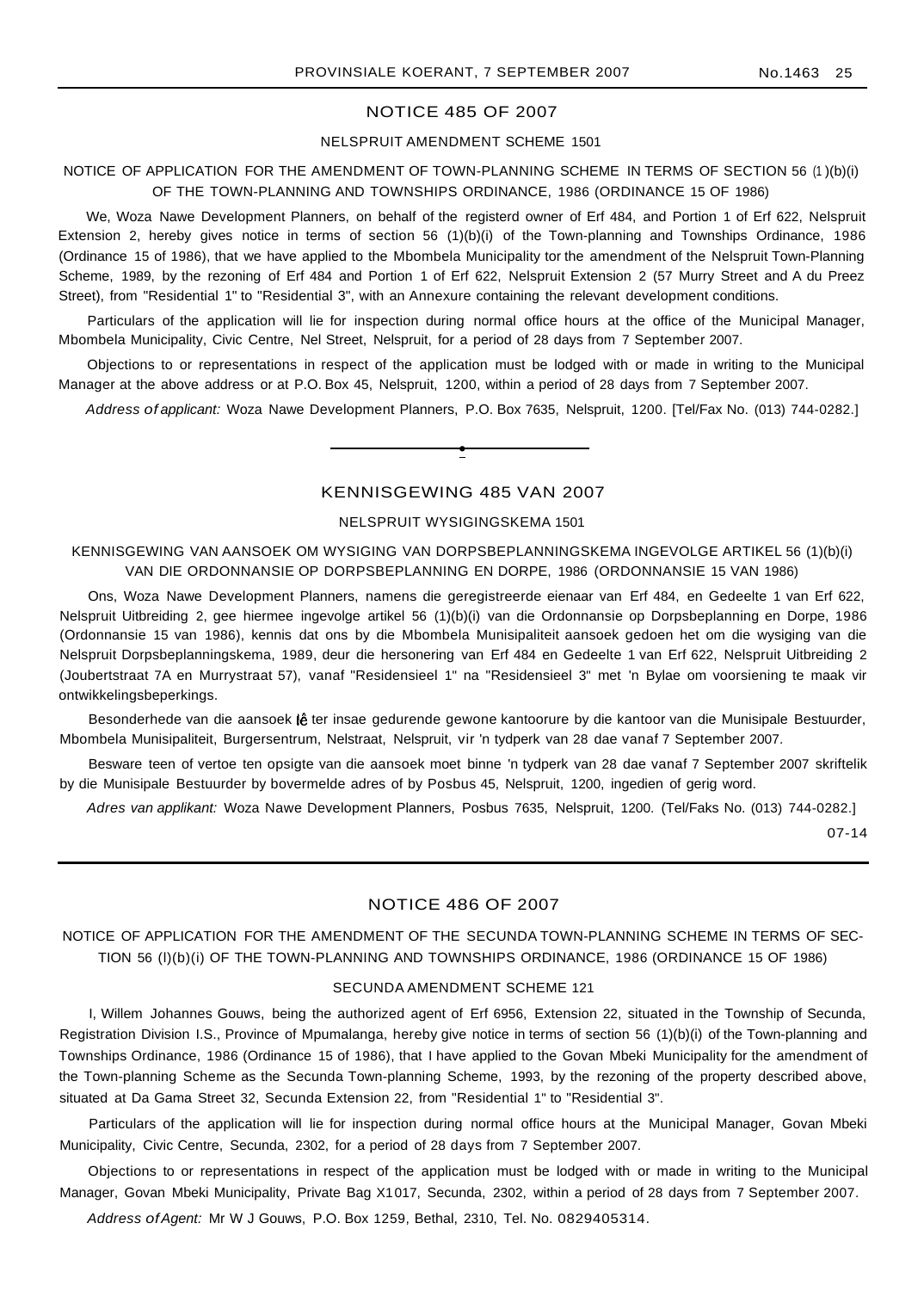# **KENNISGEWING 486 VAN 2007**

KENNISGEWING VAN AANSOEK OM WYSIGING VAN **DIE** SECUNDA DORPSBEPLANNINGSKEMA INGEVOLGE ARTIKEL 56 (1)(b)(i) VAN DIE ORDONNANSIE OP DORPSBEPLANNING EN DORPE, 1986 (ORDONNANSIE 15 VAN 1986)

#### **SECUNDA WYSIGINGSKEMA 121**

Ek, Williem Johannes Gouws, synde die gemagtigde agent van die eienaar van Erf 6956, Ultbreiding 22, geleë in die dorp Secunda, Registrasieafdeling IS, Provinsie Mpumalanga, gee hiermee ingevolge artikel 56 (1 )(b)(i) van die Ordonnansie op Dorpsbeplanning en Dorpe, 1986, kennis dat ek by Govan Mbeki Munisipaliteit aansoek gedoen het om die wysiging van die Dorpsbeplanningskema bekend as Secunda Dorpsbeplanningskema. 1993, deur die hersonering van die eiendom hierbo beskryf, geleë te Da Gamastraat 32, Secunda Uitbreiding 22. van "Residensieel 1" tot "Residensieel 3".

Besonderhede van die aansoek lê ter insae gedurende gewone kantoorure by die kantoor van die Munisipale Bestuurder, Govan Mbeki Munisipaliteit. Burgersentrum, Secunda, 2302, vanaf 7 September 2007.

Besware teen of vertoe ten opsigte van die aansoek moet binne 'n tydperk van 28 dae vanaf 7 September 2007 skrlftelik by of tot die Munisipale Bestuurder. Govan Mbeki Munisipaliteit, Private Bag X1017. Secunda. 2302. gerig word.

Adres van Agent: Mnr WJ Gouws, Posbus 1259, Bethal, 2310. Tel. 082 940 5314.

07-14

#### **NOTICE 487 OF 2007**

REGULATION 21 (10) OF THE DEVELOPMENT FACILITATION REGULATIONS IN TERMS OF THE DEVELOPMENT FACILITATION ACT. 1995

I. Pieter Swart of Town Planning Studio. have lodged an application in terms of the Development Facilitation Act, 1995, for the establishment of a land development area on: The Remainder of Portion 7 of the farm Waterval 120 JT, District Lydenburg, Mpumalanga Province.

All interested and affected parties are invited to register their interest in the project with Pieter Swart at P.O. Box 26368, Monument Park, 0105. or Telephone 086 123 2232 or Fax 086 124 2242.

| The development will consists of the following:     |                           |
|-----------------------------------------------------|---------------------------|
| Erven No's. (on layout plan)                        | Total No.                 |
| Residential                                         | 10 (10 full title units). |
| Special (water treatment and storage, sewage plant) | 2.                        |
| Graveyard                                           | 1.                        |
| Staff housing and recreational area                 | 1.                        |
| <i>Erf</i> 1 to 10: Full title residential stands.  |                           |
| Erf 11: Staff housing and recreational area.        |                           |

Erf 12: Special for a water treatment and storage.

Erf 13: Sewage plant.

Erf 14: Graveyard.

The relevant plan(s), documents and information are available for inspection at The Municipal Offices-Lydenburg. during normal office hours. for a period of 21 days from 7 September 2007 (date of first publication of this notice).

The application will be considered at a tribunal hearing to be held at The Thaba Chweu Municipal Chambers, Lydenburg, on 1 November 2007 at 09hOO. The pre-hearing conference will be held at Building 8. Riverside Government Complex, Nelspruit, on 16 October 2007 at 09hOO.

Any person having an interest in the application should please note:

1. You may within a period of 21 days from the date of the first publication of this notice. provide the land development applicant with your written objections or representations; or

2. if your comments constitute an objection to any aspects of the land development application, you must appear in person or through a representative before the Tribunal on the date mentioned at the pre-hearing conference.

Any written objection or representation must be delivered to the Registrar at Private Bag X11219. Netsprult, 1200, and you may contact the Registrar, Mr M. Taljaard, if you have any queries on Telephone No: (013) 756-9016 and Fax No: (013) 756-9023.

#### **NOTICE 487 OF 2007**

SIMISO 21 (10) SETIMISO TEKUTFUTFUKISA KULAWULWA NGEKUYA KWEMTSETFO WEKUTFUTFUKISA KULAWULA.1995

Mine, Pieter Swart we Town Planning Studio. ngifake sicelo ngekuya kwemtsetfo wekutfutfukisa kulawula lokuyi Development Facilitation Act, 1995, ngenhloso yekusungulwa kwendzawo letfutfukiswako ku: Incenye 7 lekungulesele yelifamu i Waterval 120 JT. esigodzini sase Lydenburg lesesifundzeni sase Mpumalanga.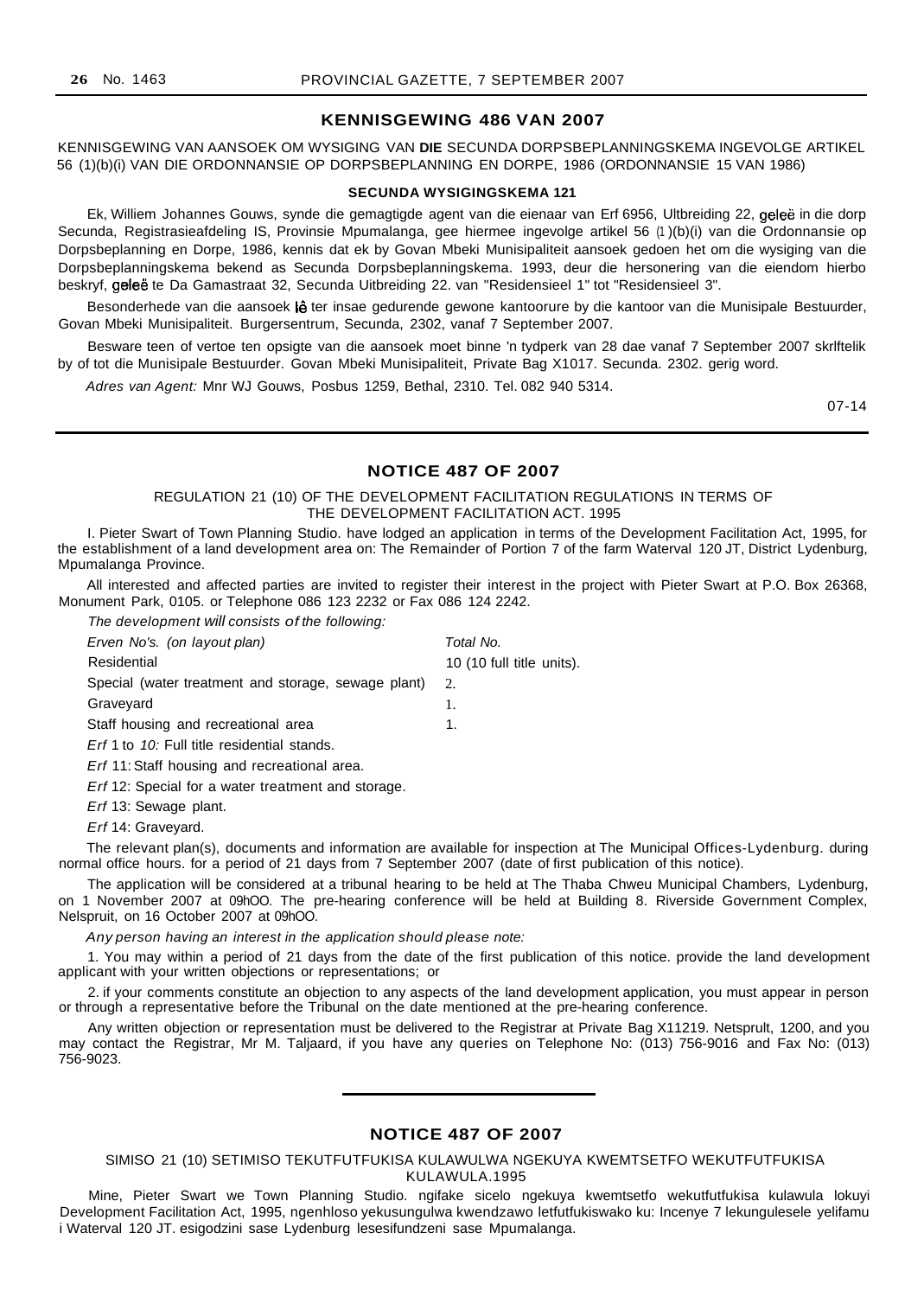Bonkhe labanenshisakalo nalabatsintsekalo bayamenywa kutsi babhalise tinshisakalo tabo kulomklamo batibhekise ku Pieter Swart kulelikheli P.O. Box 26368, Monument Park, 0105, nome bashayele lenombolo 0861232232 nome bafeksele ku 086 124 2242.

Lentfutfuko itawufaka ekhatsi tindzawo letilandzelako:

| Erven No's. (lekhonjisiwe kuplanij                                                  | Linani seliionkhe:                 |
|-------------------------------------------------------------------------------------|------------------------------------|
| Indzawo yekuhlala                                                                   | 10 (10 letinelilungelo lelicwebe). |
| Sipesheli (kulawulwa kanye nekugcinwa kwemanti, iplanti yemangcoliso)               |                                    |
| Emaliba                                                                             |                                    |
| Tindlu tetisebenti kanye nendzawo yekukhibika                                       | 1.                                 |
| Erf 1 kuya ku 10: Tita tekuhlala letinemalungelo lacwebe.                           |                                    |
| . East A.A., The ellis decline to east. The experiment and experimentally the three |                                    |

Erf 11: Tindlu tetisebenti kanye nendzawo yekukhibika.

Erf 12: Sipesheli sekulawulwa kanye nekugcinwa kwemanti.

Erf 13: Iplant! yemangcoliso.

Erf 14: Emaliba.

Liplani lelifanele, tincwadzi kanye nelwati kuyatfolakala kulabo labafuna kubheka emahhovisi amasipala-e Lydenburg ngetikhatsi temsebenti lokutawutsatsa sikhatsi lesingemalanga langa 21 kusukela enyangeni ye Nyoni 7, 2007 (Iokulusuku Iwekucala Iwekushicilelwa kwalesatiso).

Lesicelo sitawubhungwa esigcwanini lesitawubanjelwa e The Thaba Chweu Municipal Chambers, e Lydenburg, mhlaka 1 Lweti 2007 sikhatsi 09hOO. Ikomfa letawulalela lesicelo kwekucala itawuba se Building 8, Riverside Government Complex, Nelspruit, mhlaka 16 Imphala 2007 nga 09hOO.

Wonkhe umuntfu lonenshisaka/o kulesicelo kume/e acaphele loku:

1. Unganiketa lofaka sicelo sekutfutfukiswa kwemhlaba tizatfu takho letibhalwe phasi nome setfulo sakho, lokuyintfo lokumele uyente kungakapheli emalanga langu 21 kusukela ngelusuku Iwesischicilelo sekucala salesicelo; nome

2. uma ngabe setfulo sakho kungulesiphikisa nanome nguyiphi icenye yesicelo sekutfutfukiswa kwemhlaba, kumele ute wena sicu sakho nome lotawube akumele phambi kwsigcawu ngelusuku loseluphawuliwe Iwekomfa yekulalelwa kwesicelo kwekucala.

Kuphikisa nome setfulo lesibhalwe phasi kumele kwetfulwe ku Registrar ku Private Bag X11219, Nelspruit, 1200, nome ungachumana ne Registrar, Mr M. Taljaard, uma ngabe unemibuto kulenombolo yelucingo (013) 756-9016 nome inombolo yefekisi (013) 756-9023.

7-14

# **NOTICE 488 OF 2007**

#### NOTICE OF LAND DEVELOPMENT AREA APPLICATION

[Regulation 21 (10) of the Development Facilitation Regulations in terms of the DFA, 1995]

Van Zyl & Benade Town Planners has lodged an application in terms of the Development Facilitation Act, 1995 for the establishment of a land development area on the Remainder of Portion 5 of the farm Donkerpoort 406 K.R.

The development will consist of a private game farm  $\pm$  196 ha with the following: Stands 1 - 75 residential (one dwelling and out buildings per stand) and Remainder (Stand 76) a game farm, services, club house and recreational purposes (76 stands in total).

The relevant plans, documents and information are available for inspection at 23 Mark Street, Polokwane, and at the land development applicant for a period of 21 days from 7 September 2007.

The applicant will be considered at a tribunal hearing to be held on the site (Thaba Metsi), on the Elandsfontein Road, off the Vaalwater Road  $\pm$  10 km north west of Modimole (Nylstroom) on 16 November 2007 at 10:00. The prehearing conference will be held on the site (Thaba Metsi), on the Elandsfontein Road, off the Vaalwater Road  $\pm$  10 km north west of Modimole (Nylstroom) on 19 October 2007 at 10:00.

Any person having an interest in the application should please note:

1. You may within a period of 21 (twenty-one) days from the date of the first publication of this notice (7 September 2007), provide the land development applicant with your written representation in support of the application or any other written representation not amounting to an objection, in which case you are not required 10 attend the tribunal hearing; or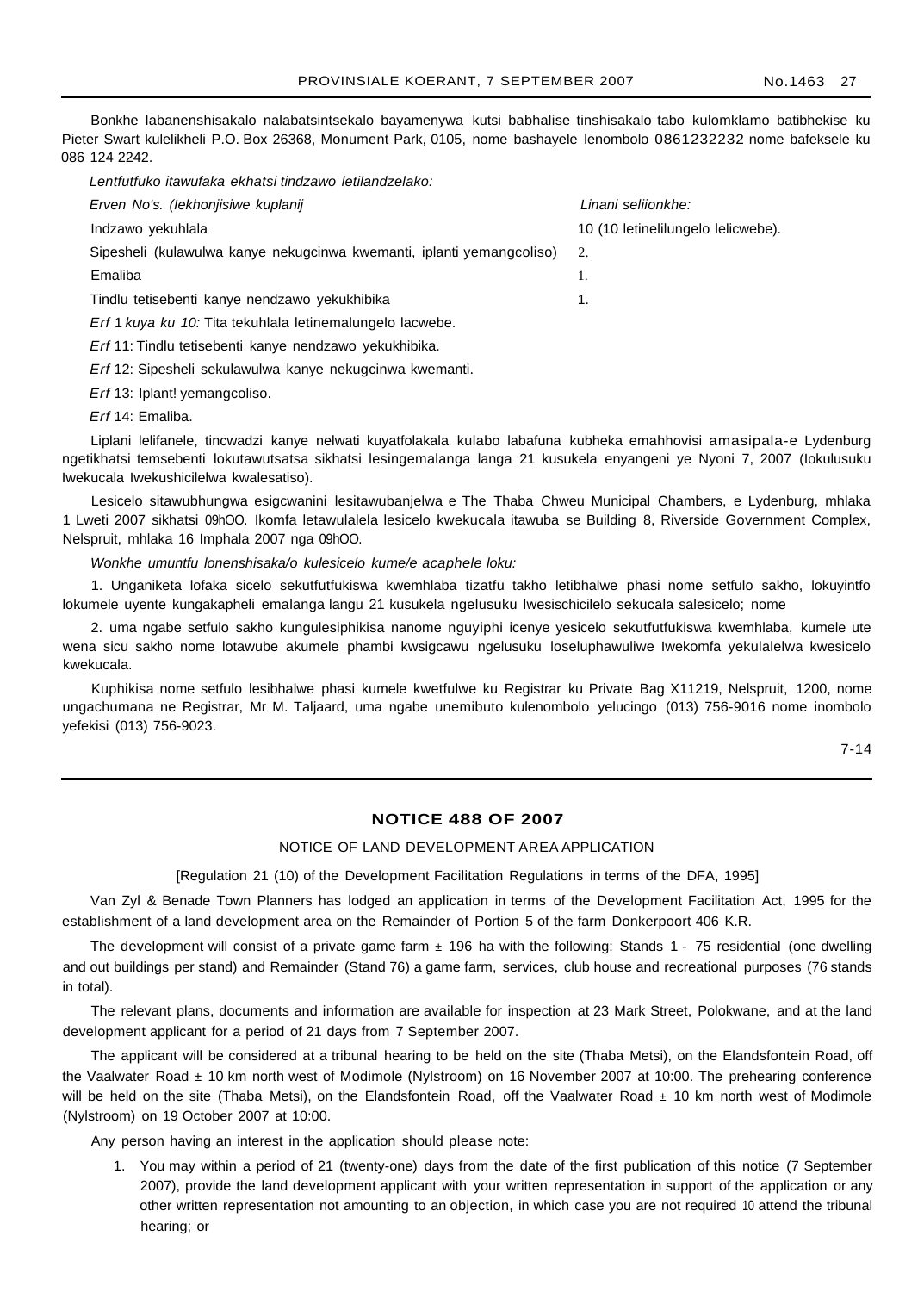2. if your comments constitute an objection to any aspect of the land development application, you must appear in person or through a dUly authorised representative before the tribunal at the pre-hearing conference. Any written objection or representation must state the name and address of the person or body making the objection or representation, the interest that such person or body has in the matter, and the reasons for the objection or representation, and must be delivered to the Designated Officer and Land Development Applicant at his or her address set out below within the said period of 21 days.

You may contact the designated officer if you have any queries at office no 40 or 41, 23 Market Street, Polokwane, or Private Bag X9485, Polokwane, 0700, Tel: (015) 294-2338 and e-mail: lindequeh@limdlgh.norpro.gov.za

Land development applicant: Van Zyl & Banade Town Planners, 29 Selati Street, Ashlea Gardens, Pretoria or POBox 32709, Glenstantia, 0010. Tel: (012) 346-1805.



# KENNISGEWING 488 VAN 2007

#### KENNISGEWING VAN GRONDONTWIKKELINGSGEBIED AANSOEK

[Regulasie 21 (10) van die Regulasies op Ontwekkelingsfasilitering ingevolge die wet op Ontwikkelingsfasili!ering, 1995]

Van Zyl & Benade Stadsbeplanners het 'n aansoek ingedien ingevolge die Wet op Ontwikkelingsfasilitering, 1995, vir die stigting van 'n grandontwikkelingsgebied op die Restant van Gedeelte 5 van die plaas Donkerpoort 406 K.

Die ontwikkelingsgebied sal bestaan ui! 'n privaat wildsplaas van ±196 ha met die volgende: Erwe 1 - 75 residensieel (een woonhuis en buitegeboue per ert) en Restant (Erf 76) 'n wildsplaas, dienste, klubhuis en ontspanningsdoeleindes (76 erwe in totaal).

Die betrokke planne, dokumente en inligting is beskikbaar vir inspeksie by Markstraat 23, Polokwane, en by die grandontwikkelingsapplikant vir 'n tydperk van 21 dae vanaf 7 September 2007.

Die aansoek sal oorweeg word tydens 'n tribunaalverhoor wat gehou sal word om 10hOO op 16 November 2007 op die terrein (Thaba Metsi) op die Elandsfontein-pad, vanaf die Vaalwaterpad ± 10 km noordwes van Modimole (Nylstroom). Die voorverhoorsamesprekings sal gehou word om 10hOO op 19 Oktober 2007 op die terrein (Thaba Metsi) op die Elandsfonteinpad, vanat die Vaalwaterpad ± 10 km noordwes van Modimole (Nylstraom).

Enige persoon wat 'n belang het by die aansoek moet asseblief kennis neem dat:

- 1. U mag binne 'n tydperk van 21 (een-en-twintig) dae vanaf die datum van die eerste publikasie van hierdie kennisgewing (7 September 2007) die grandontwikkelingsapplikant skriftelik van u ondersteuning tov die aansoek of enige ander skriftelike voorlegging wat nie 'n beswaar is nie, voorsien, in welke geval u nie die tribunaalverhoor hoef by te woon nie; of
- 2. indien u kommentaar neerkom op 'n beswaar met betrekking tot enige aspek van die grondontwikkelingsaansoek, moet u persoonlik, voor die tribunaal verskyn of verteenwoordig word, tydens die voorverhoorkonferensie. Enige geskrewe beswaar of vertoe moet ingedien word by die Aangewese Beampte en die Grandontwikkelingsapplikant by sy/haar adres 5005 hieronder uiteengesit binne die genoemde tydperk van 21 dae en moet die naam en die adres van die beswaarmaker of sy verleenwoordiger, sy affiliasie tot die saak en die redes vir die beswaar of verteenwoordiging beval.

Indien u enige navrae het kan u die aangewese beampte kontak by kantoor no. 40 of 41, Markstraat 23, Polokwane, of Privaatsak X9485, Polokwane, 0700. Tel: (015) 294-2338 en e-pos: Iindequeh@norprov.gov.za

Grondonfwikkelingsapp/ikant: Van Zyl & Benade Stadsbeplanners, Selatistraat 29, Ashlea Gardens, Pretoria of Posbus 32709, Glenstantia, 0010. Tel: (012) 346-1805.

07-14

# NOTICE 483 OF 2007

# NELSPRUIT AMENDMENT SCHEME 1499

## NOTICE OF APPLICATION FOR THE AMENDMENT OF TOWN-PLANNING SCHEME IN TERMS OF SECTION 56 (1)(b)(i) OF THE TOWN-PLANNING AND TOWNSHIPS ORDINANCE, 1986 (ORDINANCE 15 OF 1986)

We, Woza Nawe Development Planners, on behalf of the registered owner of Erf 150, Sonheuwel Township, hereby gives notice in terms of section 56 (1)(b)(i) of the Town-planning and Townships Ordinance, 1986 (Ordinance 15 of 1986), that we have applied to the Mbombela Municipality for the amendment of the Nelspruit Town-Planning Scheme, 1989, by the rezoning of Erf 150, Sonheuwel Township (2 Gerri! Maritz Street), from "Residential 1" to "Residential 3", subject to an Annexure containing the development conditions.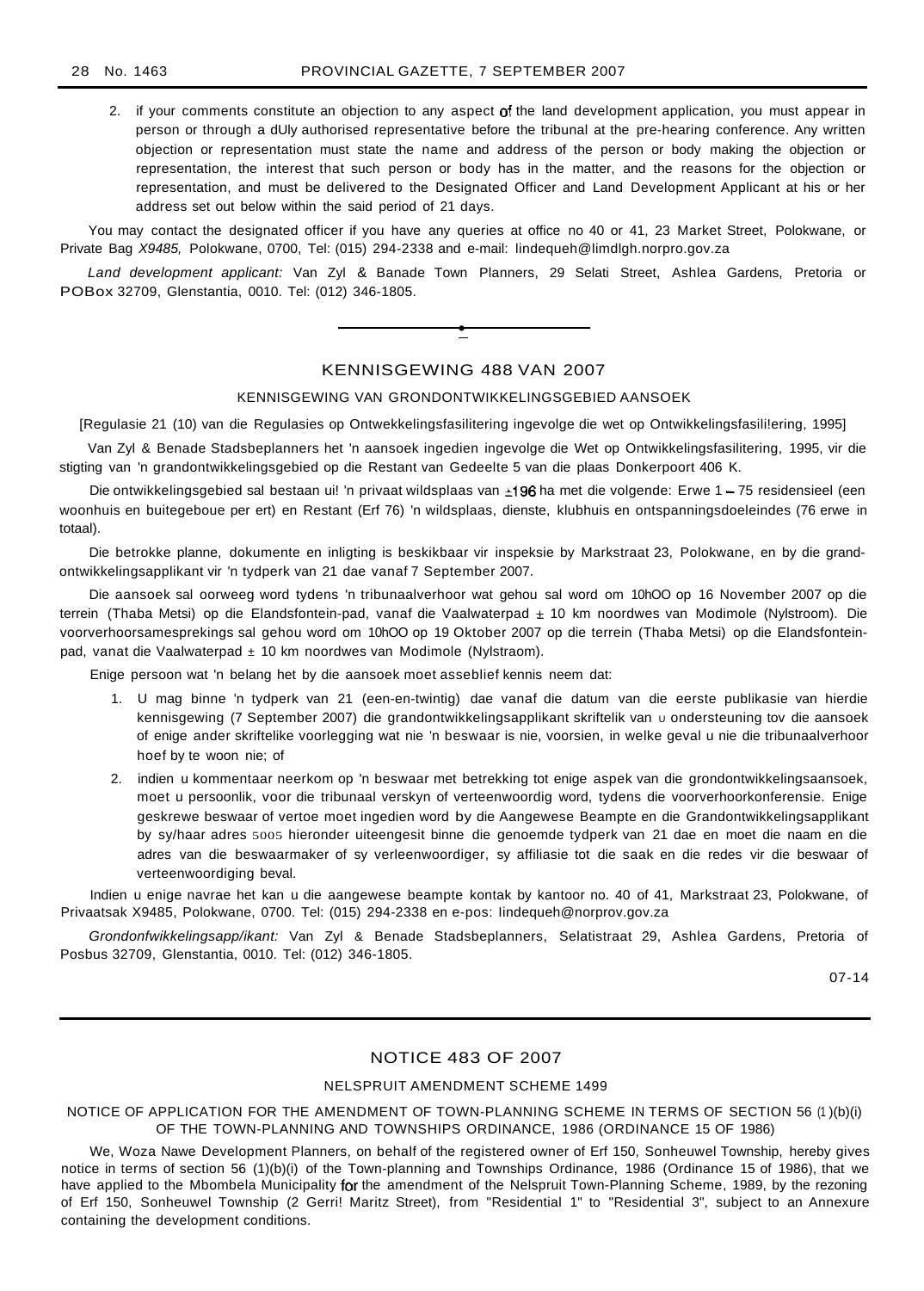Particulars of the application will lie for inspection during normal office hours at the office of the Municipal Manager, Mbombela Municipality, Civic Centre, Nel Street, Nelspruit for a period of 28 days from 7 September 2007.

Objections to or representations in respect of the application must be lodged with or made in writing to the Municipal Manager at the above address or at P.O. Box 45, Neispruil, 1200, within a period of 28 days from 7 September 2007.

Address of applicant: Woza Nawe Development Planners, P.O. Box 7635, Nelspruil, 1200. [TellFax No. (013) 744-0282.]

#### **KENNISGEWING** 483 **VAN** 2007

**•**

NELSPRUIT WYSIGINGSKEMA 1499

KENNISGEWING VAN AANSOEK OM WYSIGING VAN DORPSBEPLANNINGSKEMA INGEVOLGE ARTIKEL 56 (1 )(b)(i) VAN DIE ORDONNANSIE OP DORPSBEPLANNING EN DORPE, 1986 (ORDONNANSIE 15 VAN 1986)

Ons, Woza Nawe Development Planners, namens die geregistreerde eienaar van Erf 150, Sonheuwel Dorp, gee hiermee ingevolge artikel 56 (1)(b)(i) van die Ordonnansie op Dorpsbeplanning en Dorpe, 1986 (Ordonnansie 15 van 1986), kennis dat ons by die Mbombela Munisipaliteil aansoek gedoen het om die wysiging van die Nelspruit Dorpsbeplanningskema, 1989, deur die hersonering van Erf 150, Sonheuwel Dorp (Gerrit Maritzstraat 2), vanaf "Residensieel 1" na "Residensieel 3" met 'n Bylae om voorsiening te maak vir ontwikkelingsbeperkings.

Besonderhede van die aansoek lê ter insae gedurende gewone kantoorure by die kantoor van die Munisipale Bestuurder, Mbombela Munisipaliteit, Burgersentrum, Nelstraat, Nelspruit, vir 'n tydperk van 28 dae vanaf 7 September 2007.

Besware teen of vertoe ten opsigte van die aansoek moet binne 'n tydperk van 28 dae vanaf 7 September 2007, skriftelik by die Munisipale Bestuurder by bovermelde adres of by Posbus 45, Nelspruil, 1200, ingedien of gerig word.

Adres van applikant: Woza Nawe Deveiopment Planners, Posbus 7635, Nelspruit, 1200. (Tel/Faks No. (013) 744-0282.] 07-14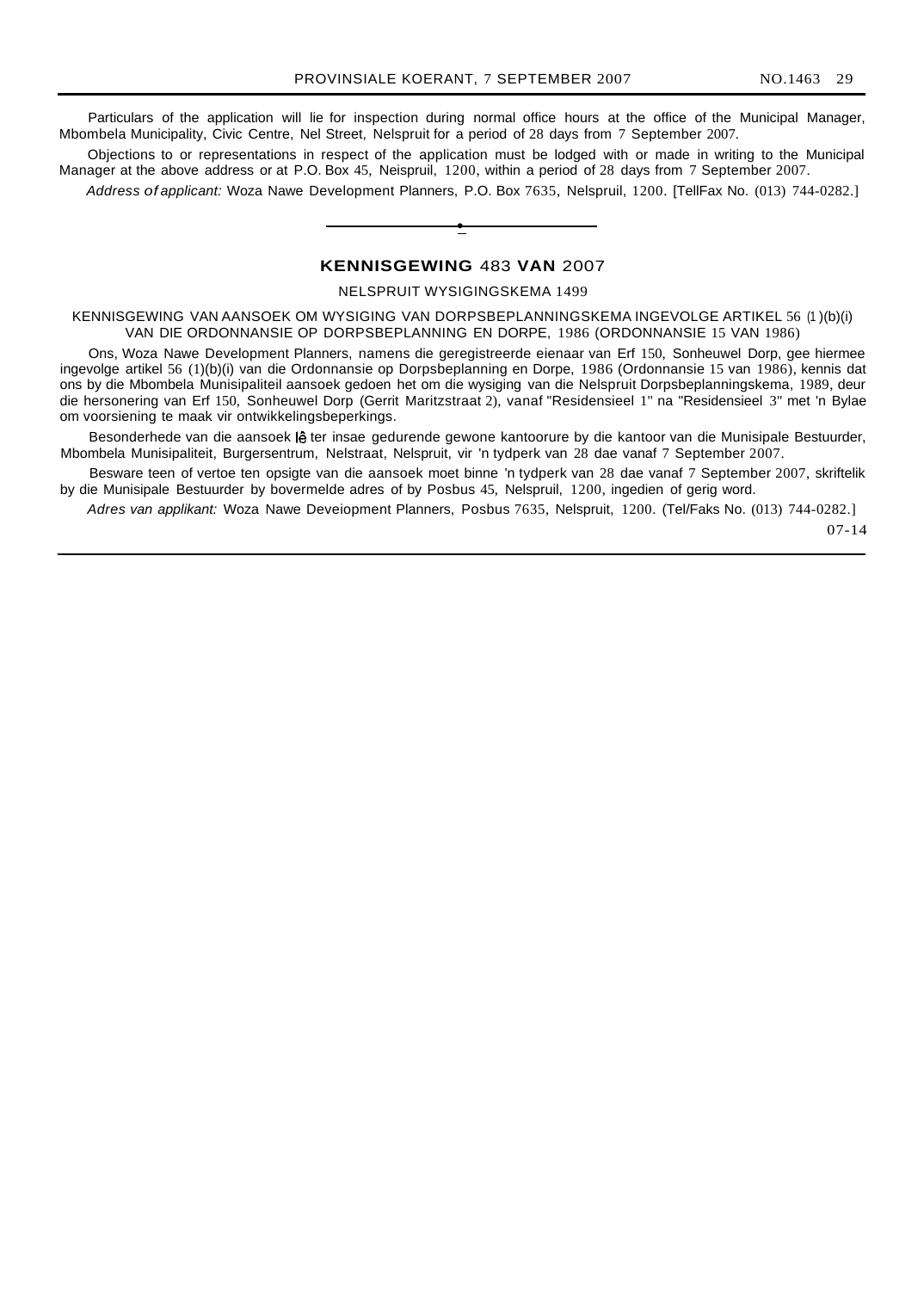#### NOTICE 473 OF 2007

IN TERMS OF THE PROVISIONS OF THE DEVELOPMENT FACILITATION ACT, 1995 (ACT 67 OF 1995) OF (1) ESTABLISHMENT OF A LAND DEVELOPMENT AREA [SECTION 31], (2) SUSPENSION OF SUBDIVISION OF AGRICULTURAL LAND ACT, 1970 (ACT 70 OF 1970) [SECTION 33(2)(j)] AND (3) CANCELLATION! REMOVAL OF RESTRICTIVE CONDITIONS [SECTION 34] (REGULATION 21 (10) OF DEVELOPMENT FACILITATION REGULATIONS, 2000)

J Paul van Wyk TRP(SA) of J Paul van Wyk Urban Economists & Planners CC duly authorized by Leon Alfred Lourens (duly authorized) on behalf of Buffelskloof Development Holdings (Pty) Ltd, which was granted leave by the registered owners of the properties concerned, has lodged an application in terms of Section 31 of the Development Facilitation Act, 1995 read with Regulation 21 of the Development Facilitation Regulations, 2000 for the establishment of a land development area on Portions R/1 & R/4 of the farm Buffelskloof 382-KT, Portion 5 of the farm Waterval 385- KT and Portions 10, 11, R/12, 13, R/15, 16 and R/21 of the farm Roodewalshoek 17-JT situated in the jurisdiction of the Thaba Chweu Local Municipality

The proposed development will result in 150 full-title land-portions for private lodge (resort dwelling) purposes. a clubhouse, three (3) managers' residences and five (5) staff cottages as well as ancillary and / or subservient land-use activities.

The application entails the following constituent components, viz:

- (1) obtaining of the necessary use rights to develop a private nature / game based resort on the properties concerned;
- (2) subdivision of some of the properties concerned in approximately one hectare (1hal land-portions in accordance with a layout plan prepared for the purpose;
- (3) suspension of the provisions of the Subdivision of Agricultural Land Act, 1970 (Act 70 of 1970), as amended, in as far as pertaining to the present application, in terms of Section 33(2)(j) of the Development Facilitation Act, 1995; and
- (4) removal! cancellation of certain restrictive conditions registered against some of the property titles in the relevant title deeds of the properties concerned, in terms of Section 34 of the Development Facilitation Act, 1995

The relevant plans, documents and information are available for inspection at Simunye Corner Building, corner De Waal and Anderson Street, Nelspruit, Mpumalanga for a period of 21-days from 31 August 2007.

The application will be considered at a Tribunal Hearing to be held at the Lydenburg Office of the Thaba Chweu Local Municipality on 4 December 2007 at 9:00 and the pre-hearing conference to be held at Building 8, Riverside Government Complex, Nelspruit on 15 November 2007 at 9:00.

Any person having an interest in the application should please note that:-

1. You must within 21 days from the date of this notice, provide the designated officer with written representations in support of the application, or any other written representations you wish to make not amounting to an objection, in which case you are not required to attend the tribunal hearing; or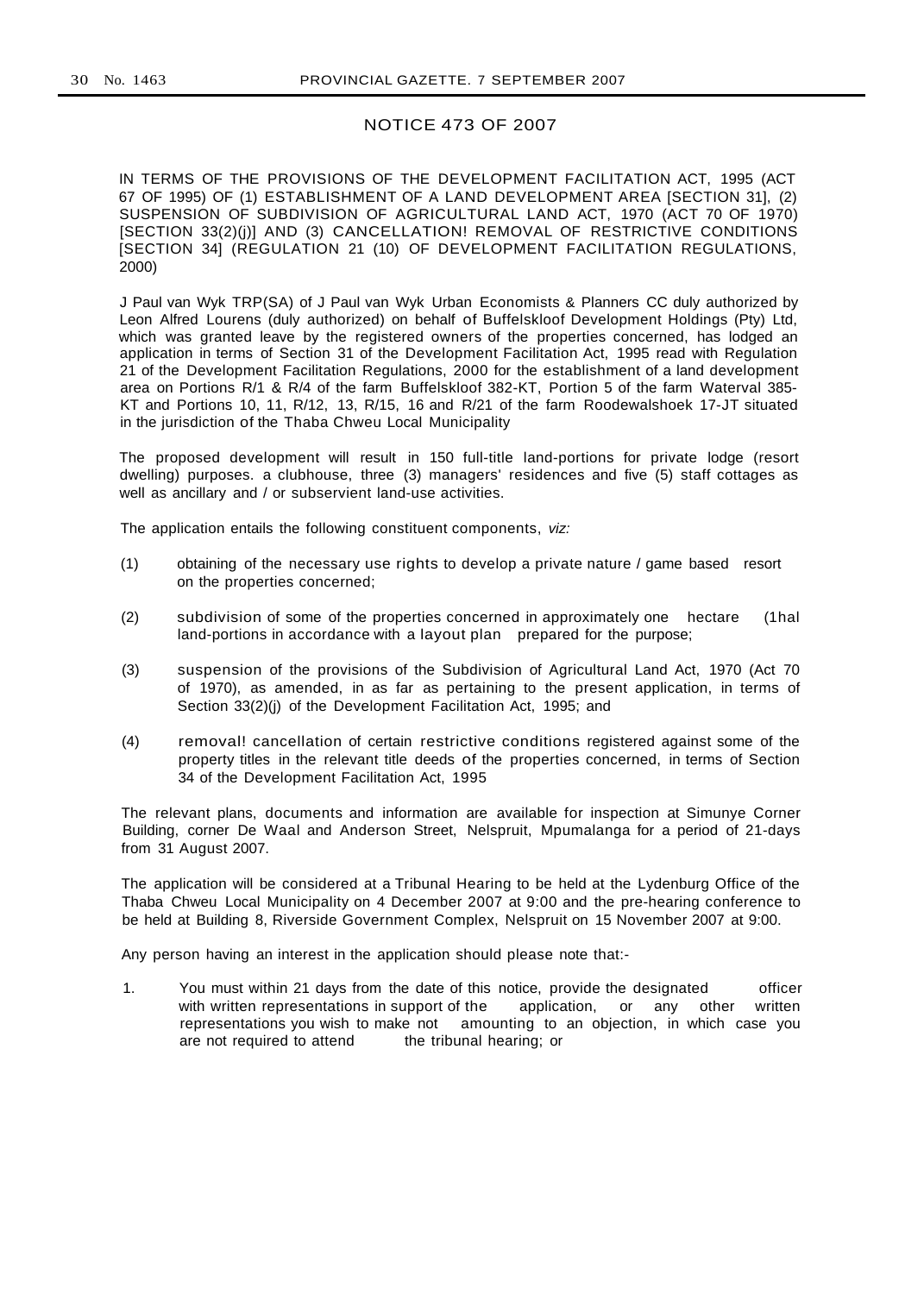2. If your comments constitute an objection to any aspect of the land development application, you or your representative must appear in person before the tribunal on the date mentioned above, or any other date of which you may be given notice. In terms of Section 21 (24) every person who intends appearing at the tribunal hearing must attend the pre-hearing conference (to be held on 15 November 2007) either personally of through his I her duly authorized representative.

Any written objections or representations must state the name and address of the person or body making the objection or representation, the interest that such person or body has in the matter and the reasons for the objection or representation and must be delivered to the designated officer at his or her address set out below within the said period of 21 days.

Should you have any queries, please contact the designated officer at the following address and I or contact numbers:

| Contact person:          | Mr A van Niekerk or mr M D Taljaard                 |
|--------------------------|-----------------------------------------------------|
|                          | Mpumalanga Development Tribunal                     |
| <b>Business Address:</b> | Private Bag X 11219                                 |
|                          | <b>NELSPRUIT</b>                                    |
|                          | 1200                                                |
|                          | Simunye Corner Building                             |
|                          | Corner of De Waal and Anderson Street               |
|                          | NELSPRUIT                                           |
|                          | 1200                                                |
| Business number:         | $(013)$ 756 9016                                    |
| Business fax:            | $(013)$ 756 9023                                    |
| Mobile:                  | 0834452420                                          |
| $E$ -mail:               | mdtaljaard@nel.mpu.gov.za                           |
| Applicant:               | J PAUL VAN WYK URBAN ECONOMISTS & PLANNERS CC       |
|                          | POBOX 11522, HATFIELD, 0028 [FAX (012) 361-2126; E- |

MAIL: airtaxi@mweb.co.za].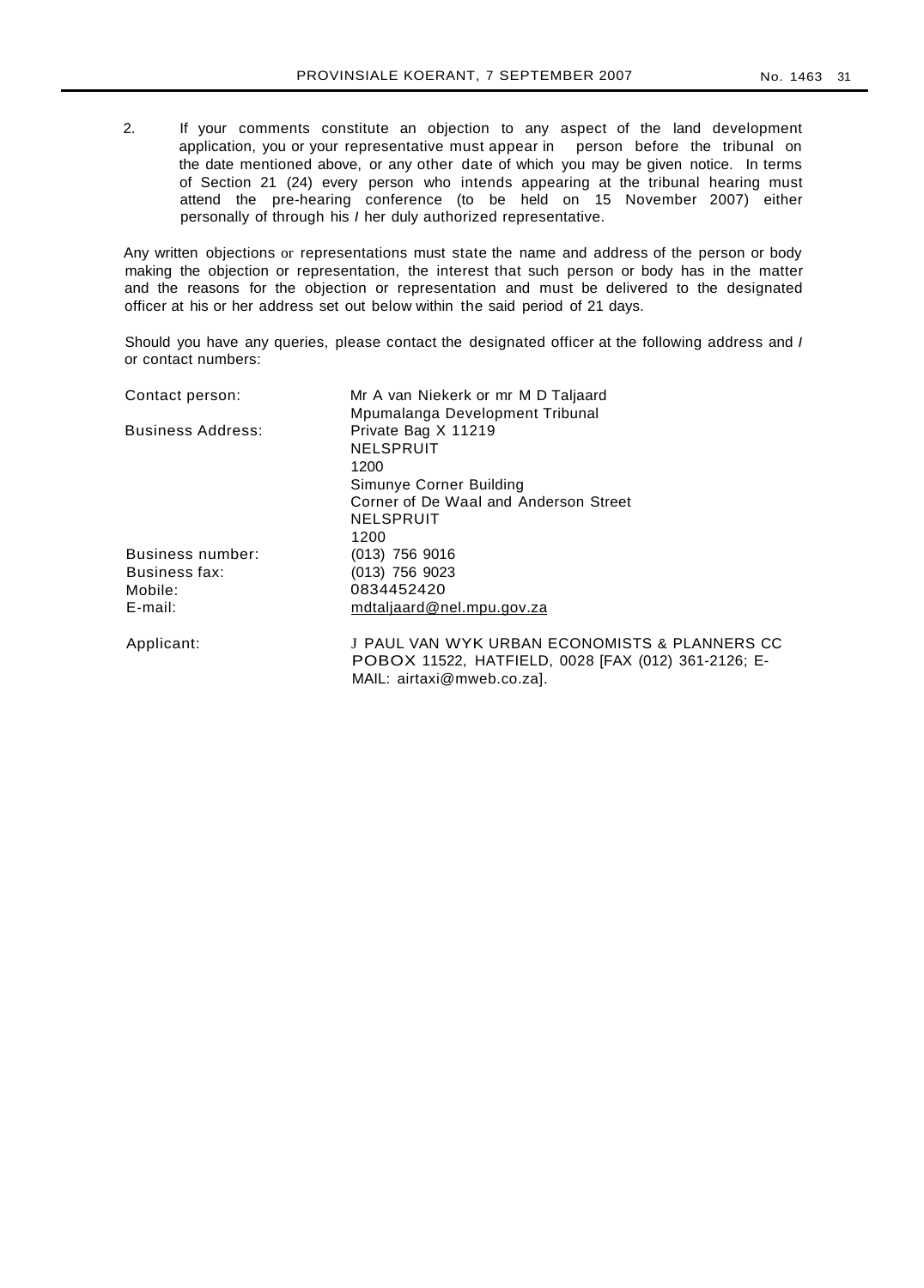# **NOTICE 473 OF 2007**

**Macondzana nalokucuketfwe umgomo wekutfutfukisa locishilelwe wanconywa ngekutfutfukiswa kwemhlaba nga 1995, nekumiswa kwekuhlukanisa indzawo yetekulima lokuvela emtsetfweni wa 1970 [sekisheni] 33 (2)0)Iofaka ekhatsi nekuhliphita tincabelekwano lokutfolakala ku sekisheni 34 (umtsetfo wesi 21(10) wekutfutfukisa umgomo wemitsetfo 2000).**

J Paul van Wyk TRP (SA)wa J Paul van Wyk lotfutfukisa madolobha nekuhlela wanikwa ligunya ngu Leon Alfred Laurens labekaphetse tinsambho abambele baka Bufffelskioof Development Holdings (Pty)Ltd, lowabese ubekwa eeeleni banikati bendzawo labasemtsentfweni lababese bambeka eeeleni,babese kufaka sieelo ngekugunyatwa ngusekisheni 31 emtsetfweni wekutfutfukisa wanga 1995 lowafundzeka ngemitsetfo lekhuluma ngetindzawo, lokufaka ekhatsi R/1 na R/4 weliPulazi lelinguBuffelskloof 382-KT,Siganga 5 seliPulazi leiiseWaterval 382-KT neSiganga 10, 11, R/12, 13, R/15, 16 na R/21 losepulazini lelingu Roodewalshoek 17-JT longaphansi kwa masipalati Thaba Chweu.

Lentfutfuko leealile itawuphetsa kutiganga letihlukaniswe taba ngu-150 la-kutawuphuma tindzawo tekuhlala tangasese temgeebeleko, tindlu letintsatfu(3) tekuhlala kwabo Matwetwe,5 tetisebenti, nabomakolobhana naletinye takhiwo letindzinga indzawo.

Lesieelo sicuketse ineenye yemtsetfosisekelo lefanele.

- (1) kutfolakala kwemalungelo lafanele ekusetjentiswa kute kutfutfuke simo salowo nalowo lotimele ekutfutfukiseni tikhungo tekungeebeleka kuieto tindzawo letitsintsekako.
- (2) kuhlatululwa nabe kwehlukaniswa kweletinye tindzawa letitsintsekako cisne ngelihekhitha linye(1 hal ngetabiwo temhlaba, ngekusebentisa umdvwebo loluhlaka lolungiselwe Iowa msebenti
- (3) Kumiswa kwekwahlukaniswa kwemhlaba lobekelwe tekulima kwemtsetfo wetekulima wa-1970«Aet 70 of 1970) njengekuchitjelwa kwawo lowo mtsetfo, 10kute kufike kulolokhona ,Iokuseneenyeni 33 (2)(j) wemtsetfa wekutfutfukisa nekutfutfukisana wa-1995
- (4) Kususwa,tineabekelwana nobe lake lokungavimbela intfutfuko kuletirnpnahla, kuphume imvumo yekwabelwa umhlaba lotosetjentiswa. Kuvela kuncenye 34 kumtsetfo wetekutfutfukisa nekutfutfukisana wa-1995.

Lelipulane lolufanelekile, imieulu nekwatisa kuyatfolakala kutekuhlolwe eSimunye Corner Building, likhona De Waal and Anderson Street, Nelspruit, Mpumalanga esikhatsini lesingaba tinsuku letingu 21, kusukela nga 31 Ingei 2007.

Ticelo titobukwa emhlanganweni weKubuketa utawubanjwa emahhovisi e Thaba-Chweu Local Municipality, e Lydenburg nga 4 Ingongoni 2007, 9:00. besekutsi inkhomfa yekubhunga ngaphambilini ibanjwa kuSakhiwo 8 , Riverside Government Complex, Nelspruit nga 15 Novemba 2007.

Lofisa kuvela aphindze abenendlandla kuloludzaba kufuneka ali naku lokulandzelako

- 1. Etinsukwini litinqemashurni lamabili nanye (21 Days)kusukela kuphume lesatiso nika lokhetselwe kutsi ente lomsebenti. Mnike lokubhalwe phansi lokusekela sieelo sakho. Kungaba nobeyini ngalesieelo losifisile konje kungabi ngulokuphikisako lokungenta uvimbeleke kuta kulenehazelo ieyobakhona
- 2. Uma umuvo wakho ngaloludzaba ukhombisa kuphikisa tsite kunobe nguyiphi ingoni lephatselene nesieelo sekutfutfukiswa kwemhlaba, wena nobe lana lakumele kufanele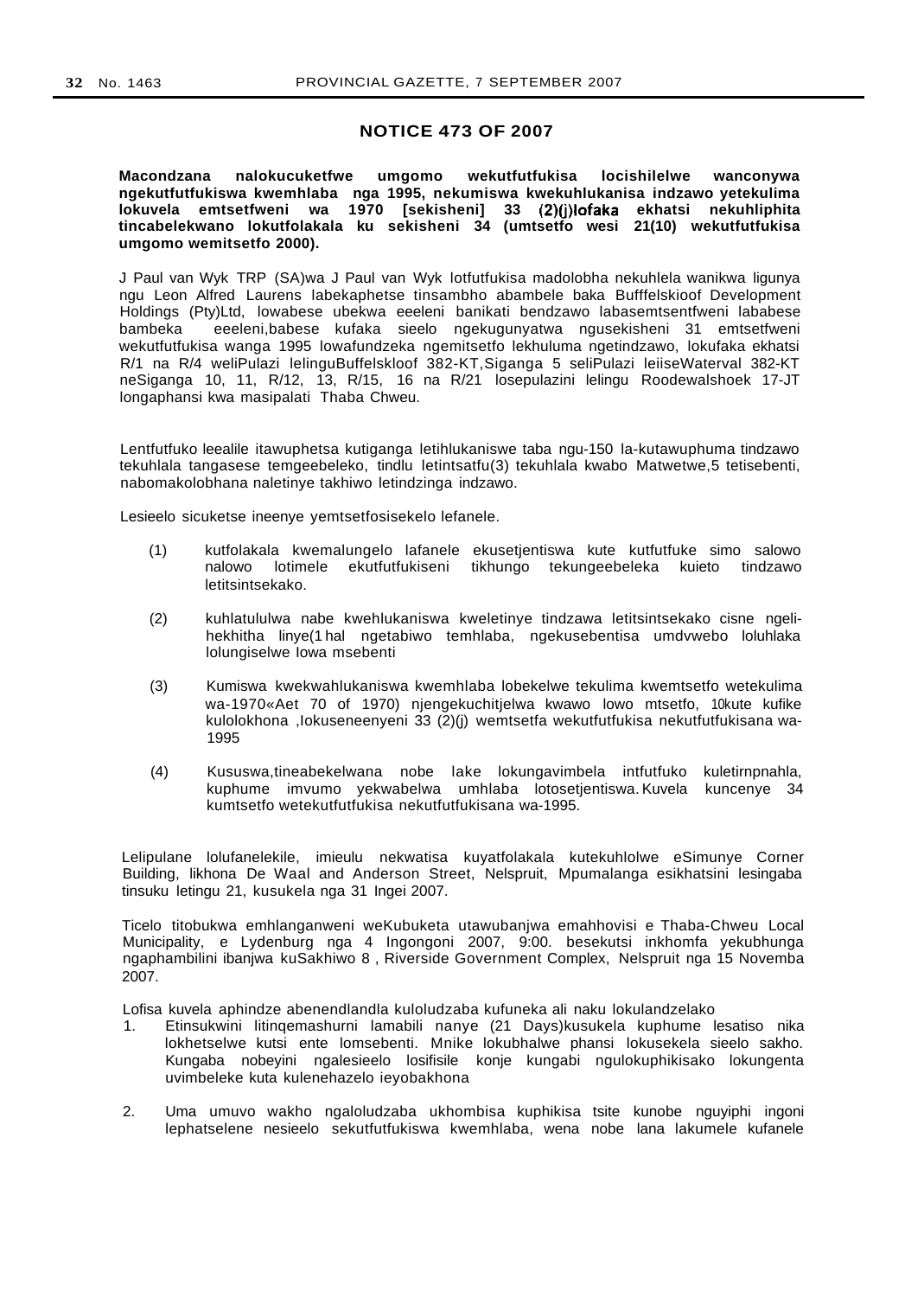avele kulelibandla matfupha kungakafiki lusuku lolubekelwe kudzingidvwa kwaloludzaba, nobe ke kungaba nguluphi lusuku loniketwe lana. Ngekulandzela umtsetfo wa sekisheni 21 (24), wonkhe muntfu losisa kuvela kuloludzingidzo kufanele avele kulololuhlelwe kucala lulwelundvulela loludzingidzo lolukhulu. (Loludvulelako lana lumhlaka 15 Novemba 2007), ungeta wena matfupha nobe utfumele.

Lubhalo loluphikisako aluvetwe lucace, libito nelikheli nako akucace, kungaba ngumuntfu munye<br>nobe inhlangano. Veta tizatfu tekuphikisa konkhe loku kwetfulwe kuloniketwe lomsebenti Veta tizatfu tekuphikisa konkhe loku kwetfulwe kuloniketwe lomsebenti kungakapheli emalanga langu -21.

Uma unembuto ungesabi kutsintsana nalaba labalandzelako

| Tsintsa:                                                       | Mr A van Niekerk or MD Taljaard<br>Mpumalanga Development Tribunal                                                                   |
|----------------------------------------------------------------|--------------------------------------------------------------------------------------------------------------------------------------|
| Likheli lemsebenti:                                            | Private Bag X 11219<br>NELSPRUIT<br>1200<br>Simunye Corner Building<br>Corner of De Waal and Anderson Street<br>NELSPRUIT<br>1200    |
| Lucingo Iwemsebenti<br>lfekisi<br>Makhalekhikhini<br>1- E-mail | $(013)$ 756 9016<br>$(013)$ 756 9023<br>0834452420<br>mdtaljaard@nel.mpu.qov.za                                                      |
| Umfakisicelo                                                   | J.PAUL VAN WYK URBAN ECONOMISTS & PLANNERS CC<br><b>POBOX 11522, HATFIELD, 0028 FAX 012 361 2126; E-MAIL:</b><br>airtaxi@mweb.co.za) |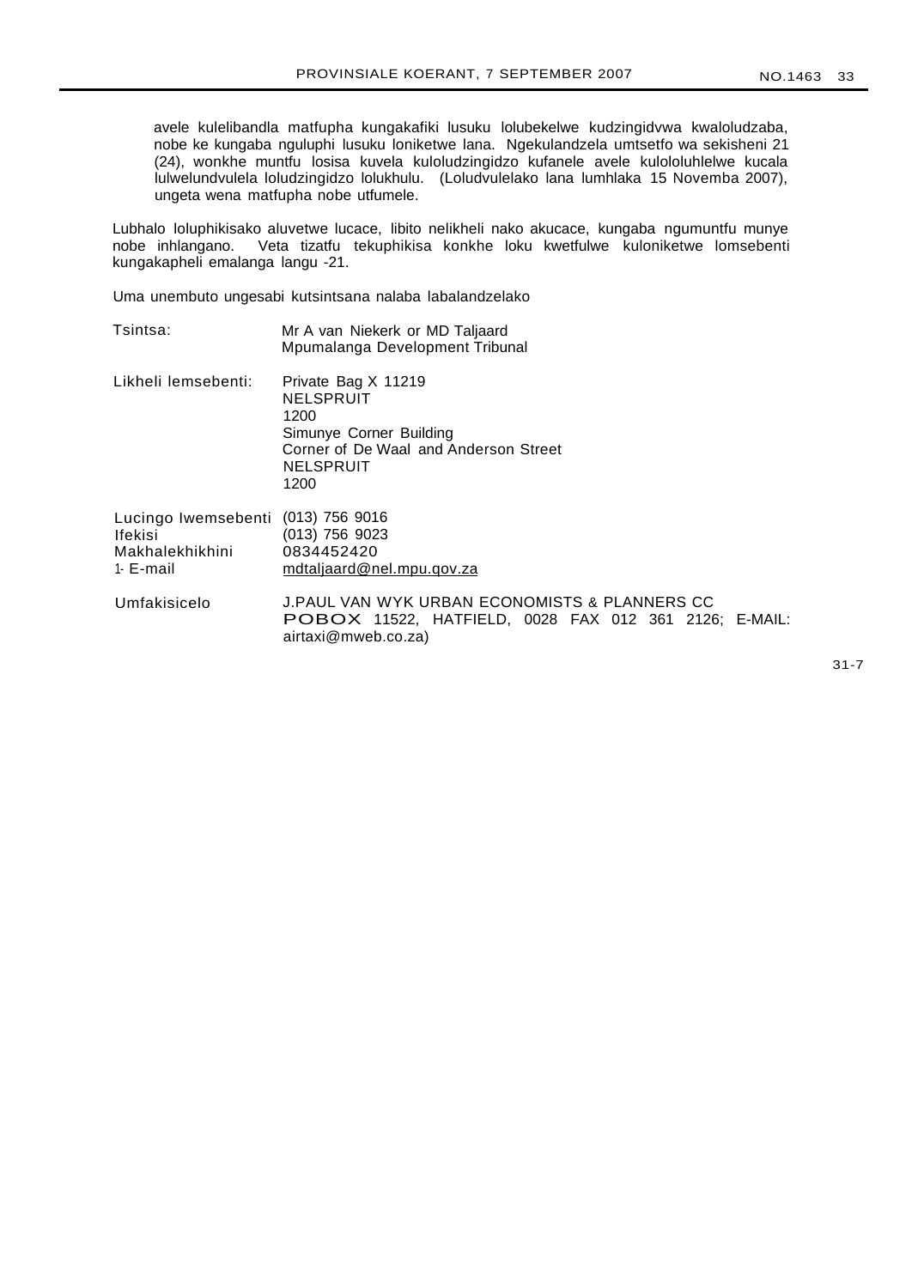# NOTICE 476 OF 2007

#### NELSPRUIT AMENDMENT SCHEME 1493

NOTICE OF APPLICATION FOR THE AMENDMENT OF TOWN-PLANNING SCHEME IN TERMS OF SECTION 56 (1)(b)(i) OF THE TOWN-PLANNING AND TOWNSHIPS ORDINANCE, 1986 (ORDINANCE 15 OF 1986)

We, Nuplan Development Planners, being the authorised agent of the registered owner of the Remainder of Erf 16, West Acres Township, hereby gives notice in terms of Section 56 (1)(b)(i) of the Town Planning and Townships Ordinance, 1986 (Ordinance 15 of 1986), that we have applied to the Mbombela Local Municipality for the amendment of the Town-Planning Scheme known as Nelspruit Town Planning Scheme, 1989 by the rezoning of the property described above, situated at 34 Koraalboom Avenue, West Acres Township, from "Residential 1" with a density of one dwelling per erf to "Residential 3", to provide for a higher density residential development, subject to amended development conditions and floor area ratio.

Particulars of the application will lie for inspection during normal office hours at the office of the Municipal Manager, Mbombela Local Municipality, Department of Urban and Rural Management, Civic Centre, Nel Street, Nelspruit, for a period of 28 days from 7 September 2007.

Objections to, or representations in respect of the application must be lodged with or made in writing to the Municipal Manager at the above address or at Mbombela Local Municipality, P.O. Box 45, Nelspruit, 1200, within a period of 28 days from 7 September 2007.

Address of agent: Nuplan Development Planners, ⊠ 2555, Nelspruit, 1200, 26 (013) 752 3422, a (013) 752 5795  $\Theta$  nuplan@mweb.co.za

(MMA-WS-001)

**•** KENNISGEWING 476 VAN 2007

# NELSPRUIT WYSIGINGSKEMA 1493

KENNISGEWING VAN AANSOEK OM WYSIGING VAN DORPSBEPLANNINGSKEMA INGEVOLGE ARTIKEL 56 (1)(b)(i) VAN DIE ORDONNANSIE OP DORPSBEPLANNING EN DORPE, 1986, (ORDONNANSIE 15 VAN 1986)

Ons Nuplan Development Planners, synde die gemagtigde agent van die geregistreerde eienaar van die Restant van Erf 16, West Acres Dorp, gee hiermee ingevolge Artikel 56 (1 )(b)(i) van die Ordonnansie op Dorpsbeplanning en Dorpe, 1986 (Ordonnansie 15 van 1986), kennis dat ons by die Mbombela Plaaslike Munisipaliteit aansoek gedoen het om die wysiging van die dorpsbeplanningskema, bekend as Nelspruit Dorpsbeplanningskema, 1989, deur die hersonering van die eiendom hierbo beskryf, gelee te Koraalboomlaan 34, West Acres Dorp, vanaf" Residensieel 1" met 'n digtheid van een woonhuis per ert na " Residensieel 3" om vir 'n hoer digtheid woonontwikkeling voorsiening te maak, onderworpe aan gewysigde ontwikkelingsvoorwaardes en vloerruimte verhouding.

Besonderhede van bogenoemde aansoek lê ter insae gedurende gewone kantoorure by die kantoor van die Munisipale Bestuurder, Mbombela Plaaslike Munisipaliteit, Departement van Stedelike en Landelike Bestuur, Burgersentrum, Nelstraat, Nelspruit, vir 'n tydperk van 28 dae vanaf 7 September 2007.

Besware teen of vertoe ten opsigte van die aansoek moet binne 'n tydperk van 28 dae vanaf 7 September 2007 skriftelik by of tot die Munisipale Bestuurder by bovermelde adres of, Mbombela Plaaslike Munisipaliteit, Posbus 45, Nelspruit, 1200, ingedien of gerig word.

Adres van agent: Nuplan Development Planners, ⊠ 2555, Nelspruit, 1200, (013) 752 3422, a da (013) 752 5795  $\Theta$  nuplan@mweb.co.za

(MMA-WS-001)

7-14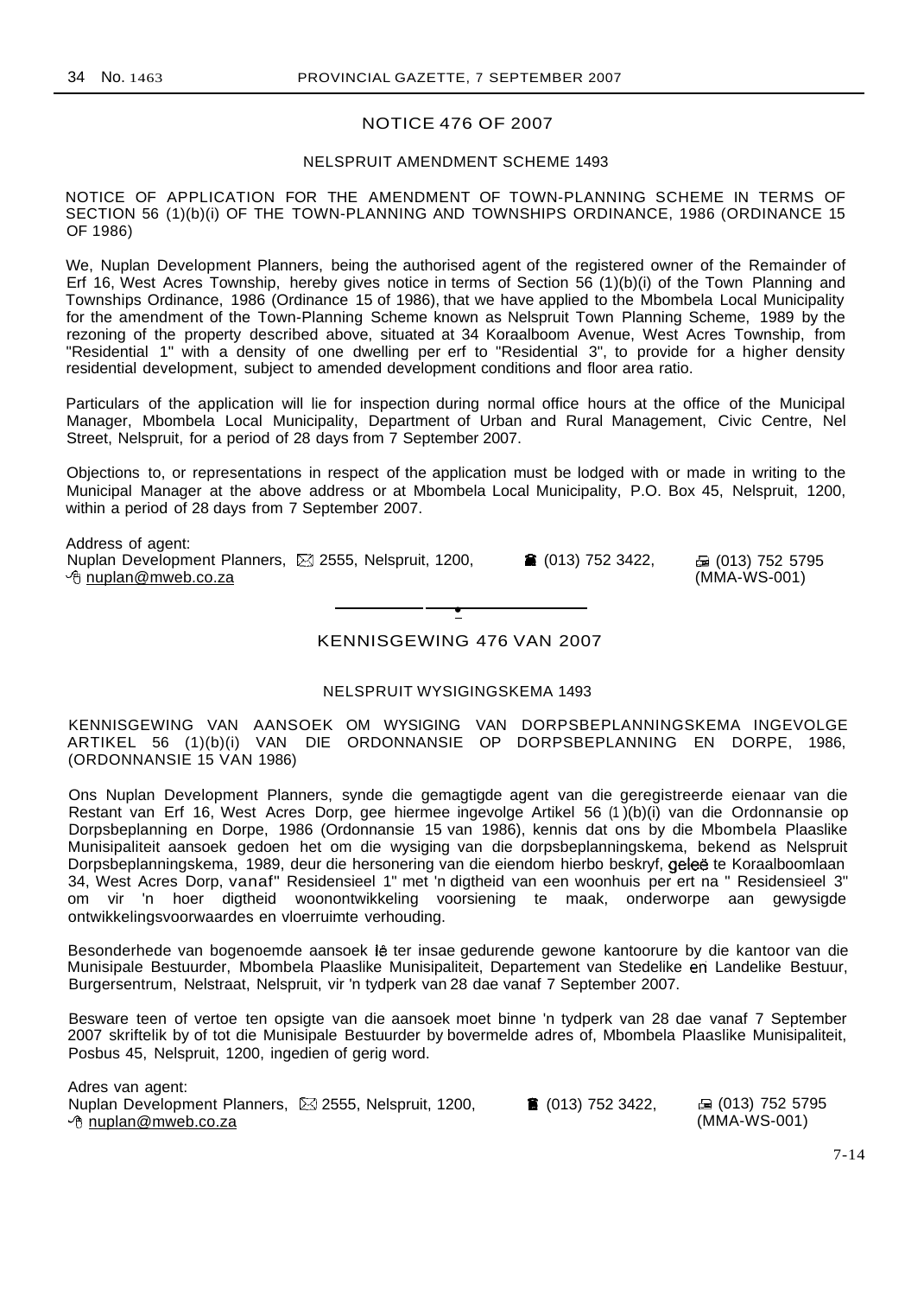# **NOTICE 477 OF 2007**

### **NELSPRUIT AMENDMENT SCHEME 1496**

#### **NOTICE OF APPLICATION FOR THE AMENDMENT OF TOWN·PLANNING SCHEME IN TERMS OF SECTION 56 (1)(b)(i) OF THE TOWN-PLANNING AND TOWNSHIPS ORDINANCE, 1986 (ORDINANCE 15 OF 1986)**

We, Nuplan Development Planners, being the authorized agent of the registered and the intended owner of Erf 532, Matsulu-A, hereby gives notice in terms of Section 56 (1)(b)(i) of the Town Planning and Townships Ordinance, 1986 (Ordinance 15 of 1986), that we have applied to the Mbombela Local Municipality for the amendment of the Town-Planning Scheme, known as Nelspruit Town Planning Scheme, 1989, read with the land use conditions approved for Matsulu-A, by the rezoning Erf 532, Matsulu-A, situated at Madiba Drive, Matsulu-A, from "Residential 1" to "Business 1", SUbject to an Annexure to provide for amended development conditions,

Particulars of the application will lie open for inspection during normal office hours at the office of the Municipal Manager, Mbombela Local Municipality, Department of Urban and Rural Management, 2 nd Floor, Nel Street, Nelspruit, for a period of 28 days from 7 September 2007,

Objections to, or representations in respect of the application must be lodged with or made in writing to the Municipal Manager at the above address or at Mbombela Local Municipality, P.O. Box 45, Nelspruit, 1200, within a period of 28 days from 7 September 2007,

Address of agent: Nuplan Development Planners,  $\boxtimes$  2555, Nelspruit, 1200, a (013) 752 3422,  $\oplus$  (013) 752 5795,  $\sqrt{t}$  nuplan@mwebcoza (HUW-WS-002)

**•**

# **KENNISGEWING 477 VAN 2007**

#### **NELSPRUIT WYSIGINGSKEMA 1496**

# **KENNISGEWING** VAN **AANSOEK OM WYSIGING VAN DORPSBEPLANNINGSKEMA INGEVOLGE ARTIKEL 56 (1)(b)(i) VAN DIE ORDONNANSIE OP OORPSBEPLANNING EN DORPE, 1986, (ORDONNANSIE 15 VAN 1986)**

Ons Nuplan Development Planners, synde die gemagtigde agent van die geregistreerde en die voornemende eienaar van Erf 532, Matsulu-A, gee hiermee ingevolge Artikel 56 (1)(b)(i) van die Ordonnansie op Dorpsbeplanning en Dorpe, 1986 (Ordonnansie 15 van 1986), kennis dat ons by die Mbombela Plaaslike Munisipaliteit aansoek gedoen het om die wysiging van die dorpsbeplanningskema, bekend as Nelspruit Dorpsbeplanningskema, 1989, saamgelees met die grondgebruik voorwaardes vir Matsulu-A, deur die hersonering van Erf 532, Matsulu-A, geleë te Madiba Rylaan, Matsulu-A, vanaf "Residensieel 1" na "Besigheid 1", onderworpe aan 'n Bylae om voorsieninq te maak vir gewysigde ontwikketinqsvoorwaardes.

Besonderhede van bogenoemde aansoek lê ter insae gedurende gewone kantoorure by die kantoor van die Munisipale Bestuurder, Mbombela Plaaslike Munisipaliteit, Departement Stedelike en Landelike Bestuur, 2 de Vloer, Burgersentrum, Nelstraat, Nelspruit, vir 'n tydperk van 28 dae vanaf 7 September 2007,

Besware teen of vertoe ten opsigte van die aansoek moet binne 'n tydperk van 28 dae vanaf 7 September 2007 skriftelik by of tot die Munisipale Bestuurder by bovermelde adres of, Mbombela Piaaslike Munisipaliteit, Posbus 45, Nelspruit, 1200, ingedien of gerig word,

Adres van agent: Nuplan Development Planners, ⊠ 2555, Nelspruit. 1200. **6 (013) 752 3422** ga (013) 752 3422 ga (<br>5795, √thuw-WS-002) 6795, √thuw-WS-002 5795, <sup>o</sup>t nuplan@mweb,coza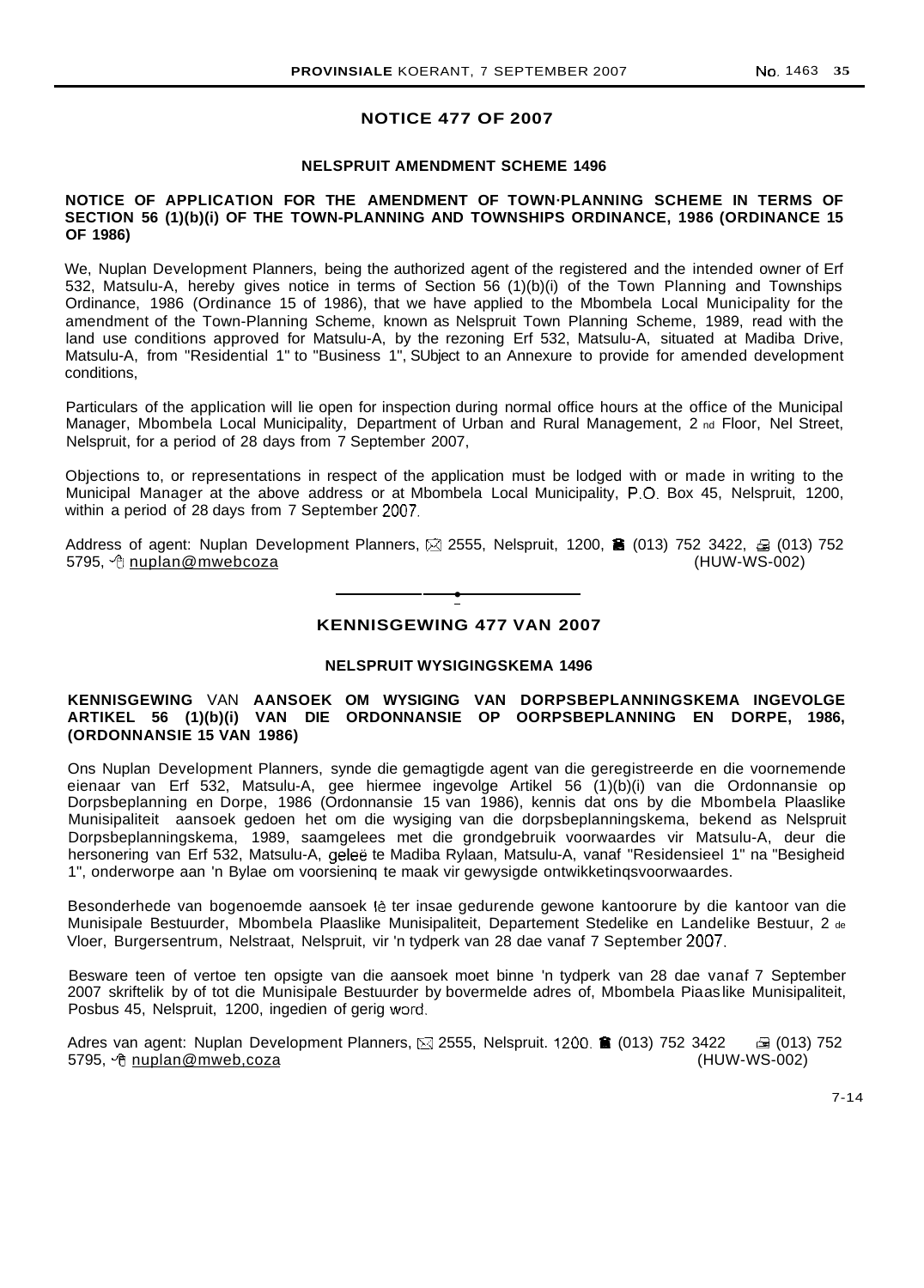#### NOTICE 489 OF 2007

# **NOTICE**

#### MPUMALANGA GAMING ACT, 1995 (ACT 5OF 1995) AS AMENDED APPLICATION FOR ASITE OPERATOR LICENCE

Notice ishereby given that Elexander Clelland Cano Identity No 531118 5181 183, trading as Old Buck's Pub, intends submitting an application to the Mpumalanga Gaming Board on the 14 September 2007, for the Transfer of a Site Operator Licence. The application will be open to public inspection at the office of the Mpumalanga Gaming Board at First Avenue, White River, South Africa, 1240, from 14 September 2007. 1. The purpose ofthe application istoobtain a licence to operate and keep limited payout machines on the site premises, inthe Province ofMpumalanga. 2. The applicant's site premises (business) islocated at: Stand 70, 42 Langebaan Street, Stanford Hill, Standerton, Mpumalanga. 3. The owner and/or manager ofthe site are as follows: Owner-Elexander Clelland Cano. Attention isdirected tothe provisions ofSection 26 ofthe Mpumalanga Gaming Act, 1995 (Act NO.5 of 1995) as amended, which makes provision forthe lodging ofwritten objections inrespect ofthe application. Such objections should be lodged with the Chief Executive Officer, Mpumalanga Gaming Board, First Avenue, Private Bag X9908, White River, South Africa, 1240, within 30 days from 14 September 2007.

# **LOCAL AUTHORITY NOTICES**

# **PLAASLIKE BESTUURSKENNISGEWINGS**

# LOCAL AUTHORITY NOTICE 341

#### THABA CHWEU LOCAL MUNICIPALITY

#### PERMANENT CLOSURE OF PUBLIC ROAD

Notice is hereby given in terms of the provisions of section 67 of the Local Government Ordinance, 1939 (Ordinance 17 of 1939), that Thaba Chweu Local Municipality, intends to close Patula Avenue, Sabie Extension 5, permanently and to alienate the said street.

Particulars of this application will lie for inspection during normal office hours at the office of the Town Planner: Technical Services, Room 33, Thaba Chweu Local Municipality, Lydenburg, for a period of 30 days from 31 August 2007.

Any person desirous of objecting to the proposed closing, or who wishes to make recommendations in this regard, or who will have any claim for compensation if such a closing is executed, should lodge such objections, recommendations or claims as the case may be in writing and in duplicate to the Town Planner at the above address or at POBox 61, Lydenburg, 1120, within a period of 30 days from 31 August 2007 (not later than 1 October 2007).

Any person also desirous of objecting to the proposed alienation should lodge such objection also in writing to the Town Planner at the above address or at Thaba Chweu Municipality, POBox 61, Lydenburg, 1120, within a period of 30 days from 31 August 2007 (no later than 1 October 2007).

Address of applicant: Umsebe Development Planners, PO Box 12367, Nelspruit, 1200. Tel: (013) 752-4710 .

# PLAASLIKE BESTUURSKENNISGEWING 341

**•**

# THABA CHWEU PLAASLIKE MUNISIPALITEIT

#### PERMANENTE SLUITING VAN OPENBARE PAD

Kennis geskied hiermee ingevolge die bepalings van artikel 67 van die Plaaslike Bestuur Ordonnansie, 1939 (Ordonnansie 17 van 1939), dat die Thaba Chweu Plaaslike Munisipaliteit van voorneme is om Patulaan, Sabie Uitbreiding 5, permanent te sluit.

Besonderhede van bogenoemde aansoek lê ter insae gedurende gewone kantoorure by die Stadsbeplanner: Tegniese Dienste, Kamer 33, Thaba Chweu Plaaslike Munisipaliteit, Lydenburg, vir 'n tydperk van 30 dae vanaf 31 Augustus 2007.

Enige persoon wat beswaar wil aanteken teen die permanente sluiting van die openbare pad of vertoe wil rig, of wat enige eis tot skadevergoeding sal hê indien sodanige sluiting uitgevoer word, moet sodanige besware, vertoe of else na gelang van die geval, binne 'n tydperk van 30 dae vanaf 31 Augustus 2007 (nie later as 1 Oktober 2007) skriftelik en in tweevoud by die Stadsbeplanner: Tegniese Dienste, Kamer 33, of Posbus 61, Lydenburg, 1120, Thaba Chweu Plaaslike Munisipaliteit: Lydenburg, ingedien of gerig word.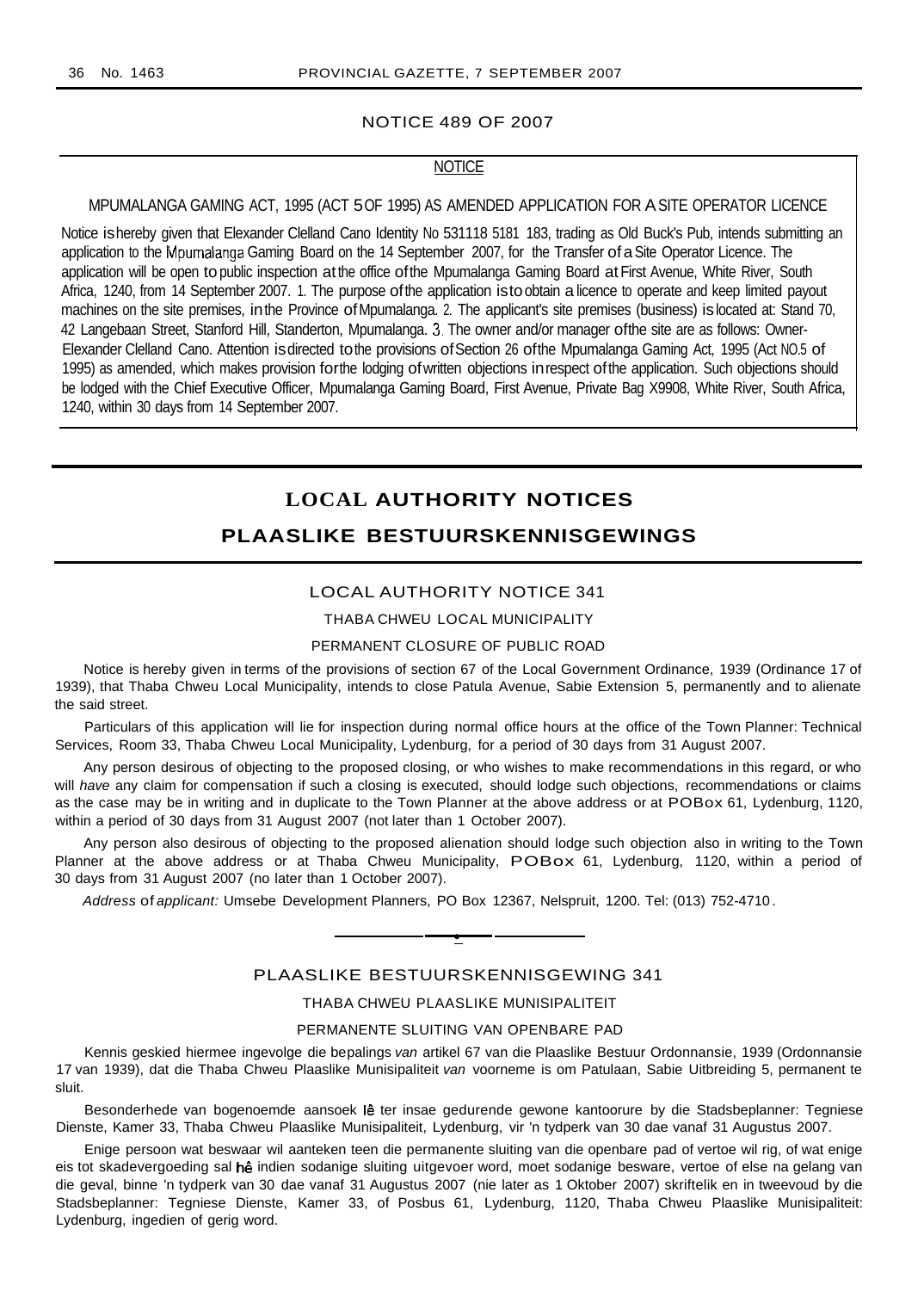Enige persoon wat ook beswaar teen die vervreemding van die gedeelte van die openbare pad wil aanteken, moet so 'n beswaar ook binne 'n tydperk van 30 dae vanaf 31 Augustus 2007 (nie later as 1 Oktober 2007) skriftelik en in tweevoud by die Stadsbeplanner: Tegniese Dienste, Kamer 33, Posbus 61, Lydenburg, 1200, Thaba Chweu Plaaslike Munisipaliteit, ingedien of gerig word.

Adres van applikant: Umsebe Ontwikkelingsbeplanners, Posbus 12367, Nelspruit, 1200. Tel: (013) 752-4710.

31-07

# **LOCAL AUTHORITY NOTICE 359**

# NOTICE OF APPLICATION FOR ESTABLISHMENT OF TOWNSHIP

# **MBOMBELA LOCAL MUNICIPALITY**

The Mbombela Local Municipality hereby gives notice in terms of section 69(6) (a) read with section 96 (3) of the Town Planning and Townships Ordinance, 1986 (Ordinance 15 of 1986), that an application to establish the township referred to in the annexure attached hereto, has been received by it.

Particulars of the application will lie for inspection during normal office hours at the office of the Municipal Manager, Civic Centre, Nel Street, Nelspruit for a period of 28 days from 7 September 2007.

Objections to or representations in respect of the application must be lodged with or made in writing and in duplicate to the Municipal Manager at the above address or at POBox 45, Nelspruit, 1200 within a period of 28 days from 7 September 2007.

#### **ANNEXURE**

Name of township: **Riverside Park** x22.

Full name of applicant: Urban Dynamics (Mpumalanga) Inc.

Number of erven in proposed township:

| Residential 1                         | 89 |
|---------------------------------------|----|
| Residential 2                         |    |
| <b>Residential 3</b>                  | 2  |
| Private Open Space                    | 2  |
| Special for access and access control | 2  |
| Total                                 |    |

Description of land on which township is to be established: Portion 28 of the farm Boschrand 283 JT.

Situation of proposed township: The subject site is situated adjacent to and west of Road P17-7 (R40) and directly to the south of the Nels River.

Urban Dynamics (Mpumalanga) Inc., Propark Building, 44 Wes Street, POBox 3294, Middelburg, 1050. Tel: (013) 243-1219. Fax: (013) 243-1321.

# **PLAASLIKE BESTUURSKENNISGEWING 359**

**•**

KENNISGEWING VAN AANSOEK OM STIGTING VAN DORP

#### **MBOMBELA PLAASLIKE MUNISIPALITElT**

Die Mbombela Plaaslike Munisipaliteit, gee hiermee ingevolge artikel 69(6)(a) gelees met artikel 96 (3) van die Ordonnansie op Dorpsbepianning en Dorpe, 1986, (Ordonnansie 15 van 1986), kennis dat 'n aansoek am die dorp in die bylae genoem, te stig deur hom ontvang is.

Besonderhede van die aansoek lê ter insae gedurende gewone kantoorure by die kantoor van die Munisipale Bestuurder, Burgersentrum, Nelstraat, Nelspruit vir 'n tydperk van 28 dae vanaf 7 September 2007.

Besware teen of vertoe ten opsigte vandie aansoek moet binne 'n tydperk van 28 dae vanaf 7 September 2007 skriftelik en in tweevoud by of tot die Munisipale Bestuurder by bovermelde adres of by Posbus 45, Nelspruit, 1200, ingedien of gerig word.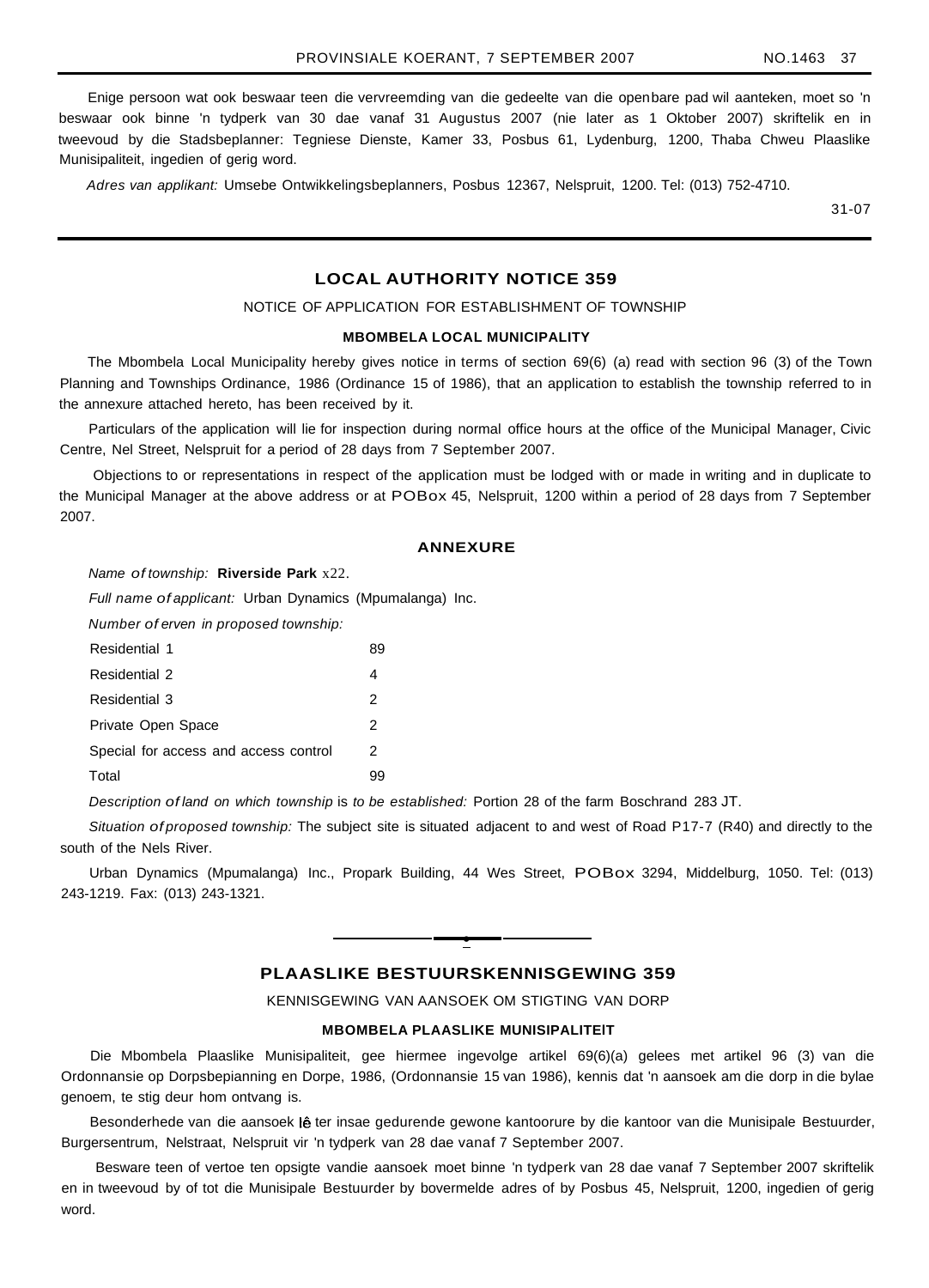# **BYLAE**

Naam van dorp: **Riverside Park** x22. Van aansoeker: Urban Dynamics (Mpumalanga) lng. Aantal erwe in voorgesteJdedotp: Residensieel 1 89 Residensieel 2 4 Residensieel 3 2 Private Oop Ruimte 2 Spesiaal vir toegang en toegangsbeheer 2 Totaal 99

Beskrrywing van grond waarop dorp gestig staan Ie word: Gedeelte 28 van die plaas Boschrand 283 JT.

Ligging van voorgestefde dorp: Die voorgestelde dorp is direk aanliggend en wes Pad P17-7 (R40) en direk suid van die Nelsrivier.

Urban Dynamics (Mpumalanga) Ing., Propark Gebou, Wesstraat 44, Posbus 3294, Middelburg, 1050. Tel: (013) 243-1219. Faks: (013) 243-1321.

07-14

# **LOCAL AUTHORITY NOTICE 360**

# **THABA CHWEU LOCAL MUNICIPALITY**

#### NOTICE OF DRAFT SCHEME

The Thana Chweu Local Municipality, hereby gives notice in terms of section 28(1)(a) of the Town-planning and Townships Ordinance, 1986 (Ordinance 15 of 1986), that a draft town-planning scheme to be known as Amendment Scheme 220/95 has been prepared by it.

This scheme is an Amendment Scheme and contains the following proposals:

All erven, streets and parks in Lydenburg Extension 6 are being consolidated into a single property namely: Proposed Erf 5438, Lydenburg Extension 6 for which changes in land-use will be effected as follows:

The rescinding of all previous land-use rights with respect to Erf 2565 to Erf 2734, Lydenburg Extension 6 that comprises the following zonings: 167 "Residential 1" erven, 4 "Public Open Space" erven and "Public Roads".

The promulgation of zonings with respect to 482 erven; comprising subdivisions of the proposed Erf 5438, Lydenburg Extension 6 as follows: 471 "Residential 1" erven (approximately 24 ha in extent), 3 "Public Open Space" erven (approXimately 0.9 ha in extent), 4 "Municipal" erven (approximately 4.2 ha in extent) and 4 "Public Road" erven (approximately 8.2 ha in extent).

The draft scheme will lie for inspection during normal office hours at the office of the Town Planner, Room 33, Department Technical & Engineering Services. Civic Centre, Thaba Chweu Municipality, 1 Central Street, Lydenburg, for a period of 28 days from 7 September 2007.

Objections to or representations in respect of the scheme must be lodged with or made in writing to the Town Planner at the above address or at P.O. Box 61, Lydenburg, 1120, within a period of 28 days from 7 September 2007.

#### **ISAAK MOSHOADIBA, Municipal Manager**

# **PLAASLIKE BESTUURSKENNISGEWING 360**

#### **THABA CHWEU PLAASLIKE MUNISIPALITEIT**

#### KENNISGEWING VAN VOORLOPIGE SKEMA

Die Thaba Chweu Plaaslike Munisipaliteit gee hiermee ingevolge artikel 28(1)(a) van die Ordonnansie op Dorpsbeplanning en Dorpe, 1986 (Ordonnansie 15 van 1986), kennis datn ontwerpdorpsbeplanningskema bekend te staan as Wysigingskema 220/95 deur hom opgestel is.

Hierdie skema is 'n wysigingskema en bevat die volgende voorstelle:

Aile erwe, strate en parke in Lydenburg Uitbreiding 6 word gekonsolideer in 'n enkele ert naamlik voorgestelde Erf 5438, Lydenburg Uitbreiding 6 waarvoor veranderinge in die grondgebruik as volg aangebring sal word:

The herroeping van aile vorige grondgebruiksregte met betrekking tot Erf 2565 tot Erf 2734, Lydenburg Uitbreiding 6 wat die volgende sonerings insluil: 167 "Residensieel 1" erwe, 4 "Publieke Oop Ruimte" erwe en "Publieke Paaie".

Die proklamasie van sonerings vir 482 erwe, bestaande uit onderverdelings van die voorgestelde Erf 5438, Lydenburg Uitbreiding 6 wat die volgende sonerings insluit: "Residensieel 1" erwe, 4 "Publieke Oop Ruimte" erwe en "Publieke Paaie".